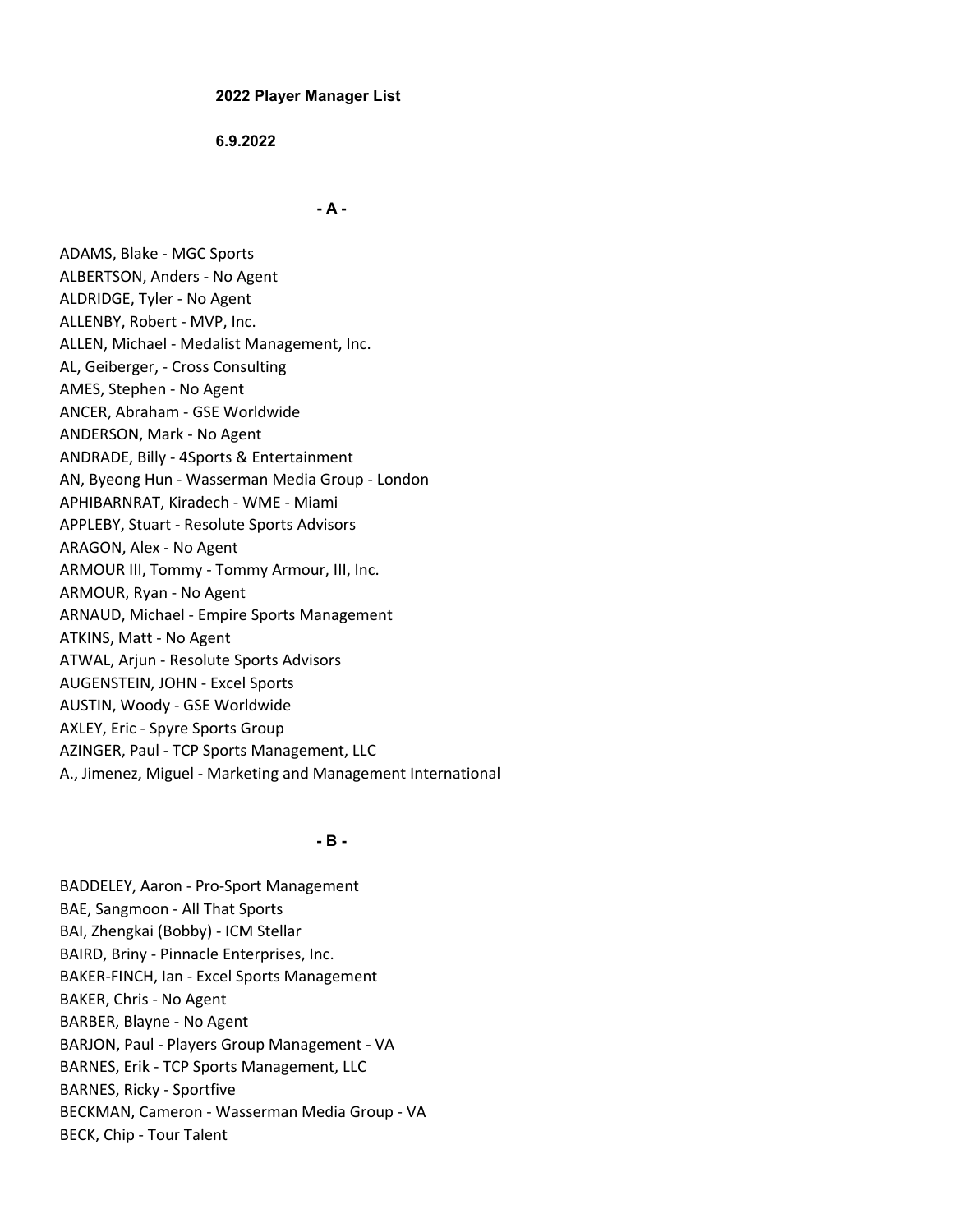BEEM, Rich - Marketing and Management International BELJAN, Charlie - Headline Sports Group BERGER, Daniel - Excel Sports Management BEZUIDENHOUT, Christiaan - Entertainment Sports Partners BHATIA, Akshay - SportFive BLAIR, Zac - Mullhaupt Management, LLC BLAKEFIELD, Mark - Fidelity Sports Group, LLC BLANKS, Kris - No Agent BLAUM, Ryan - Makers Sports Management BLIXT, Jonas - Sportfive BOHN, Jason - No Agent BOWDITCH, Steven - No Agent BOZZELLI, Dominic - Walter Sports Advisory BRADLEY, Keegan - Sportfive BRADLEY, Michael - No Agent BRAMLETT, Joesph - ICM Stellar BRAND, Christian - Resolute Sports Advisors BREHM, Ryan - Wasserman Media Group - Wisconsin BRIDGEMAN, Jacob - SportFive - GA BROWN, Scott - Players Group Management - VA BRYANT, Bart - Mark Johnston Enterprises BRYANT, Brad - Mark Johnston Enterprises BRYAN, Wesley - Excel Sports Management BUCKLEY, Hayden - Walter Sports Advisory BURGOON, Bronson - Players Group Management - TX BURNS, Sam - GSE Worldwide BYRD, Jonathan - Sportfive - GA BYRUM, Curt - Tour Talent

 $-C -$ 

CABRERA BELLO, Rafa - Spotlight The Agency CABRERA, Angel - Patagonia Golf Management CALCAVECCHIA, Mark - Octagon - VA CAMPBELL, Brian - MGC Sports CAMPBELL, Chad - Sterling Sports Management CAMPOS, Rafael - Sports Group Inc. CANNON, Will - Sterling Sports Management CANTLAY, Patrick - WME Sports - Texas CAPPELEN, Sebastian - ESM Golf CARBALLO, Miguel Angel - CASEY, Paul - Impact Point CASTRO, Roberto - Players Group Management - TX CAULEY, Bud - Mullhaupt Management, LLC CEJKA, Alex - No Agent CHALMERS, Greg - AJB Sports Management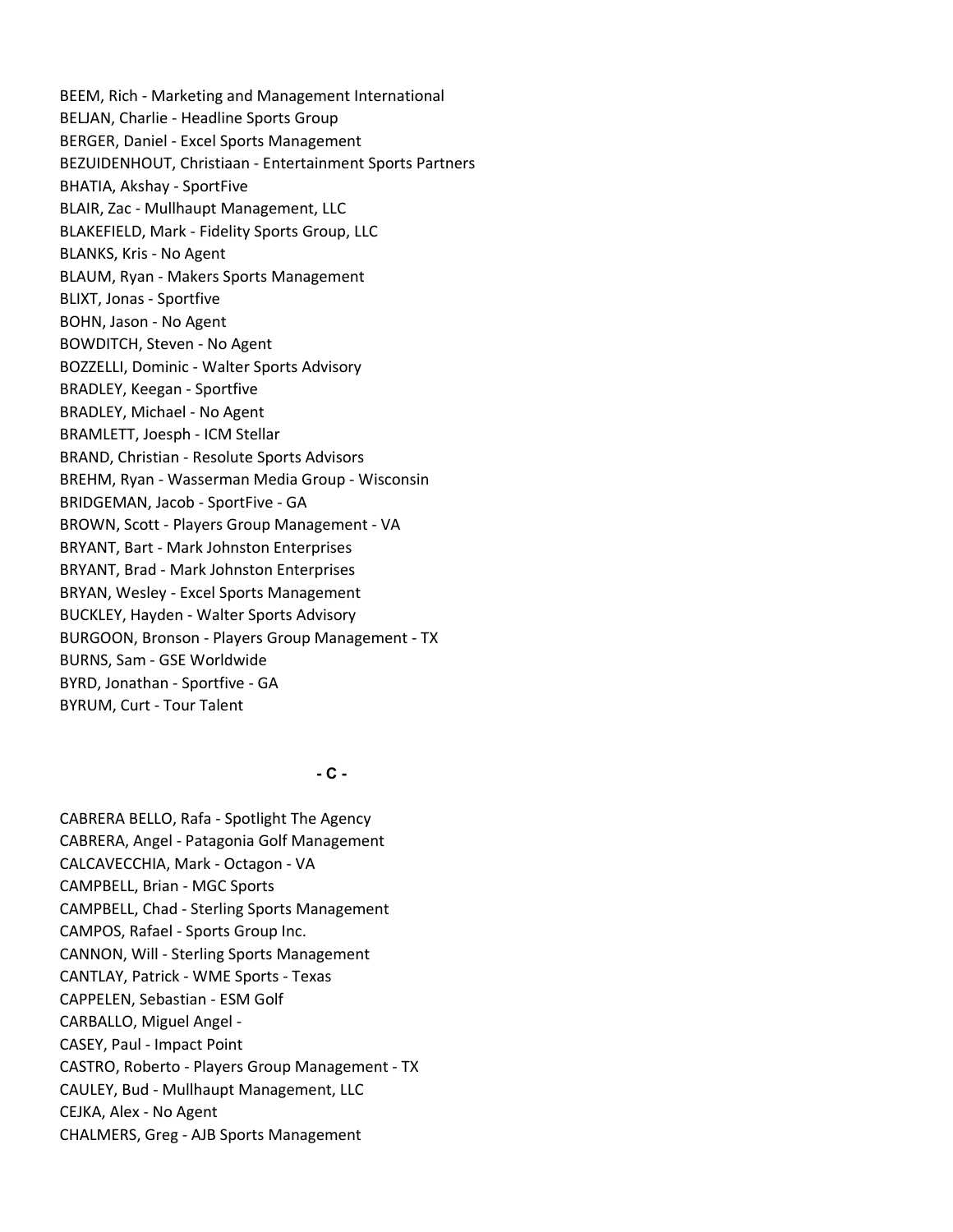CHAMP, Cameron - Wasserman Media Group, LLC CHAPMAN, Roger - No Agent CHAPPELL, Kevin - The Familie CHARLES, Bob - FSM Capital CHIN, John - MGC Sports CHOI, K.J. - SBX Group CHOPRA, Daniel - CINK, Stewart - Wasserman Media Group - Wisconsin CLAMPETT, Bobby - Tour Talent CLARKE, Darren - International Sports Management CLARK, Tim - 4Sports & Entertainment CLARK, Wyndham - The Familie COCERES, Jose - Armstrong Management Group COCHRAN, Russ - Sterling Sports Management COLBERT, Jim - Jim Colbert, Inc. COLE, Eric - Milestone Sports COLETTA, Brett - Wasserman Media Group - VA COLE, Ryan - Resolute Sports Advisors COLLINS, Chad - No Agent COMPTON, Erik - MVP, Inc. CONE, Trevor - Wasserman Media Group - VA CONNERS, Corey - 4Sports & Entertainment COOK, Austin - The Influence COOK, John - Excel Sports Management COUPLES, Fred - Players Group Management - VA COVELLO, Vince - S. Brown COVER, Patrick - Resolute Sports CRANE, Ben - P3 Sports Reps CREEL, Josh - O'Connor, Haseley & Wilhelm CRENSHAW, Ben - Scott Sayers Management CROUCH, AJ - Fairwhay Management CUNNINGHAM, George - Sportfive CURRAN, Jon - Sportfive CURTIS, Ben - No Agent

- D -

DAHMEN, Joel - Makers Sports Management DALY, John - Wasserman Media Group - VA DAVIDSON, Matt - Noble Sports Group-NGMG LLC DAVIS, Brian - Meister Sports Management DAVIS, Cameron - Octagon - Los Angeles DAVIS, Rodger - FSM Capital DAWSON, Marco - No Agent DAY, Glen - No Agent DAY, Jason - Wasserman Media Group - VA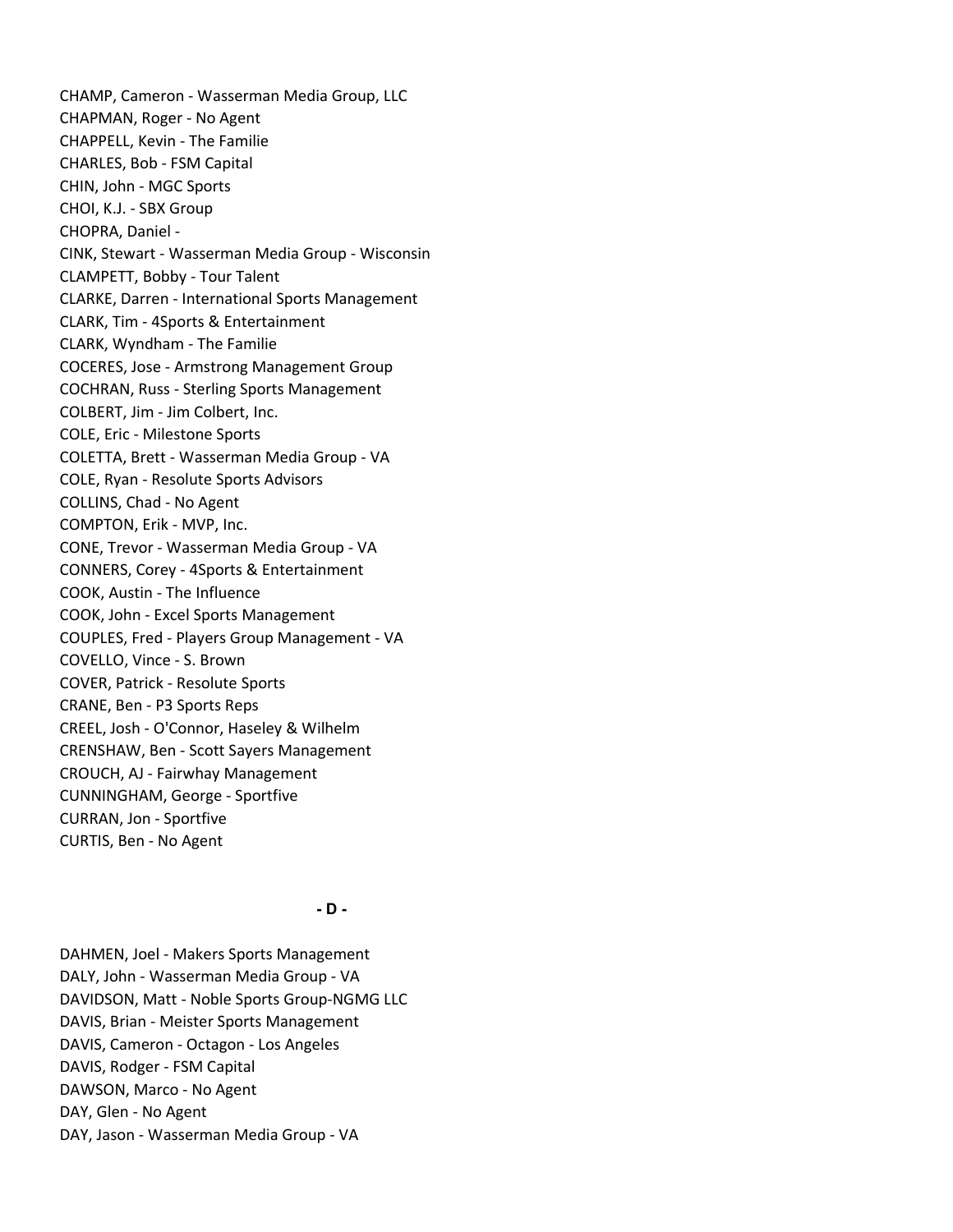DE JONGE, Brendon - Sportfive - GA DECHAMBEAU, Bryson - GSE Worldwide DELAET, Graham - SBX Group DENT, Jim - Willye Dent, Esq. DILL, Terry - On The Tee, Inc. DIMARCO, Chris - Fairwhay Management DÍAZ, Roberto - Tom Relf Golf DONALDSON, Jamie - DONALD, Luke - No Agent DOUGHERTY, Kevin - Players Group Management - TX DOUG, Sanders, - Doug Sanders Enterprises, Inc. DOU, Zecheng - WME Sports - Miami DOYLE, Allen - Erin Parker DREWITT, Brett - SportFive - AZ DUFNER, Jason - Walter Sports Advisory DUKE, Ken - Meister Sports Management DUNCAN, Tyler - Players Group Management - TX DUNLAP, Scott - T. Elliott Consulting, Inc. DURANT, Joe - Sportfive - GA DUVAL, David - WME

- E -

ECHAVARRIA, Nicolas - Tom Relf Golf ECKROAT, Austin - Wasserman - VA ELDER, Brad - Players Group Management - VA ELKINGTON, Steve - Secret Golf, Inc ELS, Ernie - Entertainment Sports Partners ENDYCOTT, Harrison - 4Sports & Entertainment ENGLISH, Harris - Sportfive - GA ERNST, Derek - Milestone Sports Management ESTES, Bob - Hambric Sports - Dallas ETULAIN, Julián - No Agent EVERY, Matt - GSE Worldwide

- F -

FALDO, Nick - FALDO, Nick - Octagon - VA FATHAUER, Derek - Nick Price Group FATHAUER, Derek - 4Sports & Entertainment FERNANDEZ-CASTAÑO, Gonzalo - Hambric Sports Group FERNANDEZ, Vicente - Armstrong Management Group FINAU, Tony - Wasserman Media Group, LLC FISHBURN, Patrick - Hambric Sports - Dallas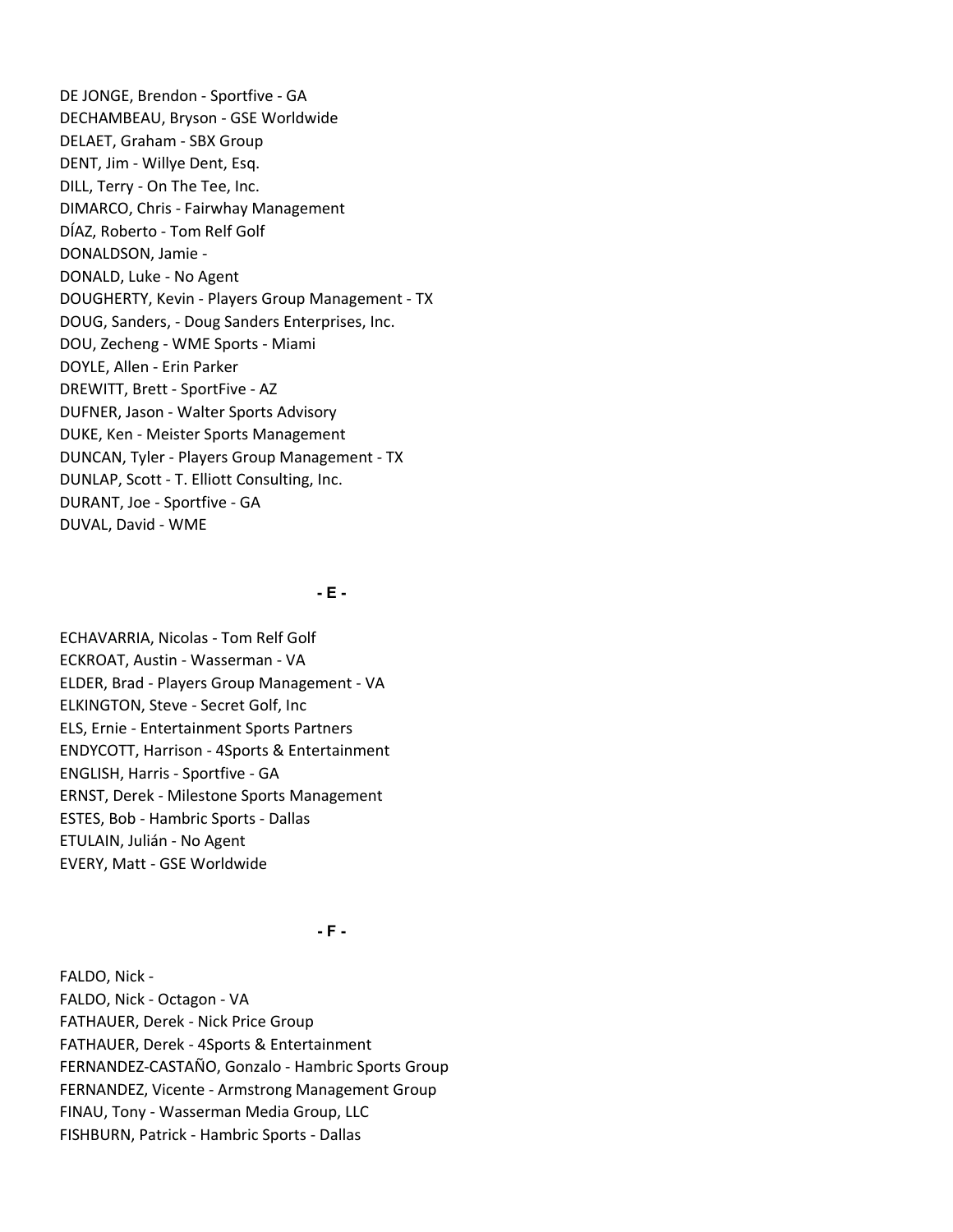FLEETWOOD, Tommy - Clare Fleetwood FLEISHER, Bruce - FLESCH, Steve - Hambric Sports - Dallas FLORES, Martin - Hambric Sports - Dallas FLOYD, Raymond - Brian Fitzgerald FOLEY, Kevin - 4Sports & Entertainment FOWLER, Rickie - Wasserman Media Group - VA FRANCO, Carlos - Par Golf Franco FRAZAR, Harrison - Hambric Sports - Dallas FRIESEN, Steve - MGC Sports FRITSCH, Brad - Stephen Fritsch FRITTELLI, Dylan - ATTY FROST, David - Medalist Management, Inc. FUNK, Fred - Wasserman Media Group - NY FURYK, Jim - GSE Worldwide

### - G -

GARBER, Joey - Wasserman - St Simons Island GARNETT, Brice - GSE Worldwide GARRICK, Jonathan - Wasserman Media Group, LLC GARRIGUS, Robert - GSE Worldwide GAY, Brian - GSD Sports Management GEIBERGER, Brent - Cross Consulting GELLERMAN, Michael - Fidelity Sports Group, LLC GHIM, Doug - GSE Worldwide GIBSON, Fred - International Resource Group, Ltd. GIBSON, Kelly - Giles Kibbe GIBSON, Rhein - No Agent GILBERT, Gibby - Creative Sports Management GILLIS, Tom - FSM Capital GLIGIC, Michael - SBX Group GLOVER, Lucas - Rock Sports Group GODSEY, Conner - Empire Sports GOGGIN, Mathew - No Agent GOMEZ, Fabian - Tulsa Sports Management GONZALES, Andres - AGM GOOCH, Talor - No Agent GOOSEN, Retief - Angela Jones Consultancy GORE, Jason - Cross Consulting GOSSETT, David - Sportfive GOYDOS, Paul - Resolute Sports Advisors GREEN, Hubert - 4U Management, LLC GREEN, Ken - Kevin Richardson GRIBBLE, Cody - Hambric Sports - Dallas GRIFFIN, J.T. - Empire Sports Management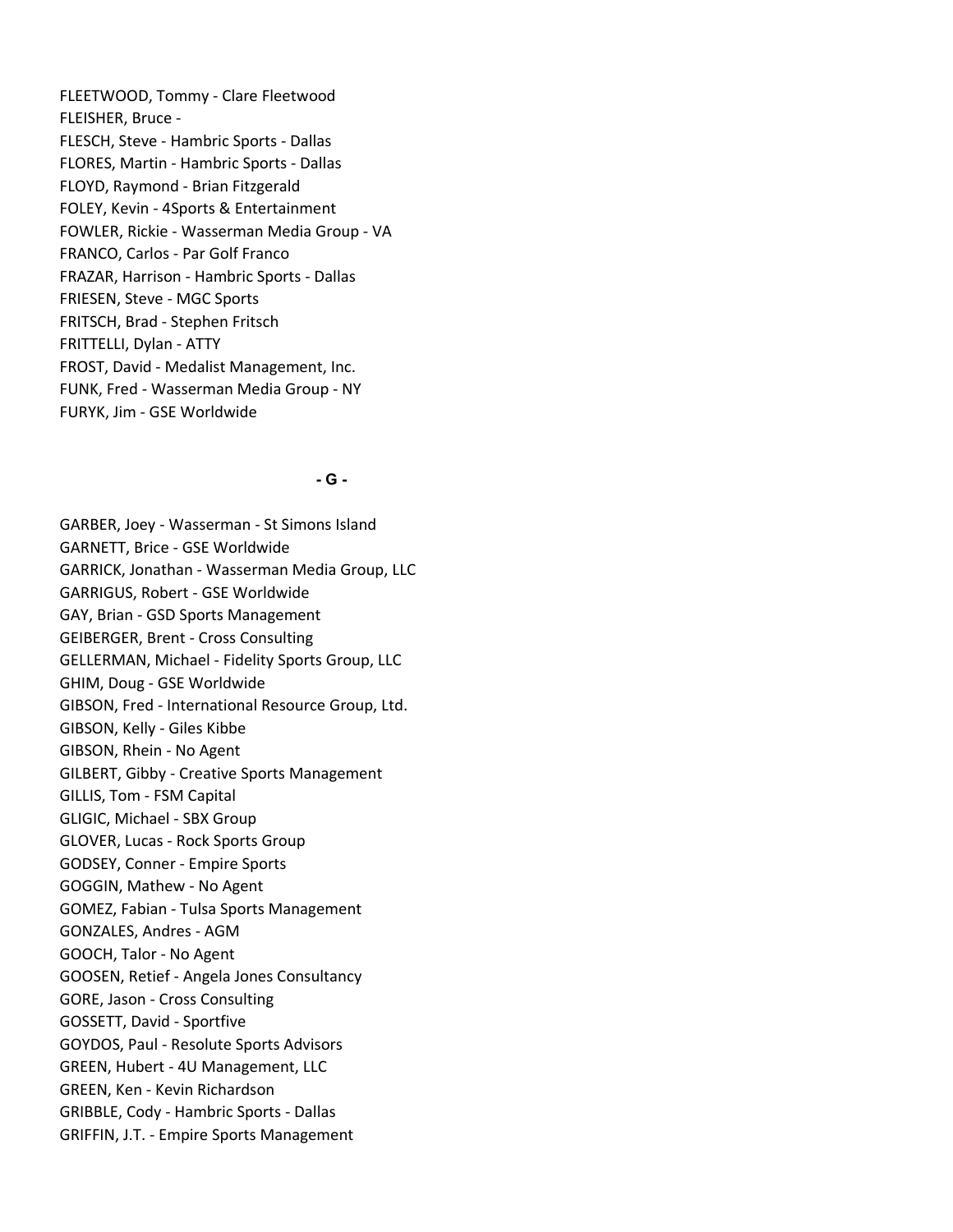GRIFFIN, Lanto - Fairwhay Management GRILLO, Emiliano - SBX Group GRIMMER, Will - Sportfive GUTHRIE, Luke - MGC Sports

- H -

HAAS, Bill - Players Group Management - VA HAAS, Hunter - Wasserman Media Group - VA HAAS, Jay - Players Group Management - VA HADLEY, Chesson - KHI Management HADWIN, Adam - Higher Ground Sports HAGY, Brandon - Players Group Management - VA HAHN, James - KHI Management HAKULA, Toni - Resolute Sports Advisors HALEY II, Paul - Hambric Sports - Dallas HALL, Harry - Excel Sports HALLBERG, Gary - Medalist Management, Inc. HAMILTON, Todd - No Agent HAMMOND, Donnie - No Agent HARDING, Justin - International Sports Management HARDY, Nick - Wasserman Media Group - Wisconsin HARKINS, Brandon - Sportfive - GA HARMAN, Brian - Sportfive - GA HARRINGTON, Padraig - WME Sports - London HARRINGTON, Scott - Blake Sports Group HATTON, Tyrrell - Modest Golf HEARN, David - Higher Ground Sports HENLEY, Russell - 4Sports & Entertainment HENNINGER, Brian - HENRY, J.J. - Little One Management HENSBY, Mark - No Agent HErBERT, Lucas - WME - Miami HERMAN, Jim - 228 LLC HERMAN, Jim - GSE Worldwide HERRON, Tim - Wasserman Media Group - Minneapolis HICKOK, Kramer - Hambric Sports - Dallas HICKS, Justin - 228 LLC HIGGS, Harry - Resolute Sports Advisors HIGGO, Garrick - Wasserman Media Group - London HOAG, Bo - No Agent HOCH, Scott - Wasserman Media Group - VA HODGES, Lee - Empire Sports Management HODGE, Jonathan - Noble Sports Group-NGMG LLC HOFFMANN, Morgan - Will Gattoni HOFFMAN, Charley - Wasserman Media Group - VA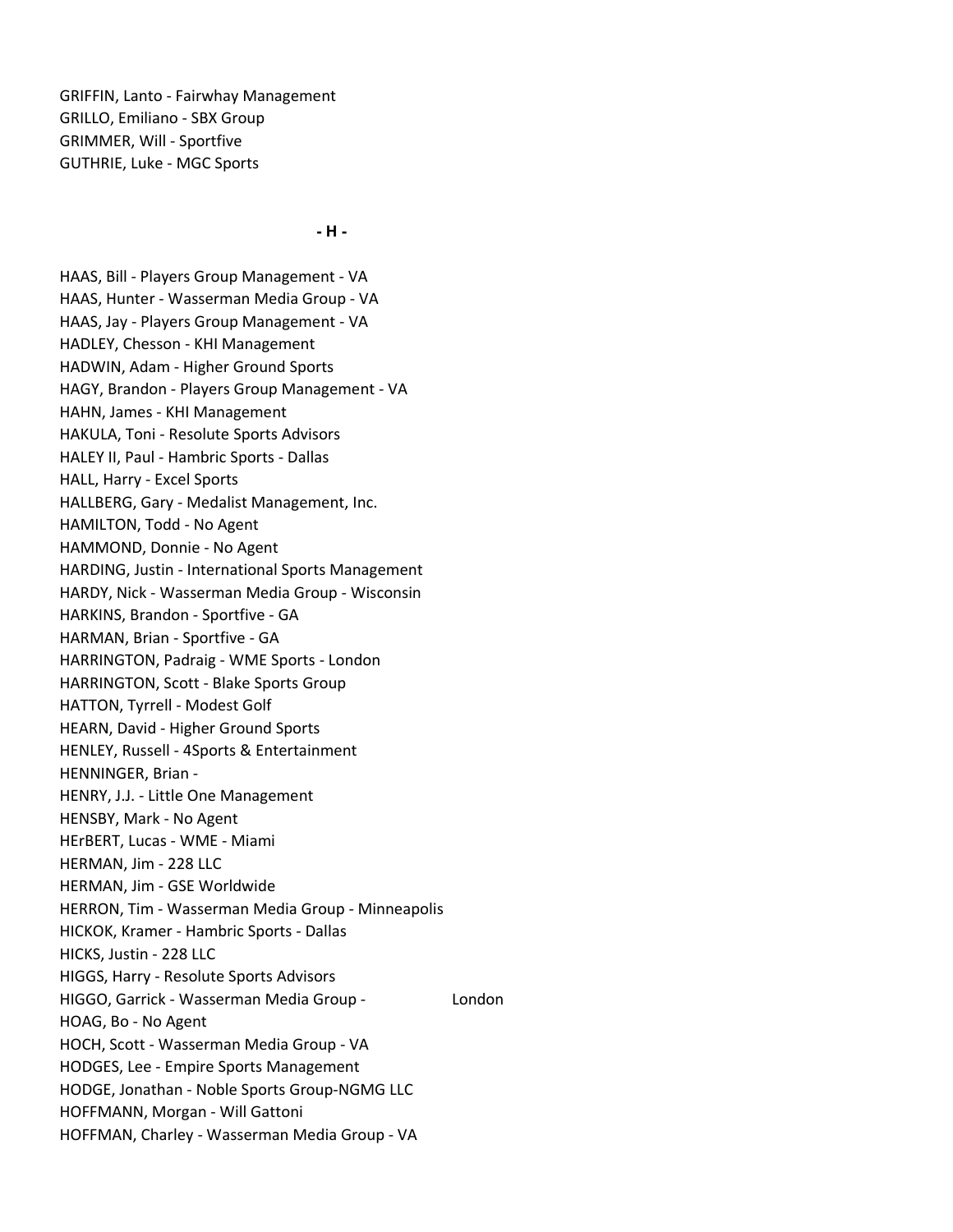HOGE, Tom - Medalist Management, Inc. HOLMES, J.B. - Wasserman Media Group - VA HOMA, Max - 4Sports & Entertainment HOPFINGER, Brad - Milestone Sports Management HORSCHEL, Billy - Fairwhay Management HOSSLER, Beau - WME - Miami HOVLAND, Viktor - Wasserman Media Group - VA HOWELL III, Charles - 4Sports & Entertainment HUBBARD, Mark - Makers Sports HUEBER, Justin - Fidelity Sports Group, LLC HUGHES, Mackenzie - 4Sports & Entertainment HUH, John - GSE Worldwide HUMPHREY, Theo - GSE Worldwide HURLEY III, Billy - No Agent HUSTON, John - T. Elliott Consulting, Inc.

- I -

IMMELMAN, Trevor - Excel Sports IM, Sungjae - All That Sports INDIA, Vince - Empire Sports Management IRWIN, Hale - Hale Irwin Golf Services ISHIKAWA, Ryo - WME Sports - Tokyo IWATA, Hiroshi - WME Sports - Tokyo

- J -

JACOBSEN, Peter - Peter Jacobsen Sports JACOBSON, Freddie - No Agent JAEGER, Stephan - GSE Worldwide JANZEN, Lee - 4U Management, LLC JENKINS, Carter - Players Group Management - VA JOBE, Brandt - WME Sports - Texas JOHNSON, Chase - Blue Giraffe Sports JOHNSON, Zach - Wasserman Media Group - Wisconsin JONES, Kyle - Players Group Management - TX JONES, Matt - Players Group Management - TX JORDAN, Zunic, - No Agent JOSEPH, Vogel, Taylor - MGC Sports

- K -

KANG, Alex - SBX Group KANG, Sung - Sportfive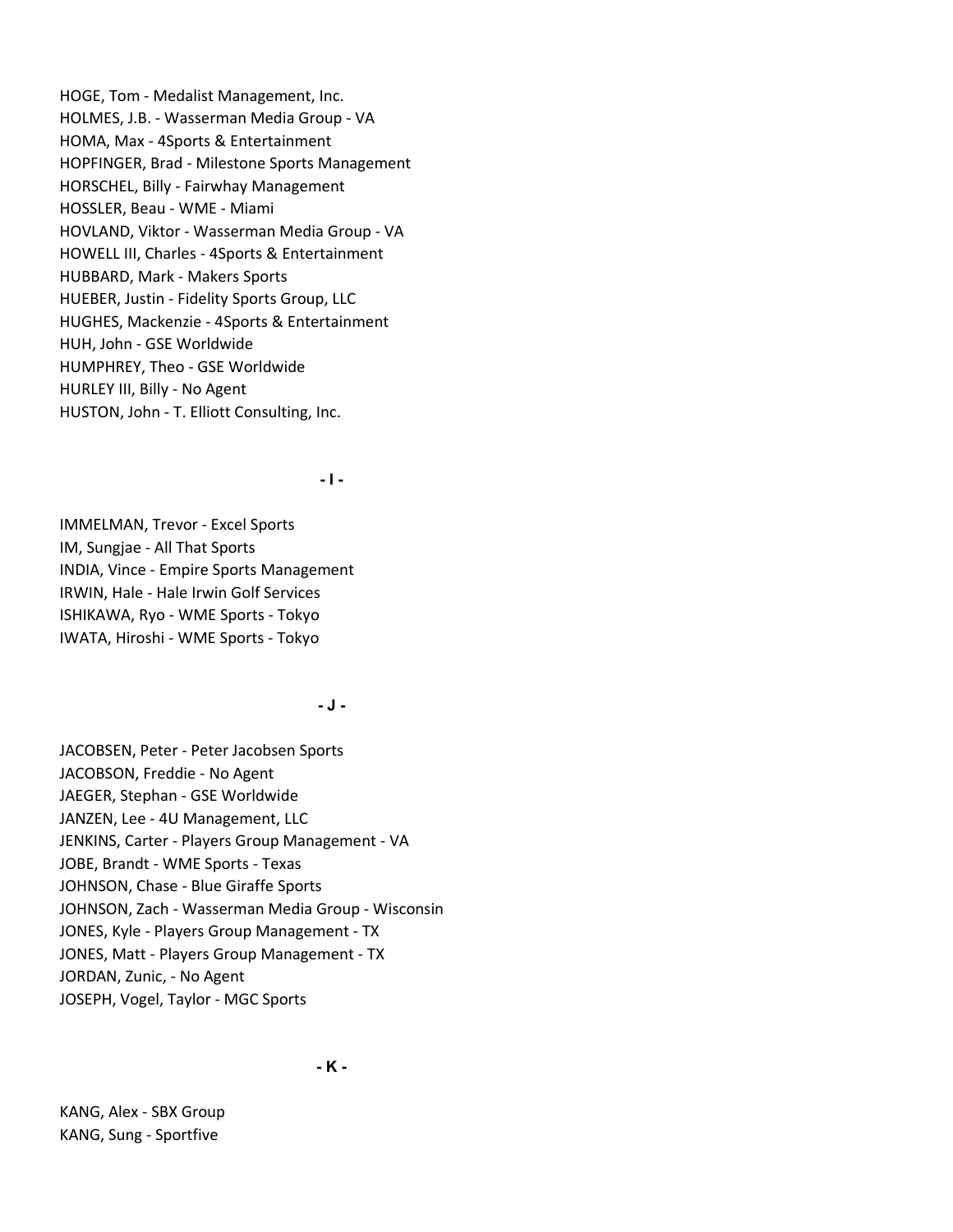KARLSSON, Robert - Sportyard KAUFMAN, Smylie - Sportfive - GA KELLY, Jerry - Meister Sports Management KELLY, Troy - No Agent KENDALL, Skip - Fidelity Sports Group, LLC KIM, Anthony - No Agent KIM, Michael - Wasserman Media Group - VA KIM, Si Woo - PLAYNWORKS KIM, Whee - Rambert Sim KIRK, Chris - Sportfive - GA KISNER, Kevin - Wasserman - St Simons Island KITAYAMA, Kurt - SBX Group KIZZIRE, Patton - Sportfive - GA KNOST, Colt - Hambric Sports - Dallas KNOUS, Jim - No Agent KNOX, Russell - SBX Group KOCHER, David - SBX Group KOCH, Gary - Pros Inc Management Group KODAIRA, Satoshi - SK Planning Co Ltd KOEPKA, Brooks - Hambric Sports - Dallas KOEPKA, Chase - 4Sports & Entertainment KOHLES, Ben - Players Group Management - VA KOKRAK, Jason - GSE Worldwide KRAFT, Greg - Meister Sports Management KRAFT, Kelly - Wasserman Media Group - VA KRATZERT, Billy - Sportfive KUCHAR, Matt - Excel Sports Management

 $-L -$ 

LAHIRI, Anirban - KHI Management LAIRD, Martin - Hambric Sports - Dallas LAMB, Rick - No Agent LAMELY, Derek - Milestone Sports Management LANDRY, Andrew - Empire Sports Management LANE, Joey - Team Services LANGER, Bernhard - Langer Golf GmbH LANGER, Bernhard - Medalist Management, Inc. LANGLEY, Scott - Wasserman Media Group - Wisconsin LASHLEY, Nate - Milestone Sports Management LAWRENCE, Jr, Mark - Resolute Sports LEAVER, Grant - Fidelity Sports Group, LLC LEBIODA, Hank - Fidelity Sports Group, LLC LEDESMA, Nelson - Tulsa Sports Management LEE, Danny - Sportfive LEE, D.H. - No Agent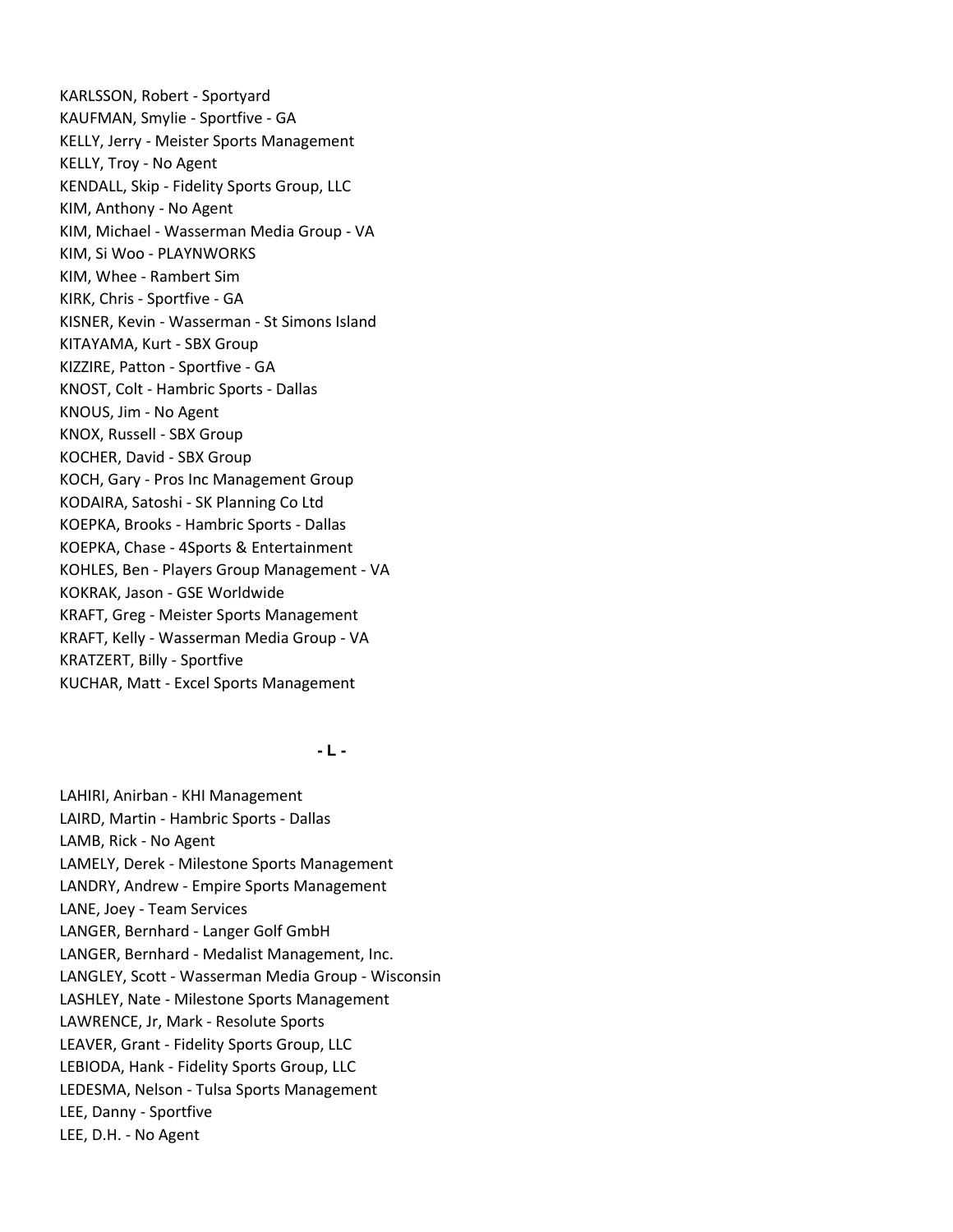LEE, Elder, - The Elder Group, Inc. LEE, Kyoung-Hoon - SBX Group LEE, Min Woo - WME - Miami LEHMAN, Tom - Medalist Management, Inc. LEISHMAN, Marc - Wasserman Media Group - VA LEONARD, Justin - No Agent LEVIN, Spencer - GSE Worldwide LEVI, Wayne - ProSports Management LEWIS, Tom - WME Sports - London LICKLITER II, Frank - Millennium Golf Management LIMBHASUT, KK - SBX Group LINGMERTH, David - GSE Worldwide LIPSKY, David - SBX Group LIST, Luke - Wasserman Media Group - VA LOAR, Edward - No Agent LONG, Adam - MGC Sports LOUPE, Andrew - Sportfive LOVE III, Davis - Sportfive - GA LOVELADY, Tom - MGC Sports LOVEMARK, Jamie - Sportfive LOWER, Justin - Fidelity Sports Group, LLC LOWRY, Shane - Horizon Sports Management LUCK, Curtis - Mullhaupt Management, LLC

### - M -

MACDONALD, Stuart - Higher Ground Sports MACK, Willie - Lyon Sports MACKENZIE, Will - Sportfive - GA MAGUIRE, Jack - Wasserman - St Simons Island MAHAFFEY, John - Elizabeth Cavaiani MAHAN, Hunter - Wasserman Media Group, LLC MALLINGER, John - 4Sports & Entertainment MALNATI, Peter - No Agent MALTBIE, Roger - Wasserman Media Group - VA MANKE, RJ - 4Sports MARINO, Steve - Sportfive - GA MARTIN, Ben - Sportfive - GA MATHIS, David - Resolute Sports Advisors MATSUYAMA, Hideki - Turner Communications Int'l MATTESON, Troy - Wasserman Media Group - VA MATTHEWS, Brandon - Fidelity Sports Group, LLC MATTIACE, Len - Michael Huyghue MAYFAIR, Billy - Billy Mayfair Golf MCALLISTER, Logan - GSE Worldwide MCCARRON, Scott - GSE Worldwide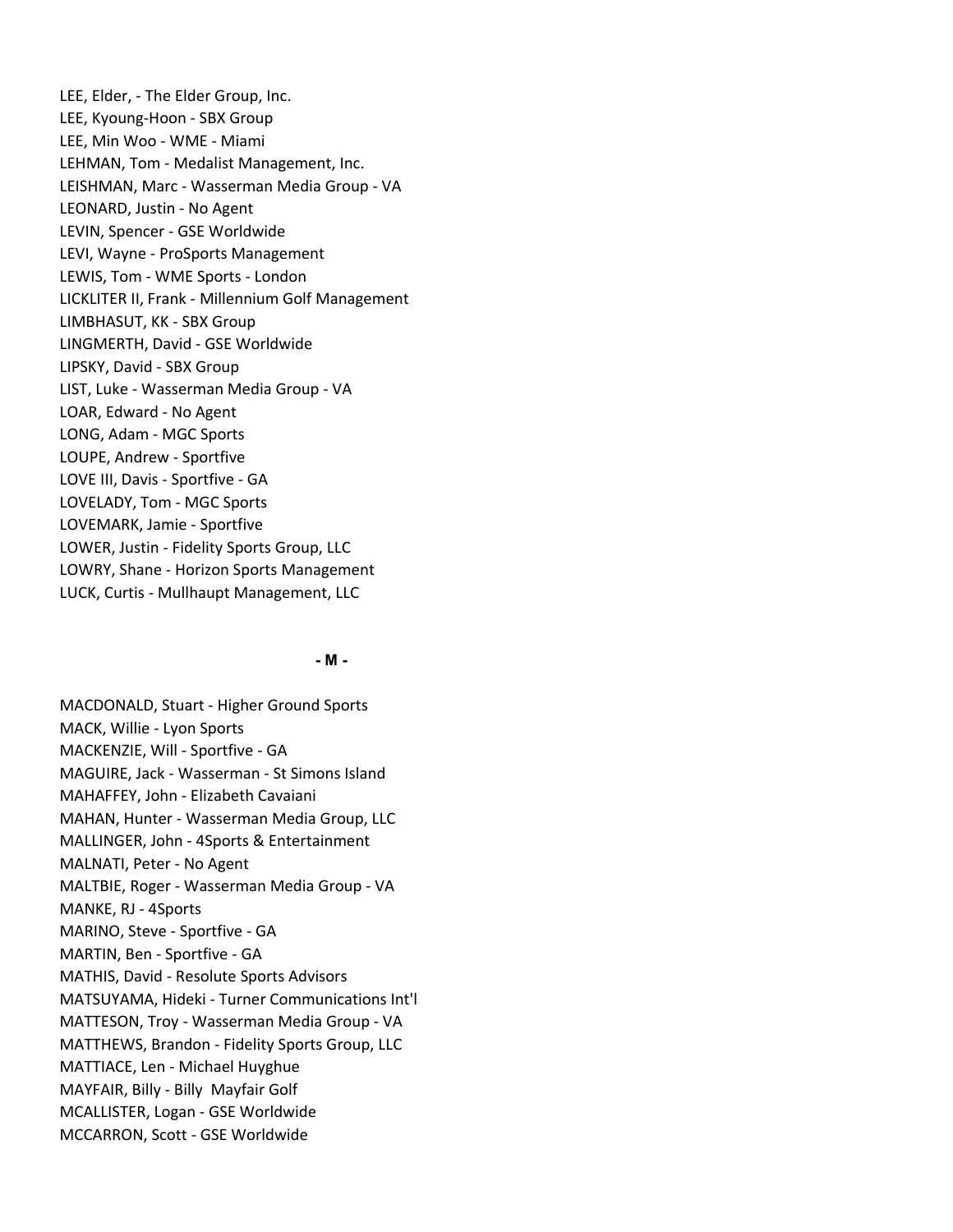MCCARTHY, Denny - Wasserman Media Group - VA MCCORD, Gary - Tour Talent MCCORMICK, Ryan - FFA Sports Management MCCUMBER, Mark - McCumber Golf, Inc. MCCUMBER, Tyler - Sportfive - FL MCDANIEL, Chip - GSE Worldwide MCGIRT, William - GSE Worldwide MCGREEVY, Max - GSE Worldwide MCILROY, Rory - Rory McIlroy Inc. MCNEALY, Maverick - P3 Sports Reps MCNEILL, George - No Agent MCNULTY, Mark - FSM Capital MEDIATE, Rocco - Sportfive - FL MERRICK, John - Players Group Management - VA MERRITT, Troy - P3 Sports Reps METH, Byron - Players Group Management - VA MICHEEL, Shaun - MGC Sports MICKELSON, Phil - Sportfive MILLER, Mike - SportFive - AZ MILLARD, Jason - MGC Sports MITCHELL, Keith - Sportfive - GA MIZE, Larry - Medalist Management, Inc. MOLDER, Bryce - Sportfive MOLINARI, Francesco - WME Sports - London MOLINARI, Francesco - WME Sports - Spain MONTGOMERIE, Colin - WME Sports - London MONTGOMERY, Taylor - Legacy, LLC. MOORE, Ryan - Makers Sports Management MOORE, Taylor - Empire Sports MORGAN, Gil - Gil Morgan, Ltd. MORGAN, Walter - Walter T. Morgan Golf Enterprises, LLC MORIKAWA, Collin - Excel Sports Management MULLINAX, Trey - 4Sports & Entertainment MULROY, Garth - GSE Worldwide MUNOZ, Sebastian - Impact Point MURPHY, Bob - Tour Talent MURRAY, Grayson - GSE Worldwide

- N -

NELSON, Larry - Larry Nelson Design NESMITH, Matthew - Empire Sports Management NEWCOMB, Patrick - Meister Sports NICKLAUS, Jack - Nicklaus Family Office NIEBRUGGE, Jordan - Wasserman Media Group - Wisconsin NIEMANN, Joaquin - Impact Point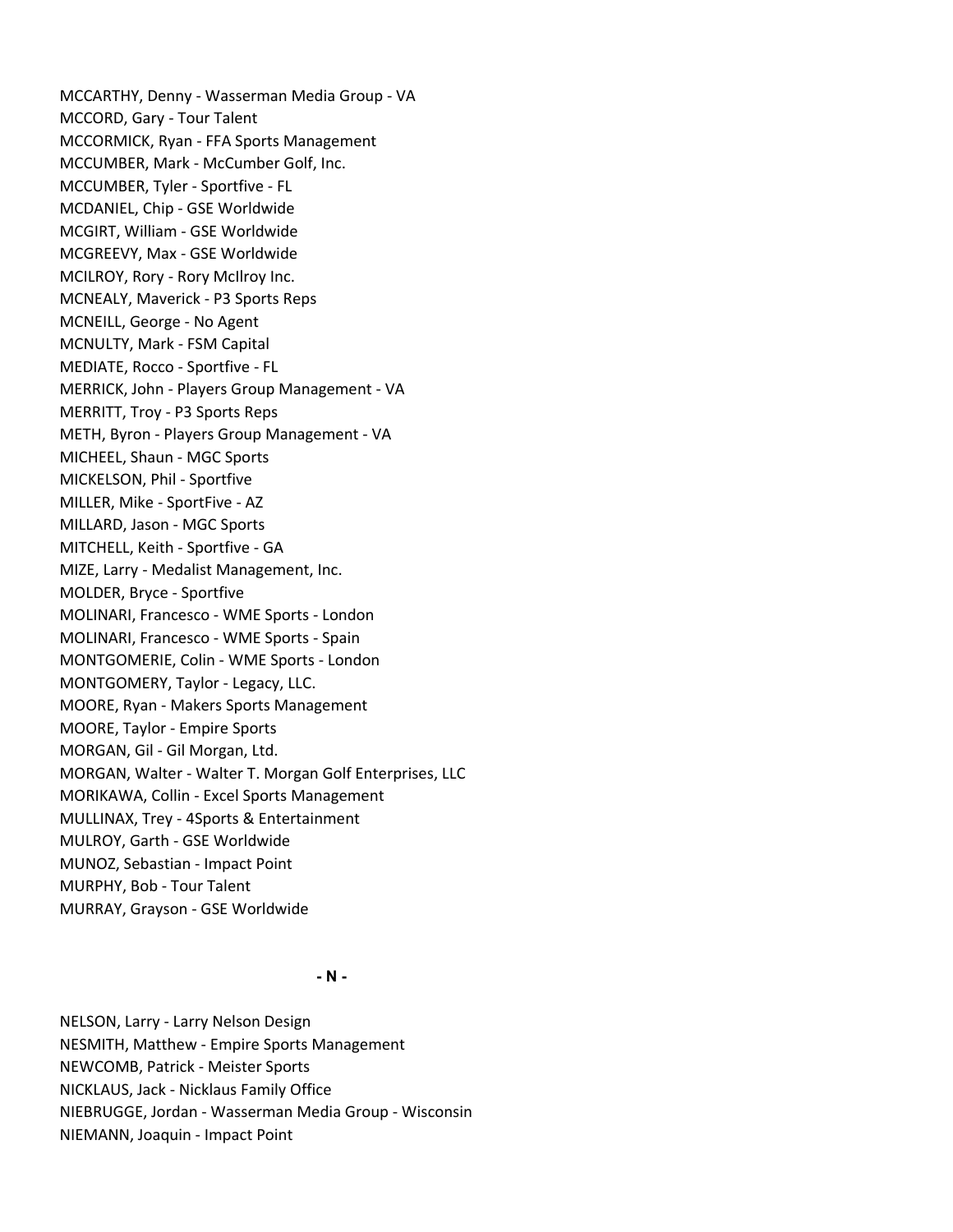NITTIES, James - No Agent NOH, Seung-Yul - Rambert Sim NOREN, Alex - Excel Sports Management NORLANDER, Henrik - Resolute Sports Advisors NORLANDER, Henrik - Creekhouse Management NORMAN, Greg - Great White Shark Enterprises, Inc. NORTH, Andy - No Agent NOVAK, Andrew - Sport Five - GA

### $-$  O  $-$

O'HAIR, Sean - Milestone Sports Management O'HERN, Nick - AJB Sports Management O'MEARA, Mark - MVP, Inc. OBERHOLSER, Arron - Sportfive ODA, John - Hambric Sports - Dallas OGILVY, Geoff - Pro-Sport Management OLAZABAL , Joe Maria - No agent OPPENHEIM, Rob - No Agent ORTIZ, Carlos - Impact Point OSHRINE, Matthew - Players Group Management - VA OWEN, Greg - Meister Sports Management

# $- P -$

PAK, John - WME - Miami PALMER, Arnold - Arnold Palmer Enterprises PALMER, Arnold - PALMER, Ryan - Players Group Management - TX PAMPLING, Rod - Wasserman Media Group - VA PAN, Cheng Tsung - GSE Worldwide PAOLUCCI, Anthony - Sportfive PARNEVIK, Jesper - FSM Capital PARRY, Craig - AJB Sports Management PATE, Steve - Ralph Todd Consulting PATEL, Bhavik - GSE Worldwide PAVIN, Corey - Smith Rynbrandt, LLC PENDRITH, Taylor - Landmark PERCY, Cameron - Resolute Sports Advisors PEREIRA, MITO - Wasserman Media Group - VA PEREZ, Pat - No Agent PERRY, Kenny - MGC Sports PETERSON, John - Resolute Sports Advisors PETROVIC, Tim - Fidelity Sports Group, LLC PETTERSSON, Carl - Franklin Street Partners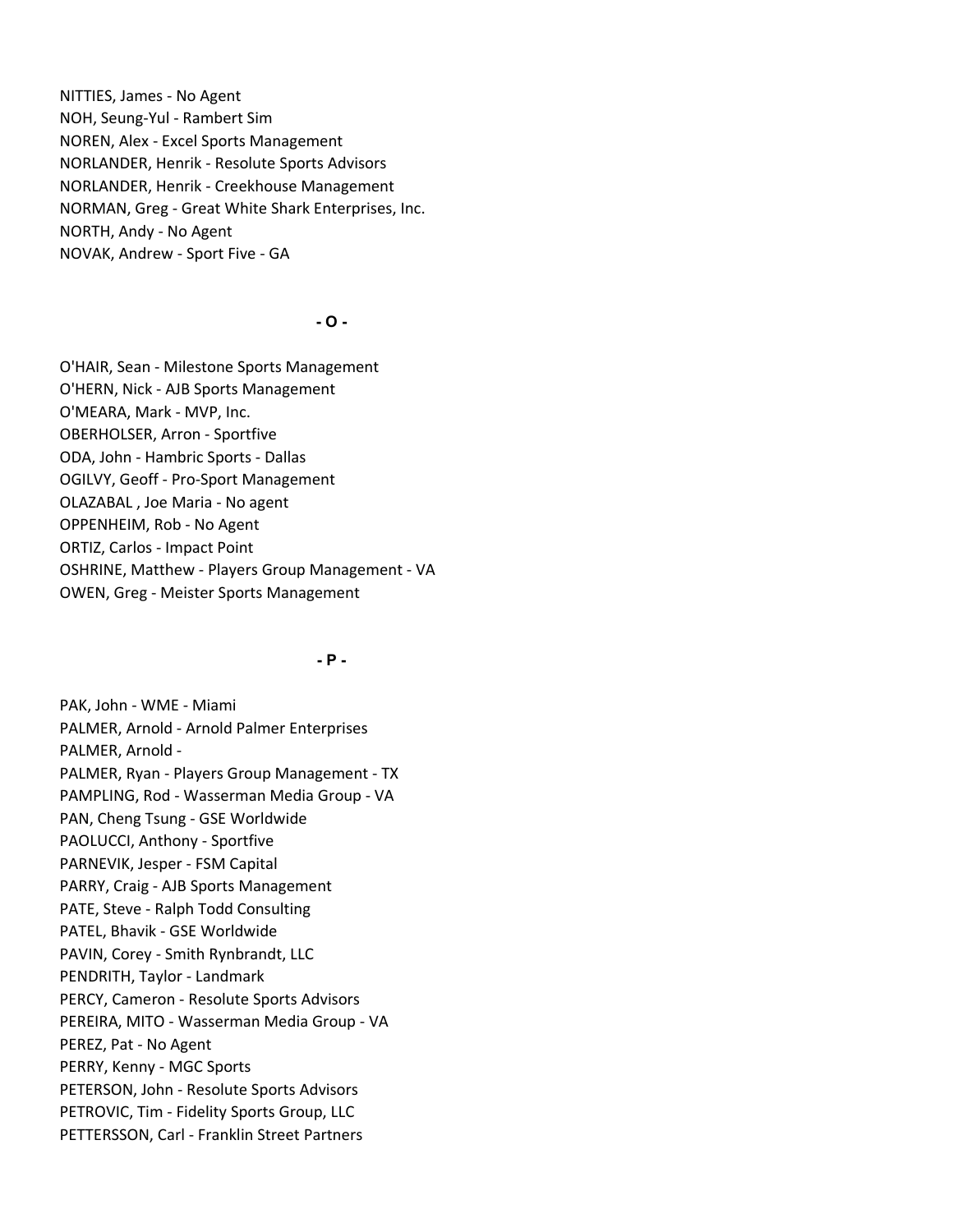PHILLIPS, Chandler - Empire Sports Management PIERCY, Scott - Sportfive PIETERS, Thomas - Excel Sports Management PIETERS, Thomas - Pieters Productions PILLER, Martin - Sterling Sports Management PINCKNEY, Scott - Sportfive PLAYER, Gary - Gary Player Group, Inc. POINTS, D.A. - Wasserman Media Group - Wisconsin POLLAND, Ben - Medalist Management, Inc. POSTON, JT - Sportfive - GA POTTER, JR., Ted - Meister Sports Management POULTER, Ian - CM Sports Management POWER, Seamus - Players Group Management - VA PRESNELL, Alistair - No Agent PRICE, Nick - Nick Price Group PRUGH, Alex - No Agent PURDY, Ted - Leibowitz Solo PURTZER, Tom - Players Group Management - VA PUTNAM, Andrew - Players Group Management - TX PUTNAM, Michael - Cross Consulting

 $-Q -$ 

QUICK, Austin - Milestone Sports Management

- R -

RAHM, Jon - Sportfive RAMEY, Chad - Empire Sports RANDOLPH, Jonathan - Players Group Management - TX REAVIE, Chez - Blake Sports Group REBAND, Garett - Fidelity Sports Management REDMAN, Doc - Mullhaupt Management, LLC REED, Patrick - Sandoval Ventures REEVES, Seth - Empire Sports Management RENNER, Jim - Fidelity Sports Group, LLC RICHEY, Brian - Fidelity Sports Group, LLC RIDINGS, Tag - Competitive Edge RIEGGER, John - Alpha Sports & Entertainment RILEY, Chris - No Agent RILEY, Davis - Players Group Management - TX ROACH, Wes - Sportfive - GA ROBERTS, Loren - Sterling Sports Management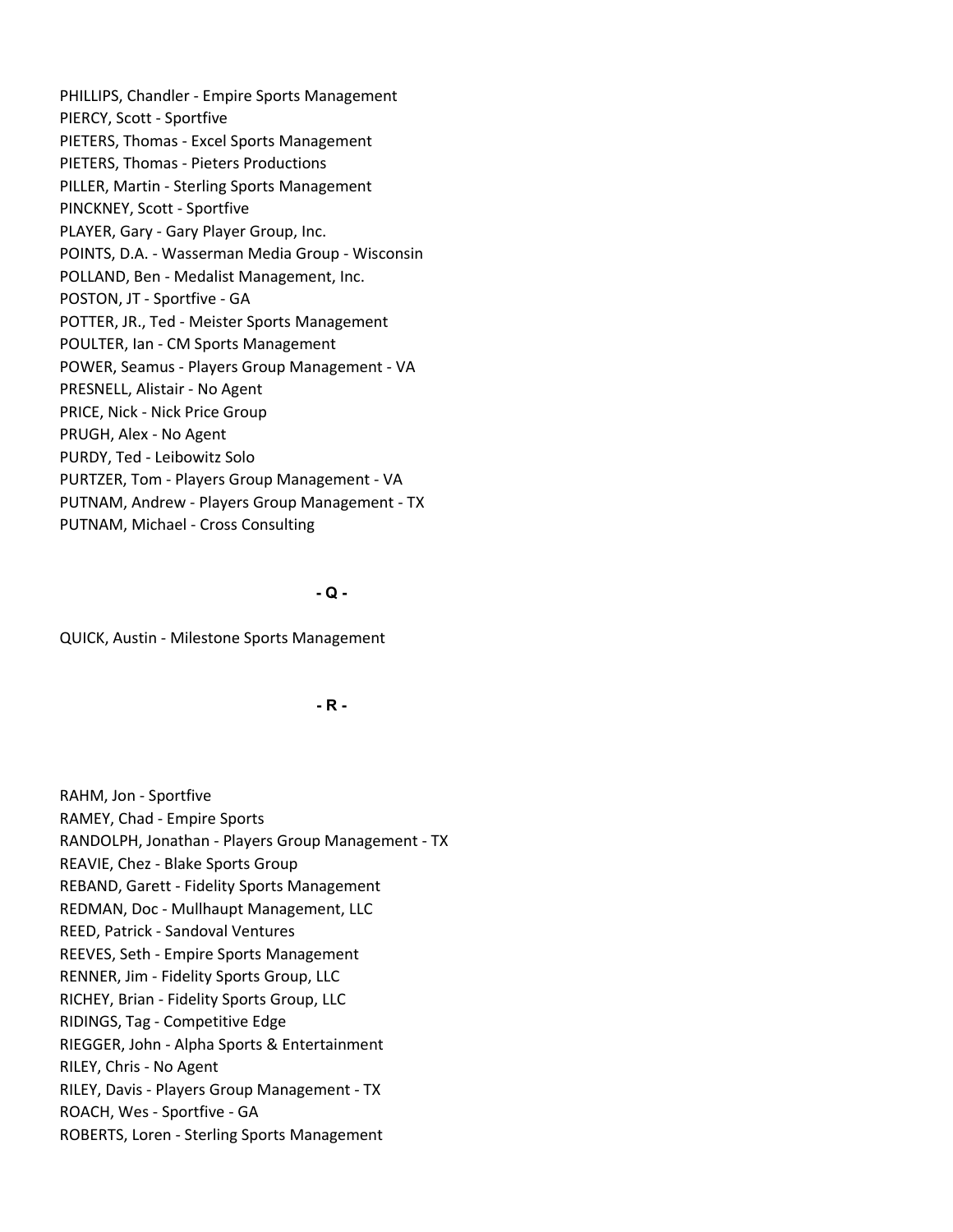RODGERS, Patrick - Wasserman Media Group - Wisconsin ROLLINS, John - Sports Management International ROMERO, Andres - Adrian Nunez ROMERO, Eduardo - SMG International ROSE, Justin - Excel Sports Management ROTTLUFF, Max - The Familie RUFFELS, Ryan - Wasserman Media Group - VA RUMMELLS, Dave - Creative Sports Management RYAN, Matt - Players Group Management - VA RYDER, Sam - Fairwhay Management

- S -

SABBATINI, Rory - Wasserman Media Group - VA SAINZ JR, Carlos - MGC Sports SANG-MOON, Bae, - All That Sports SARGENT, Billy Tom - Resolute Sports Advisors SAUNDERS, Sam - Milestone Sports Management SCHAUFFELE, Xander - Octagon - Los Angeles SCHEFFLER, Scottie - Hambric Sports - Dallas SCHENK, Adam - Players Group Management - TX SCHNELL, Brady - Makers Sports Management SCHNIEDERJANS, Ollie - Excel Sports Management SCHWAB, Matthias - Impact Point SCOTT, Adam - The Adam Scott Company SCRIVENER, Jason - Wassmerman - SEIFFERT, Chase - Empire Sports Management SENDEN, John - GSE Worldwide SHAUN, Corey - SportFive - AZ SHELTON, Robby - Rock Sports Group SHINDLER, Conrad - No Agent SIEGLER, Ryan - Fidelity Sports Group, LLC SIGEL, Jay - E.W. Sigel SIGG, Greyson - Sportfive - GA SILVERMAN, Ben - Spyre Sports Group SIMPSON, Scott - Medalist Management, Inc. SIMPSON, Webb - 4Sports & Entertainment SIM, Michael - Wasserman Media Group - VA SINGH, Vijay - Impact Point SKINNS, David - Resolute Sports SLOAN, Roger - No Agent SLOCUM, Heath - Resolute Sports Management SLUMAN, Jeff - Players Group Management - VA SMITH, Byron - Meister Sports Management SMITH, Cameron - Wasserman Media Group - VA SMITH, Jerry - Great River Entertainment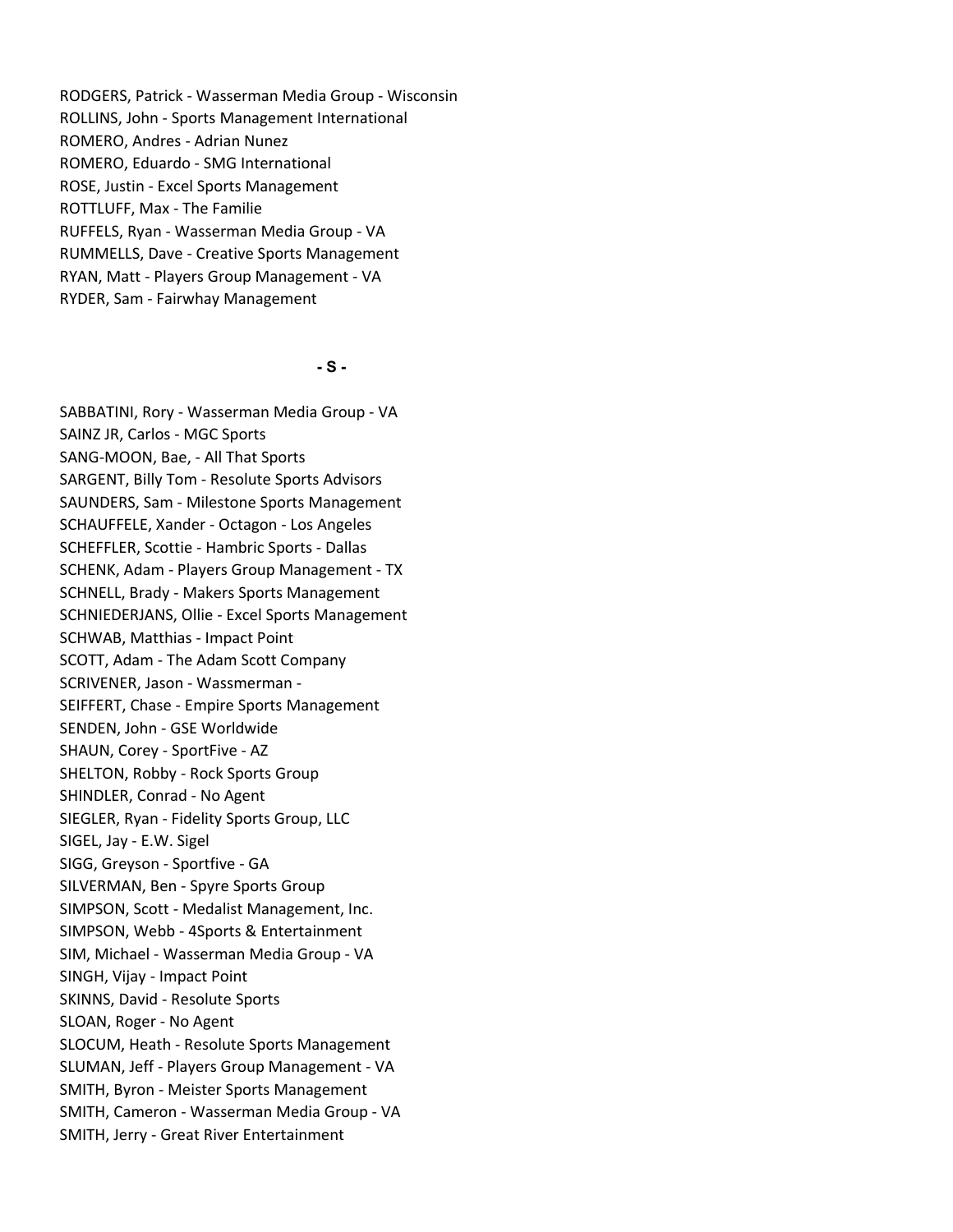SMITH, Shane - Wasserman Media Group - VA SMOTHERMAN, Austin - Noble Sports Group-NGMG LLC SNEAD, J.C. - Run Wild Sports, Inc. SNEDEKER, Brandt - Sportfive - GA SPAUN, J.J. - GSE Worldwide SPIETH, Jordan - WME Sports - Texas STADLER, Craig - Players Group Management - VA STADLER, Kevin - Players Group Management - VA STALLINGS, Scott - Spyre Sports Group STANGER, Jimmy - Empire Sports Management STANKOWSKI, Paul - Competitive Edge STANLEY, Kyle - Wasserman Media Group - Wisconsin STEELE, Brendan - Sportfive STEFANI, Shawn - Players Group Management - VA STEGMAIER, Brett - No Agent STENSON, Henrik - CM Sports Management STERNE, Richard - WME Sports - London STOCKTON, Dave - Cross Consulting STRAKA, Sepp - Wasserman - St Simons Island STRANGE, Curtis - MVP, Inc. STREB, Robert - MGC Sports STREELMAN, Kevin - Sportfive STRICKER, Steve - MGC Sports STROUD, Chris - GSD Sports Management STUARD, Brian - Radegen SUCHER, Zack - SUH, Justin - P3P Sports SUMMERHAYS, Daniel - Players Group Management - TX SUTTON, Hal - Little One Management SVENSSON, Adam - SBX Group SWAFFORD, Hudson - Wasserman - St Simons Island

# $-$  T  $-$

TARREN, Callum - Obelisk Sports TATAURANGI, Phil - Fernmade NZ, Ltd. TAYLOR, Ben - Milestone Sports Management TAYLOR, Nick - Wasserman Media Group, LLC TAYLOR, Vaughn - KHI Management TEATER, Josh - MGC Sports THEEGALA, Sahith - Players Group Management, VA THOMAS, Justin - Excel Sports Management THOMPSON, Curtis - GSE Worldwide THOMPSON, Davis - SportFive, GA THOMPSON, Michael - Wasserman - St Simons Island THOMPSON, Nicholas - Blue Giraffe Sports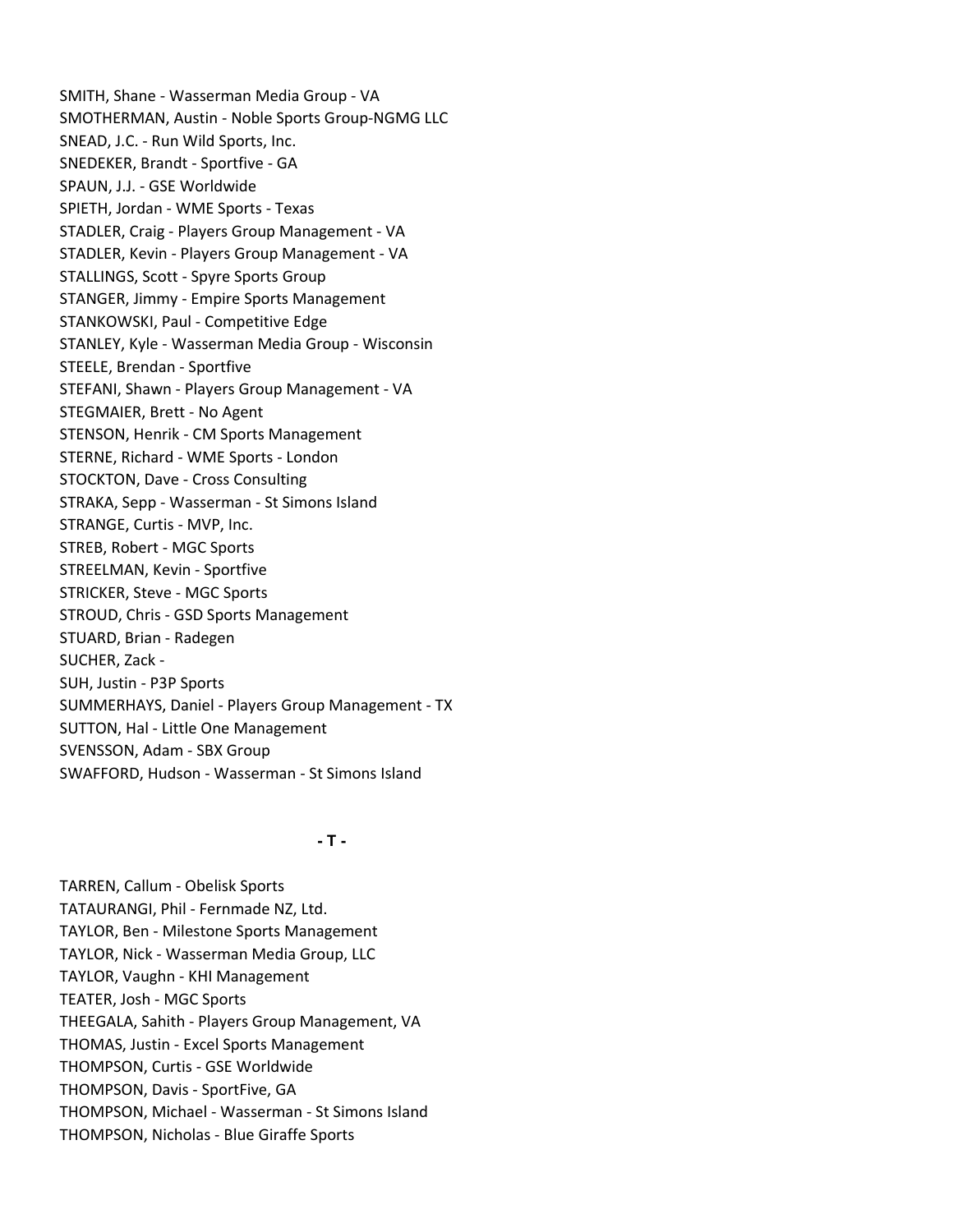THORNBERRY, Braden - Mullhaupt Management, LLC THORPE, Jim - TIDLAND, Chris - No Agent TODD, Brendon - 4Sports & Entertainment TOLEDO, Esteban - ETF Foundation TOMS, David - Players Group Management - TX TOM, Weiskopf, - TONY, Jacklin, - Astrid Jacklin TORRANCE, Sam - WME Sports - London TRAHAN, D.J. - Empire Sports Management TRAINER, Martin - Tom Relf TRINGALE, Cameron - Wasserman Media Group - VA TRUSLOW, Austen - GSE Worldwide TRYBA, Ted - No Agent TWAY, Bob - No Agent TWAY, Kevin - Wasserman Media Group - VA

### - U -

UIHLEIN, Peter - 4Sports & Entertainment URESTI, Omar - Ralph Todd Consulting UTLEY, Stan - Sunrise Sports

# - V -

VAN ASWEGEN, Tyrone - No Agent VAN DER WALT, Dawie - Pinnacle Sports VAN PELT, Bo - 4Sports & Entertainment VAN ROOYEN, Frederick - JMC Sports VANDERLAAN, John - Players Group Management - VA VARNER III, Harold - Lyon Sports Group VEGAS, Jhonattan - Impact Point VENTURA, Kristoffer - Wasserman Media Group - VA VERPLANK, Scott - Wasserman Media Group - VA VILLEGAS, Camilo - MAIL POUCH, LLC

# - W -

WADKINS, Bobby - Pros Inc Management Group WADKINS, Lanny - Pros Inc Management Group WAGNER, Johnson - Sportfive - GA WALDORF, Duffy - WALKER, Danny - Players Group Management - VA WALKER, Jimmy - 4Sports & Entertainment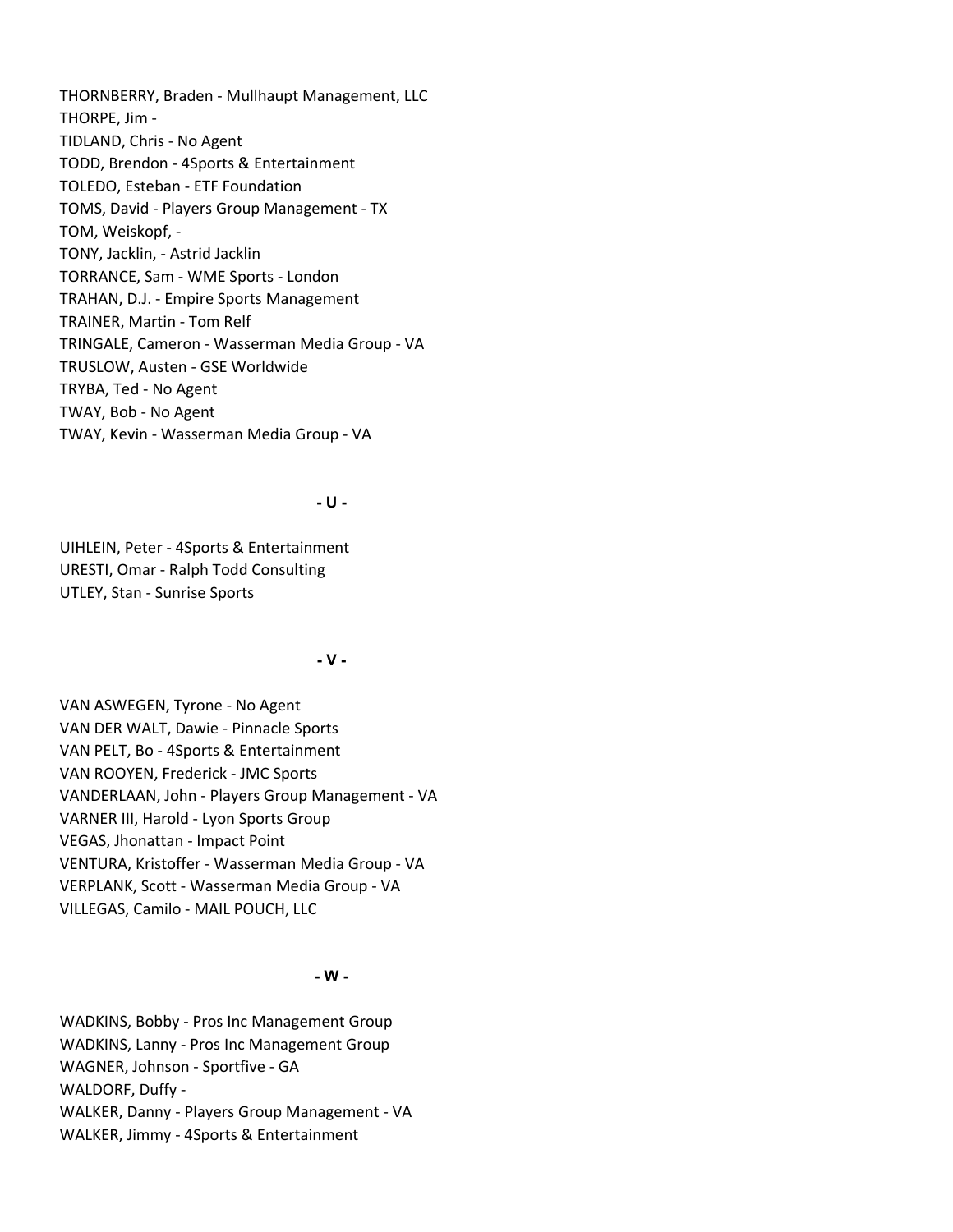WALLACE, Matt - Matt Wallace Golf WALSH, Thomas - Players Group Management - VA WATNEY, Nick - Sportfive WATSON, Bubba - Pro-Sport Management WATSON, Denis - Mark Johnston Enterprises WATSON, Tom - Wasserman Media Group - NY WATSON, Tom - Tom Watson Enterprises WEAVER, Drew - Sportfive - GA WEAVER, Michael - Milestone Sports Management WEEKLEY, Boo - Sportfive - GA WEIBRING, Matt - Peter Jacobsen Sports WEIR, Mike - Higher Ground Sports WEISS, Alex - Resolute Sports WERENSKI, Richy - 4Sports & Entertainment WETTERICH, Brett - Wasserman Media Group - VA WHALEY, Vincent - Hambric Sports - Dallas WHEATCROFT, Steve - Meister Sports Management WIEBE, Mark - Bottom Line Management WILCOX, Will - Fidelity Sports Group, LLC WILKINSON, Tim - No Agent WILLETT, Danny - John Muff WILLIAMS, Lee - MGC Sports WILLIS, Garrett - Garrett M. Willis Enterprises, Inc. WILSON, Chris - Medalist Management, Inc. WILSON, Mark - Wasserman Media Group - Wisconsin WISE, Aaron - Excel Sports Management WI, Charlie - Creative Sports Management WOLFE, Jared - Empire Sports Management WOLFF, Matthew - Wasserman Media Group - VA WOODLAND, Gary - Excel Sports Management WOODS, Tiger - Excel Sports Management WOOD, Willie - Ralph Todd Consulting WOOSNAM, Ian - WME Sports - London WOOSNAM, Ian - WME Sports - London WU, Brandon - Octagon - Los Angeles WU, Dylan - Empire Sports Management

- X -

XIONG, Norman - GSE Worldwide

- Y -

YANG, Y.E. - No Agent YATES, Greg - Spyre Sports Group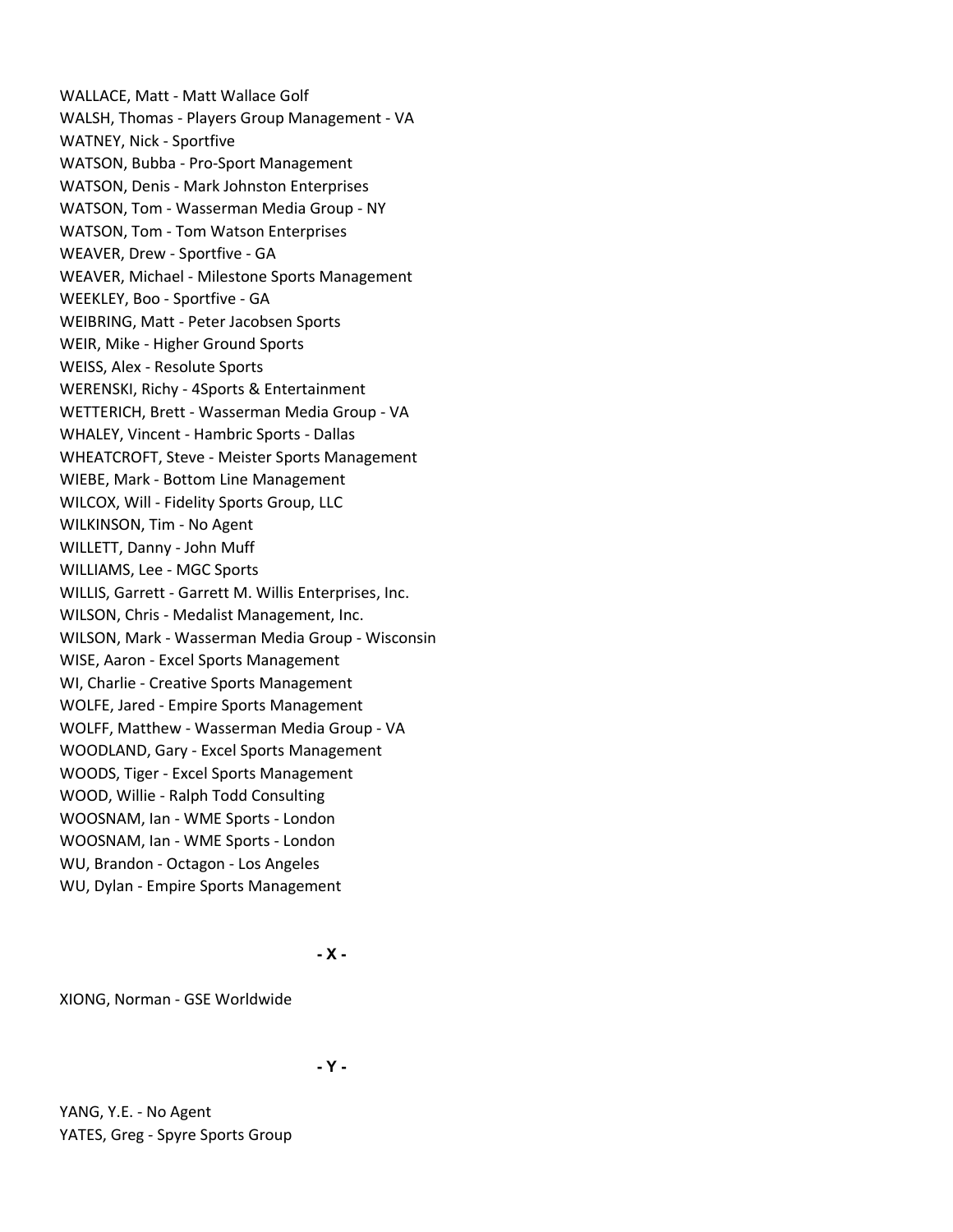YOUNG, Cameron - 4 Sports YOUNG, Carson - Empire Sports YU, Chun-an - SportFive, Scottsdale YUAN, Yechun - Wasserman Media Group, LLC

 $-Z -$ 

ZALATORIS, Will - Players Group Management - VA ZHANG, Andy - Wasserman Media Group, LLC ZHANG, Xinjun - Wasserman Media Group, LLC ZOELLER, Fuzzy - Fuzzy Zoeller Productions, Inc.

4345 Marden Drive **Justin Hicks** Birmingham, AL 35242 PH: 256-239-0143 Michael Wolf michaelwolfbearcat@yahoo.com

### **4Sports & Entertainment** About 2001 and Billy Andrade Russell Henley

12205 Captains Landing Tim Clark Max Homa North Palm Beach, FL 33408 Corey Conners Charles Howell III PH: 561-262-2194 Harrison Endycott Chase Koepka Thomas Parker thomasparkerpag@gmail.com Derek Fathauer John Mallinger Matt Broome **posithewbroome@gmail.com** Cameron Young Trey Mullinax

**228 LLC** Jim Herman

Kevin Foley Webb Simpson Mackenzie Hughes Brendon Todd RJ Manke Peter Uihlein

Bo Van Pelt Jimmy Walker Richy Werenski

|                     | 4U Management, LLC         |                           |               |
|---------------------|----------------------------|---------------------------|---------------|
|                     | 3049 Reflection Bay Drive  |                           | Hubert Green  |
| Knoxville, TN 37938 |                            |                           | Lee Janzen    |
| PH:                 | 407-758-6588               |                           |               |
| EMAIL:              | alisa@4umanagement.com     |                           |               |
| Tommy Limbaugh      |                            | tommylimbaugh67@gmail.com |               |
| Deryl Kratzer       |                            | Deryl@4UManagement.com    |               |
|                     |                            |                           |               |
| <b>Adrian Nunez</b> |                            |                           | Andres Romero |
|                     | 8102 Leighwood Creek Court |                           |               |
| Humble, TX 77396    |                            |                           |               |
| PH:                 | 214-460-8943               |                           |               |

Adrian Nunez aninu@msn.com

**AGM** Andres Gonzales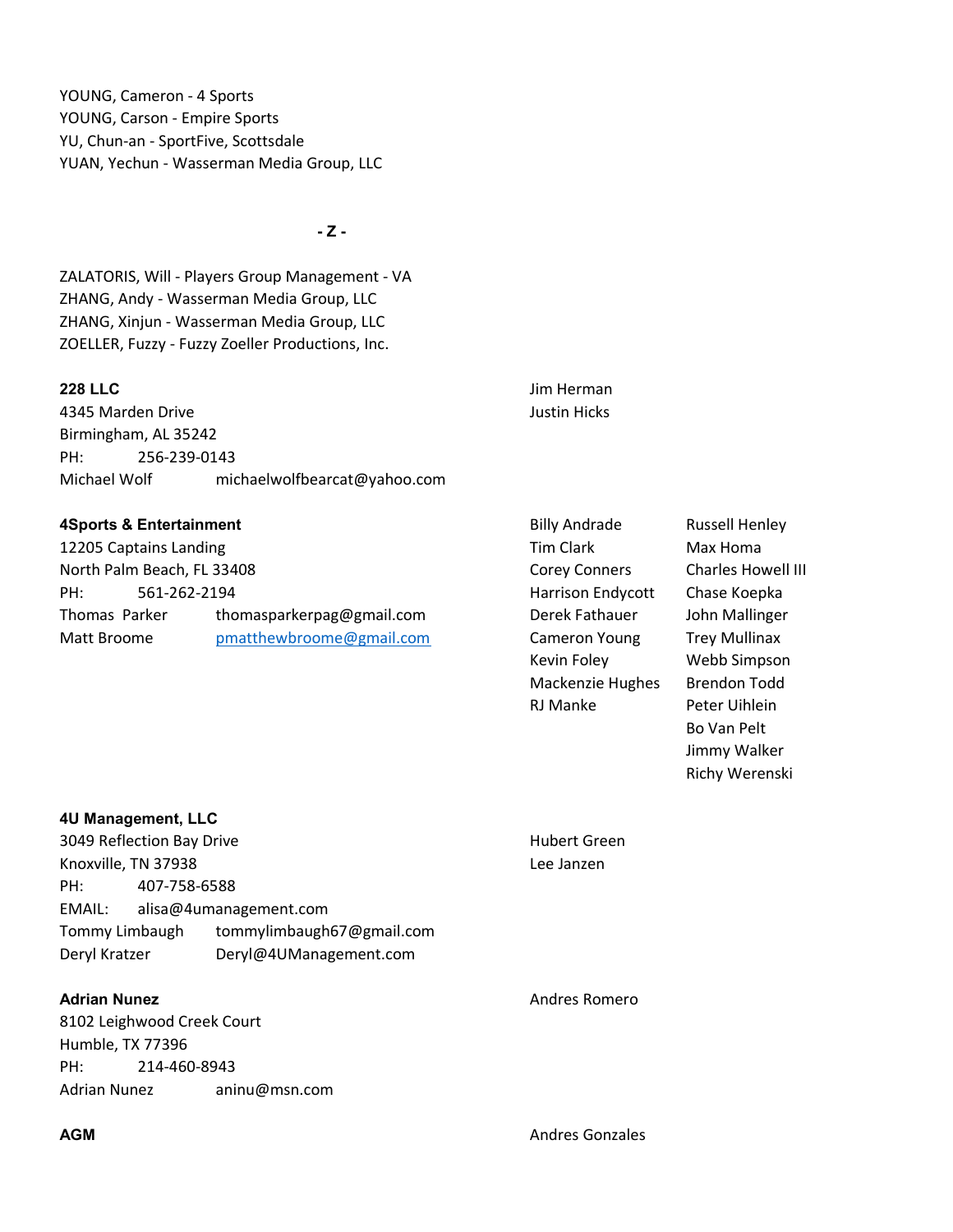8172 Imperial Lakes Street Las Vegas, NV 89131 Country: USA PH: 702-540-0537 James Derella jderella@pga.com

# AJB Sports Management Greg Chalmers Level 3, 219 Castlereagh Street Nick O'Hern Sydney, 2000 Craig Parry Country: Australia PH: 011-612-9284-1888 CELL: 011-614-1611-9855 Tony Bouffler tony@ajbsports.com All That Sports **Sungjae Im** Sungjae Im Vision Tower 4F **Bae, Sang-Moon** Teheran-ro 312

Gangnam-gu, Seoul 06211 Country: South Korea Rambert Sim sungjaegolf@gmail.com Danny Oh danny.oh@atsports.co.kr Jaeheon Ko jhko@atsports.co.kr

|                    | Alpha Sports & Entertainment |  |
|--------------------|------------------------------|--|
|                    | 136 Fourth Avenue South      |  |
| Franklin. TN 37064 |                              |  |
| PH:                | 615-995-6919                 |  |

# Nick Harris nickharris@tnlaw.org

# Angela Jones Consultancy **Angela Jones Consultancy Retief Goosen**

1 Squirrels Hollow Burntwood Staffordshire, WS7 2YS Country: United Kingdom PH: 4.48E+11 Angela Jones angela@angelajonesconsultancy.com

# Armstrong Management Group description of the Jose Coceres

1438 Sunshine Drive Vicente Fernandez Jupiter, FL 33458 CELL: 561-254-0643 Rod Armstrong rbaamg@gmail.com

# Arnold Palmer Enterprises Arnold Palmer

P.O. Box 52 Youngstown, PA 15696

John Riegger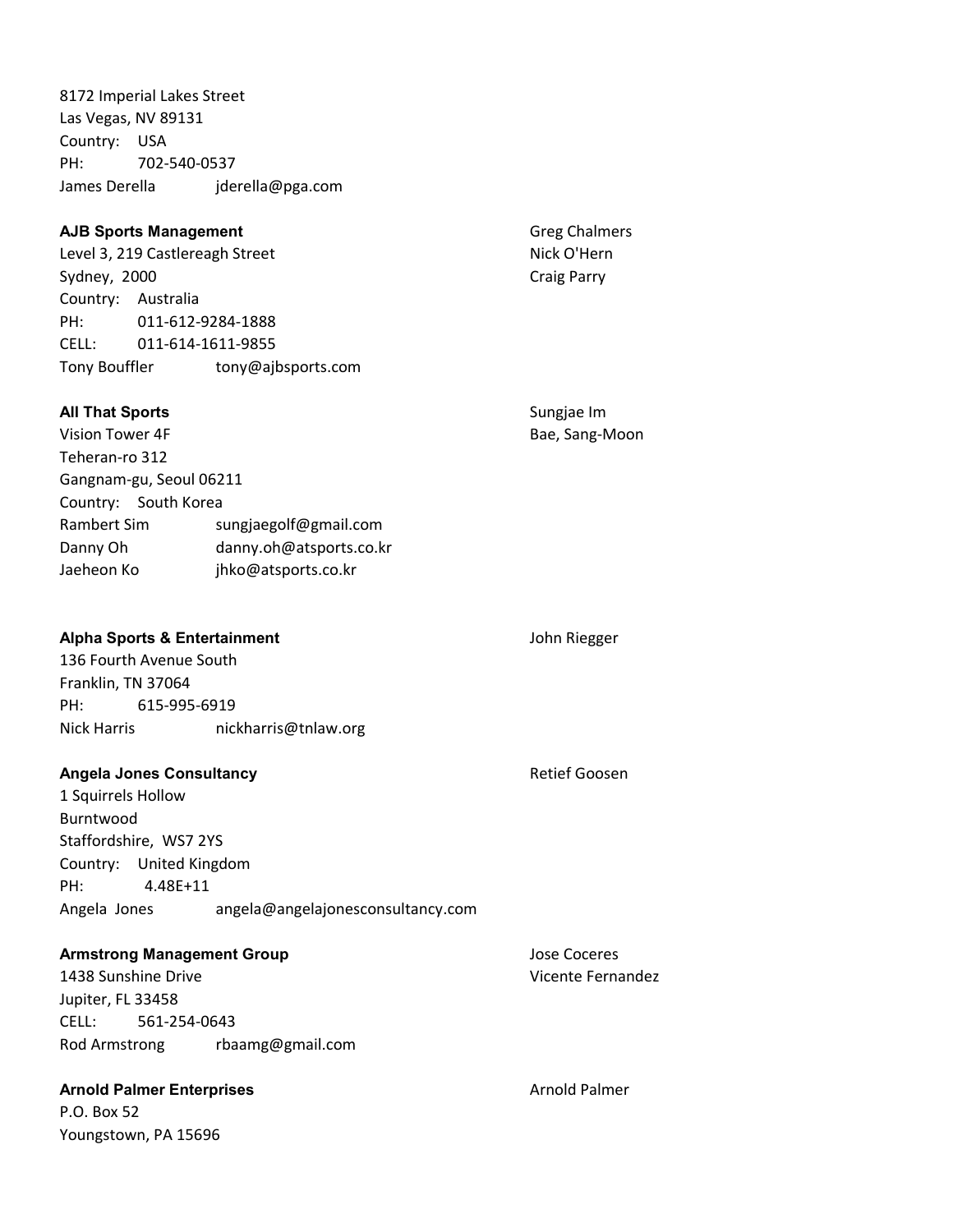| PH:<br>Doc Giffin                                                                                 | 724-537-7751 | dgiffin@arnoldpalmer.com                               |                                        |
|---------------------------------------------------------------------------------------------------|--------------|--------------------------------------------------------|----------------------------------------|
| <b>Astrid Jacklin</b><br>1175 51st Street West<br>Bradenton, FL 34209<br>PH:<br>Astrid Jacklin    | 941-761-3370 | tony@jacklindesigngroup.com                            | Jacklin, Tony                          |
| <b>ATTY</b><br>P.O. Box 1043<br>Lewiston, NY 14092<br>PH:<br>Tim Drabik                           | 716-830-1244 | tsdrabik@gmail.com                                     | Dylan Frittelli                        |
| <b>Billy Mayfair Golf</b><br>P.O. Box 25460<br>Scottsdale, AZ 85255<br>PH:                        | 480-236-5337 |                                                        | <b>Billy Mayfair</b>                   |
| <b>Blake Sports Group</b><br>69 Mine Brook Road<br>Bernardsville, NJ 07924<br>PH:<br>Dennis Blake | 908-953-8400 |                                                        | <b>Scott Harrington</b><br>Chez Reavie |
| <b>Blue Giraffe Sports</b><br>885 Woodstock Road<br>Suite 430 #315                                |              |                                                        | Chase Johnson                          |
| Roswell, GA 30075<br>PH:                                                                          | 404-541-9934 |                                                        | Nicholas Thompson                      |
| Robert Kreusler<br>Matt Judy                                                                      |              | bk@bluegiraffesports.com<br>mj@bluegiraffesports.com   |                                        |
| <b>Bottom Line Management</b><br>Scottsdale, AZ 85255<br>PH:<br>Jim Hotchkiss                     | 303-810-2400 | 9290 E. Thompson PK Pkwy #118<br>jim@bottomlinemgt.com | Mark Wiebe                             |
| <b>Brian Fitzgerald</b><br>71 Old Hickory Trail<br>Hendersonville, NC 28739<br>CELL:<br>EMAIL:    | 847-209-8300 | fitzgeraldco@ameritech.net                             | Raymond Floyd                          |

Clare Fleetwood **Clare Fleetwood Tommy Fleetwood**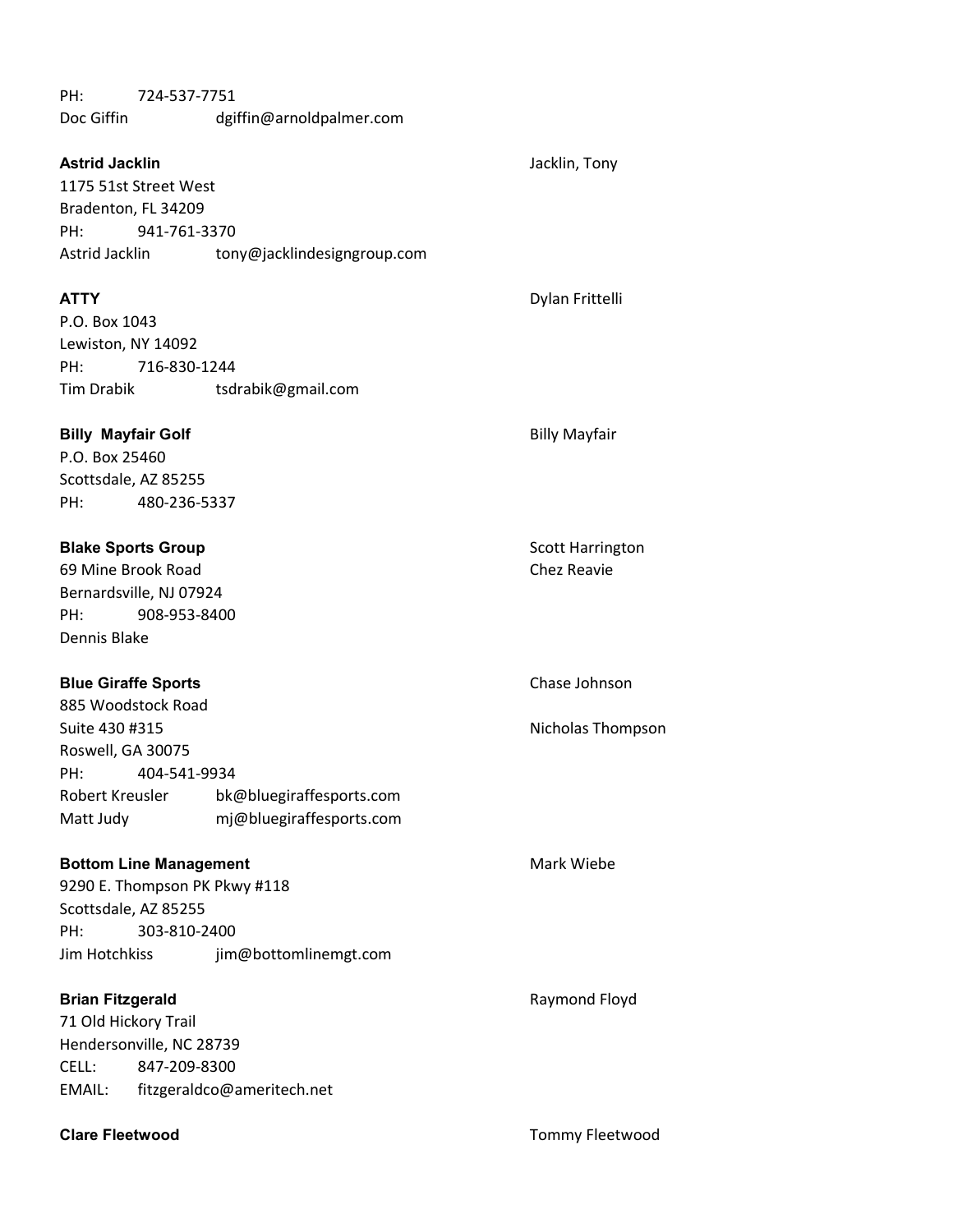EMAIL: clare@tommy-fleetwood.com

| <b>CM Sports Management</b><br><b>Guardian House</b><br>7 N Bar Street<br>Banbury, OX16 OTB<br>Country: England<br>PH:<br>44-776-462-7125<br>Paul Dunkley | paul.dunkley@camdenventures.com   | Ian Poulter<br>Henrik Stenson         |
|-----------------------------------------------------------------------------------------------------------------------------------------------------------|-----------------------------------|---------------------------------------|
| James Dunkley                                                                                                                                             | james.dunkley@camdenventures.com  |                                       |
| <b>Competitive Edge</b><br>P. O. Box 3201<br>Carmel, IN 46082<br>615-351-0990<br>PH:                                                                      |                                   | <b>Tag Ridings</b><br>Paul Stankowski |
| <b>Creative Sports Management</b>                                                                                                                         |                                   | <b>Gibby Gilbert</b>                  |
| 10474 Santa Monica Blvd.                                                                                                                                  |                                   | Dave Rummells                         |
| Suite 200                                                                                                                                                 |                                   | Charlie Wi                            |
| Los Angeles, CA 90025                                                                                                                                     |                                   |                                       |
| 310-268-2036<br>PH:                                                                                                                                       |                                   |                                       |
| Edward Kleinhans                                                                                                                                          | ekleinhans@creativesportsgolf.com |                                       |
| <b>Creekhouse Management</b>                                                                                                                              |                                   | <b>Henrik Norlander</b>               |
| Djursholma Country Club                                                                                                                                   |                                   |                                       |
| Strandvagen 19                                                                                                                                            |                                   |                                       |
| Djursholm,                                                                                                                                                |                                   |                                       |
| Country: Sweden                                                                                                                                           |                                   |                                       |
| 46-703-009809<br>PH:                                                                                                                                      |                                   |                                       |
| Pelle Kruger                                                                                                                                              | pelle@creekhousemanagement.com    |                                       |
| Nick Biesecker                                                                                                                                            | nick@creakhousemanagement.com     |                                       |
|                                                                                                                                                           |                                   |                                       |
| <b>Cross Consulting</b>                                                                                                                                   |                                   | Geiberger, Al                         |
| 3132 West Spruce Avenue                                                                                                                                   |                                   | <b>Brent Geiberger</b>                |
| Fresno, CA 93711                                                                                                                                          |                                   | Jason Gore                            |
| 559-284-3455<br>PH:                                                                                                                                       |                                   | Michael Putnam                        |
| <b>Ralph Cross</b>                                                                                                                                        | rjcross@att.net                   | Dave Stockton                         |
| Doug Sanders Enterprises, Inc.                                                                                                                            |                                   | Sanders, Doug                         |
| 8828 Sandringham                                                                                                                                          |                                   |                                       |
| Houston, TX 78701                                                                                                                                         |                                   |                                       |
| PH:<br>713-681-1382                                                                                                                                       |                                   |                                       |
|                                                                                                                                                           |                                   |                                       |
| <b>Elizabeth Cavaiani</b>                                                                                                                                 |                                   | John Mahaffey                         |
| 496 Guilford Circle                                                                                                                                       |                                   |                                       |
| Marietta, GA 30068                                                                                                                                        |                                   |                                       |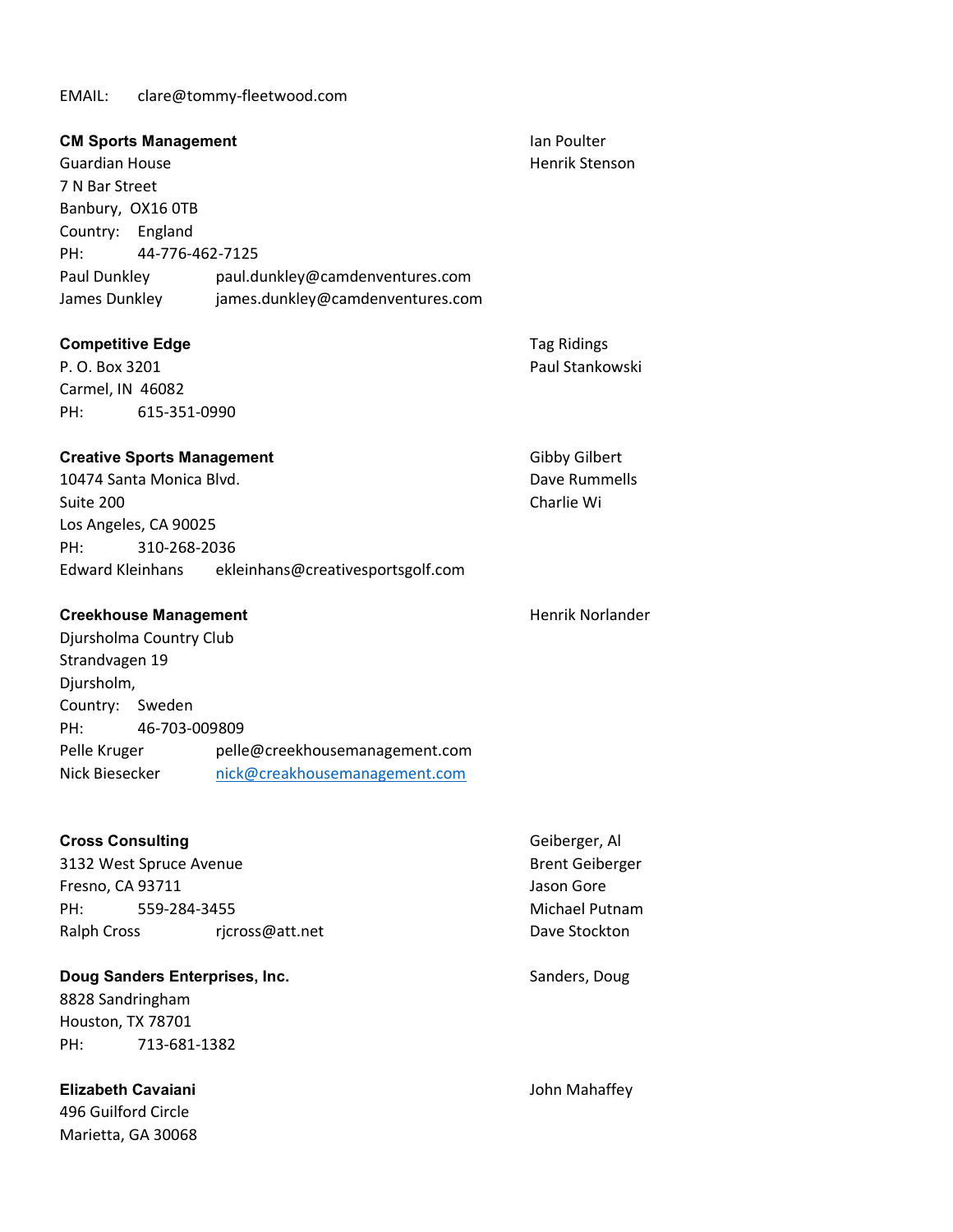# PH: 404-433-2828

### Empire Sports Management **Andrew Landry Construction Construction** Andrew Landry

| 4445 Highway 17 North |                           | Jimm Stanger        | Matthew N         |
|-----------------------|---------------------------|---------------------|-------------------|
| Awendaw, SC 29429     |                           | Dylan Wu            | Vince India       |
| 803-960-3516<br>PH:   |                           | Chad Ramey          | Chandler Pl       |
| Paul Graham           | paul@empiresportssc.com   | J.T. Griffin        | Seth Reeve        |
| Jeff Stacy            | jeff@empiresportssc.com   | Lee Hodges          | Chase Seiff       |
| Kevin Lynch           | kevin@empiresportssc.com  |                     | D.J. Trahan       |
| <b>Tanner Ervin</b>   | tanner@empiresportssc.com | Conner Godsey       | Jared Wolfe       |
| Laura Marquardt       | laura@empiresportssc.com  | <b>Carson Young</b> | <b>Taylor Moo</b> |

J.T. Griffin Seth Reeves Lee Hodges Chase Seiffert Conner Godsey Jared Wolfe

Jimm Stanger Matthew NeSmith Chad Ramey Chandler Phillips Carson Young Taylor Moore

Entertainment Sports Partners Ernie Els

3900 Military Trail Suite 400 Christian Bezuidenhout Jupiter, FL 33458 Country: USA PH: 407-248-9000 ext 203 CELL: 407-257-1126 Rob Goulet rob@entertainmentsports.com

# Erin Parker Allen Doyle

114 Westmont Way Tyrone, GA 30290 PH: 706-957-0175 EMAIL: edoylegolf@yahoo.com

1027 S. Main Street #404 Greenville, SC 29601 PH: 864-350-1222 Rachel Everett rachel@everettsm.com

# **ETF Foundation** Esteban Toledo

P.O. Box 86 Bullard, TX 75757 PH: 714-402-0770 Jay Miller jaythegolfer@cox.net

# ESM Golf Sebastian Cappelen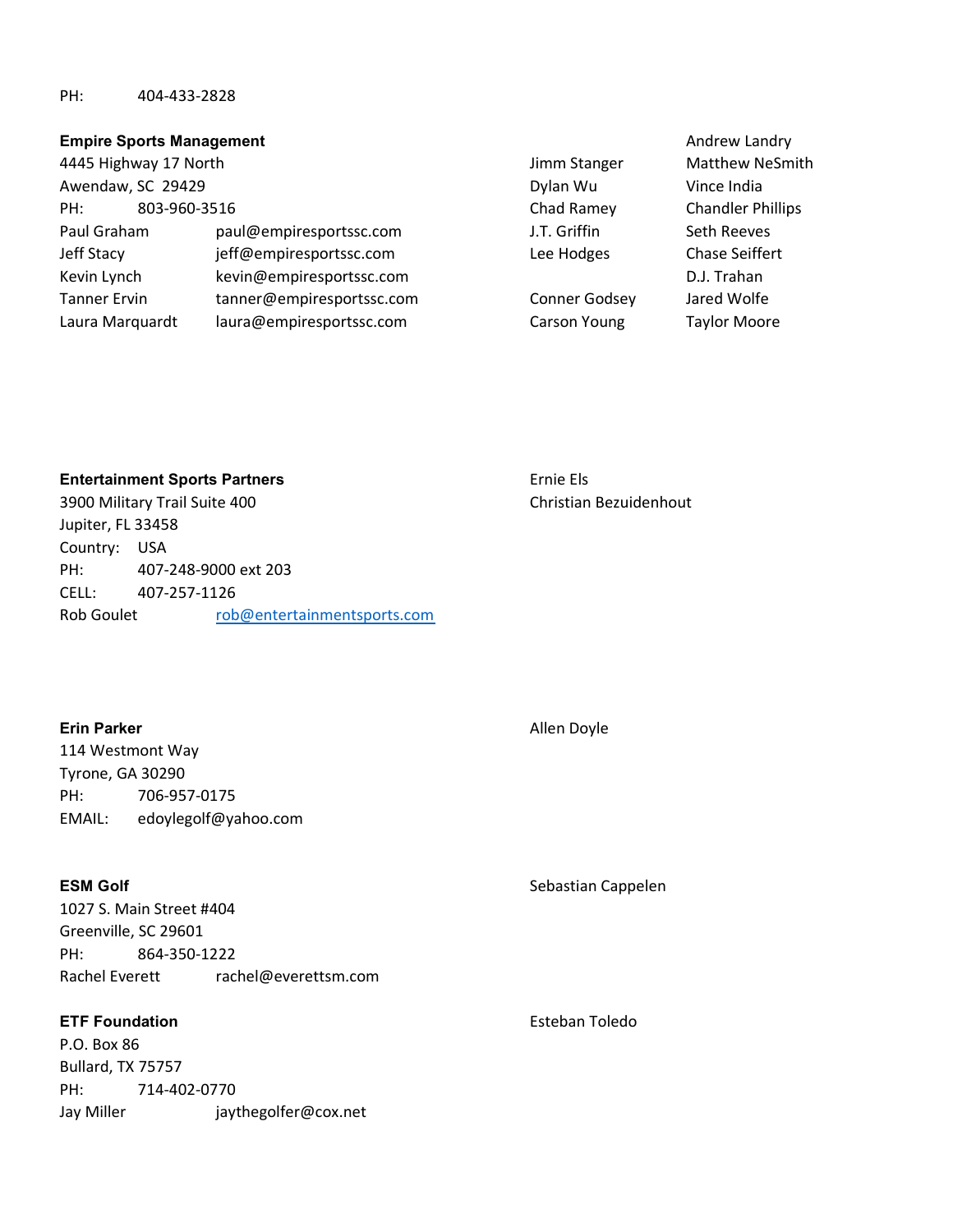### **Excel Sports Management Ian Baker-Finch** Justin Rose

1700 Broadway, 29th Floor Daniel Berger Ollie Schniederjans New York, NY 10019 Wesley Bryan Justin Thomas PH: 646-454-5919 **Alex Noren Aaron Wise** Aaron Wise Mark Steinberg mark@excelsm.com and John Cook Gary Woodland Andrew Kipper andrew@excelsm.com Matt Kuchar Tiger Woods Jon Heaton jonh@excelsm.com Collin Morikawa Thomas Pieters Lance Young lyoung@excelsm.com Trevor Immelman John Augenstein Alex Burge **aburge@excelsm.com** Harry Hall

# E.W. Sigel Jay Sigel

P.O. Box 313 Paoli, PA 19301 PH: 610/862-2313 E. W. Sigel

# Fairwhay Management **Chris DiMarco** Chris DiMarco

575 Riverbend Avenue Lanto Griffin Powell, OH 43065 Billy Horschel PH: 216-533-2295 Sam Ryder Sherry Whay sherry@fairwhaymgmt.com AJ Crouch

# **Fernmade NZ, Ltd.** Phil Tataurangi

27 Hopkins Crescent Kohimarama, Auckland 1005 Country: New Zealand PH: 011-64-274-582832

# **FFA Sports Management Ryan McCormick** Ryan McCormick

80 Pine Street, 38th Floor New York, NY 10005 PH: 347-522-0717 Caleb Blodgett cblodgett@ffasports.com

# Fidelity Sports Group, LLC **Mark Blakefield** Justin Lower

514 Broadway Avenue **Michael Gellerman** Brandon Matthews Orlando, FL 32803 Justin Hueber Tim Petrovic PH: 407-420-1500 Skip Kendall Jim Renner David Moorman david@fidelitysportsgroup.com Grant Leaver Brian Richey Drew Carr **Drew@FidelitySportsGroup.com** Hank Lebioda Ryan Siegler

**Franklin Street Partners** Carl Pettersson 1450 Raleigh Road #300 Chapel Hill, NC 27517 Country: USA

Garett Reband Will Wilcox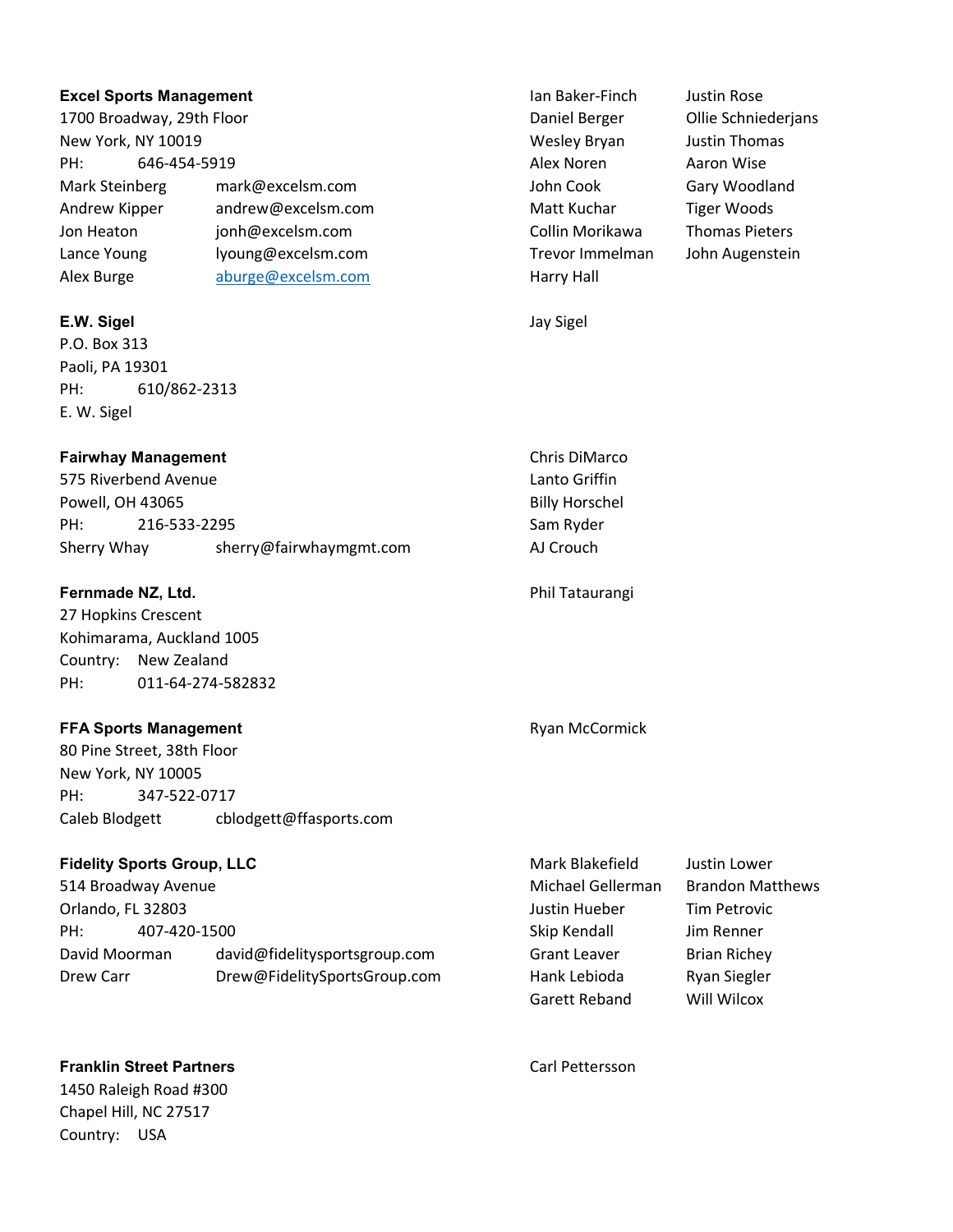# PH: 919-624-1934 Drew James djames@franklin-street.com

| <b>FSM Capital</b><br>23240 Chagrin Blvd, Suite 600<br>Cleveland, OH 44122<br>PH:<br>216-916-8420<br>David Lightner | dave@fsmcap.com          | <b>Bob Charles</b><br>Rodger Davis<br><b>Tom Gillis</b><br>Mark McNulty<br>Jesper Parnevik |
|---------------------------------------------------------------------------------------------------------------------|--------------------------|--------------------------------------------------------------------------------------------|
| <b>Fuzzy Zoeller Productions, Inc.</b>                                                                              |                          | <b>Fuzzy Zoeller</b>                                                                       |
| 12701 Covered Bridge Road                                                                                           |                          |                                                                                            |
| Sellersburg, IN 47172                                                                                               |                          |                                                                                            |
| 812-246-8200<br>PH:                                                                                                 |                          |                                                                                            |
|                                                                                                                     |                          |                                                                                            |
| <b>Gary Player Group, Inc.</b>                                                                                      |                          | <b>Gary Player</b>                                                                         |
| 177 N. U.S. Highway One                                                                                             |                          |                                                                                            |
| Tequesta, FL 33469                                                                                                  |                          |                                                                                            |
| 561-677-0161<br>PH:                                                                                                 |                          |                                                                                            |
| 44.7799.577112<br>PH:                                                                                               |                          |                                                                                            |
| Marc Tudhope                                                                                                        | marc@garyjimplayer.com   |                                                                                            |
| James Throssell                                                                                                     | james@garyjimplayer.com  |                                                                                            |
|                                                                                                                     |                          |                                                                                            |
| Gil Morgan, Ltd.                                                                                                    |                          | Gil Morgan                                                                                 |
| P.O. Box 806                                                                                                        |                          |                                                                                            |
| <b>Edmond, OK 73083</b>                                                                                             |                          |                                                                                            |
| Kelly Morgan                                                                                                        |                          |                                                                                            |
| John Baumert                                                                                                        | john.l.baumert@rssmb.com |                                                                                            |
| <b>Giles Kibbe</b>                                                                                                  |                          | Kelly Gibson                                                                               |
| 2929 Westheimer, #504                                                                                               |                          |                                                                                            |
| Houston, TX 77098                                                                                                   |                          |                                                                                            |

Great River Entertainment Great River Entertainment 1502 Lone Oak Cricle

Fairfield, IA 52556 PH: 319-759-2276 Rob Higgins rob.higgings@thepzazz.com

# Great White Shark Enterprises, Inc. The Contract Great White Shark Enterprises, Inc. 2041 Vista Parkway, Level 2 West Palm Beach, FL 33411 PH: 561-640-7000 Bart Collins bart.collins@gwse.com

# GSD Sports Management and Brian Gay

PH: 407-319-5151 Chris Stroud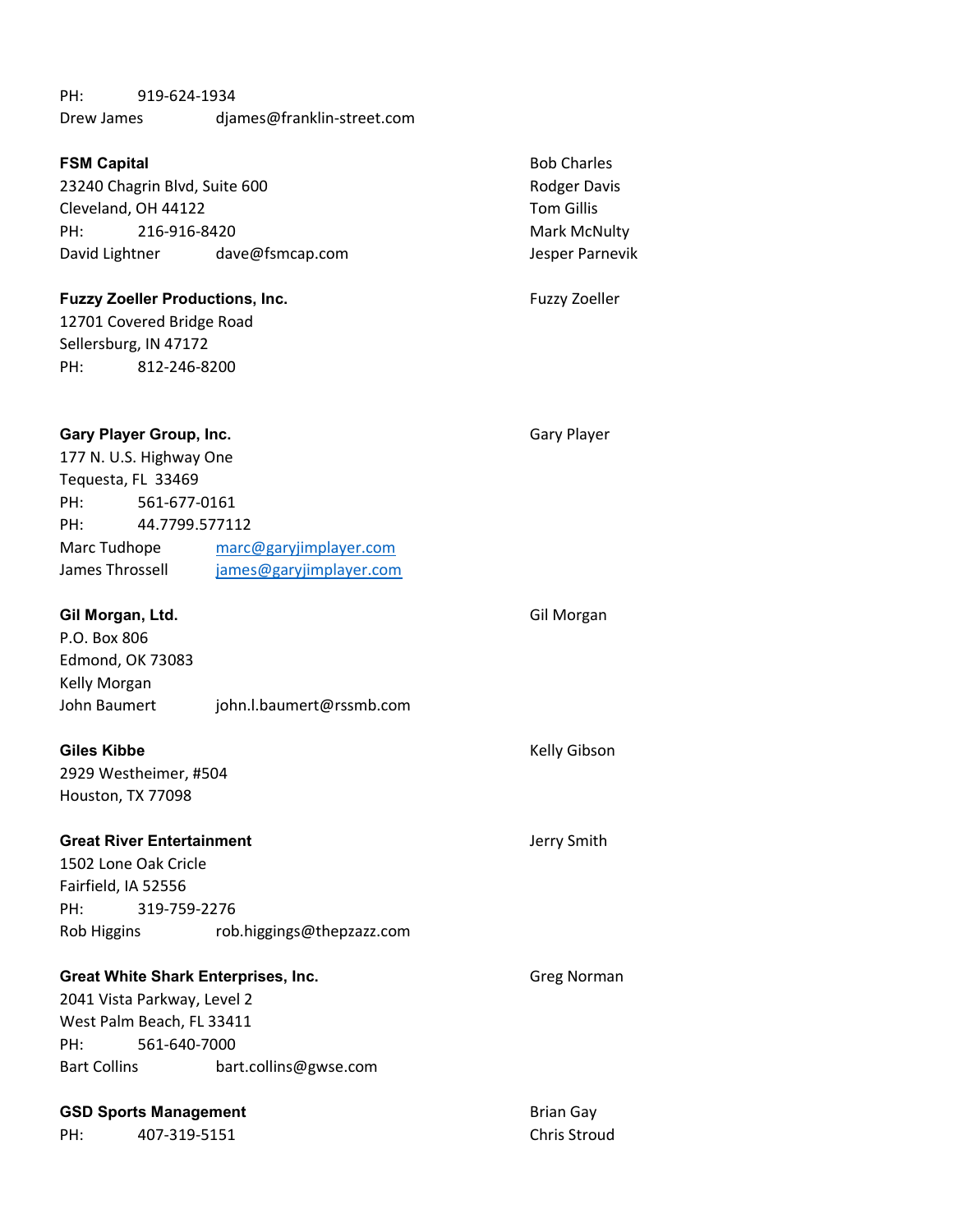## EMAIL: kgay.gsd@gmail.com

276 Fifth Avenue Woody Austin Theo Humphrey Suite 711 Sam Burns Stephan Jaeger Stephan Jaeger Stephan Jaeger Stephan Jaeger Stephan Jaeger New York, NY 10001 Bryson DeChambeau Jason Kokrak PH: 646-380-5960 **Matt Every Spencer Levin** Below Matt Every Spencer Levin Andrew Witlieb awitlieb@gseworldwide.com Jim Furyk David Lingmerth Kevin Canning and Kcanning@gseworldwide.com Brice Garnett Scott McCarron Mike Creasy mcreasy@gseworldwide.com Robert Garrigus Chip McDaniel Brett Falkoff bfalkoff@gseworldwide.com Doug Ghim William McGirt Brett Augenstein baugenstein@gseworldwide.com Jim Herman Max McGreevy

GSE Worldwide **Abraham Ancer** John Huh Garth Mulroy Grayson Murray Bhavik Patel Cheng Tsung Pan Logan McAllister John Senden

J.J. Spaun Curtis Thompson Austen Truslow Norman Xiong

# Hale Irwin Golf Services **Hale Irwin** Hale Irwin

8777 N. Gainey Center Drive Suite 205 Scottsdale, AZ 85258 PH: 480-922-1177

### Hambric Sports - Dallas Bob Estes Bob Estes Bob Estes Bob Estes Bob Estes Bob Estes Bob Estes Bob Estes Bob Estes Bob Estes Bob Estes Bob Estes Bob Estes Bob Estes Bob Estes Bob Estes Bob Estes Bob Estes Bob Estes Bob Este

| 3131 McKinney Avenue |                           | Patrick Fishburn       | Vincent Whaley      |
|----------------------|---------------------------|------------------------|---------------------|
| Suite 875            |                           | <b>Steve Flesch</b>    | Brooks Koepka       |
| Dallas, TX 75204     |                           | <b>Martin Flores</b>   | <b>Martin Laird</b> |
| 214-720-7179<br>PH:  |                           | <b>Harrison Frazar</b> | John Oda            |
| David Winkle         | dwinkle@hambricsports.com | Cody Gribble           | Scottie Scheffler   |
| <b>Blake Smith</b>   | bsmith@hambricsports.com  | Paul Haley II          |                     |
| Walker Huddy         | whuddy@hambricsports.com  | Kramer Hickok          |                     |
| Rocky Hambric        | hambricgolf@aol.com       |                        |                     |

### Hambric Sports Group International and Gonzalo Fernandez-Castano

| London, England  |                             |
|------------------|-----------------------------|
| Duncan Maxim     | dmaxim@hambricsports.com    |
| Rocky Hambric    | hambricgolf@aol.com         |
| Ricardo Relinque | rrelinque@hambricsports.com |
| Kate Whyte       | kwhyte@hambricsports.com    |
| Mark Haastrup    | mhaastrup@hambricsports.com |

| 3ob Estes        |                      |
|------------------|----------------------|
| Patrick Fishburn | Vincent Wha          |
| Steve Flesch     | <b>Brooks Koep</b>   |
| Martin Flores    | Martin Laird         |
| Iarrison Frazar  | John Oda             |
| Cody Gribble     | <b>Scottie Schef</b> |
| aul Haley II     |                      |
| Kramer Hickok    |                      |

Rasmus Hojgaard

### Headline Sports Group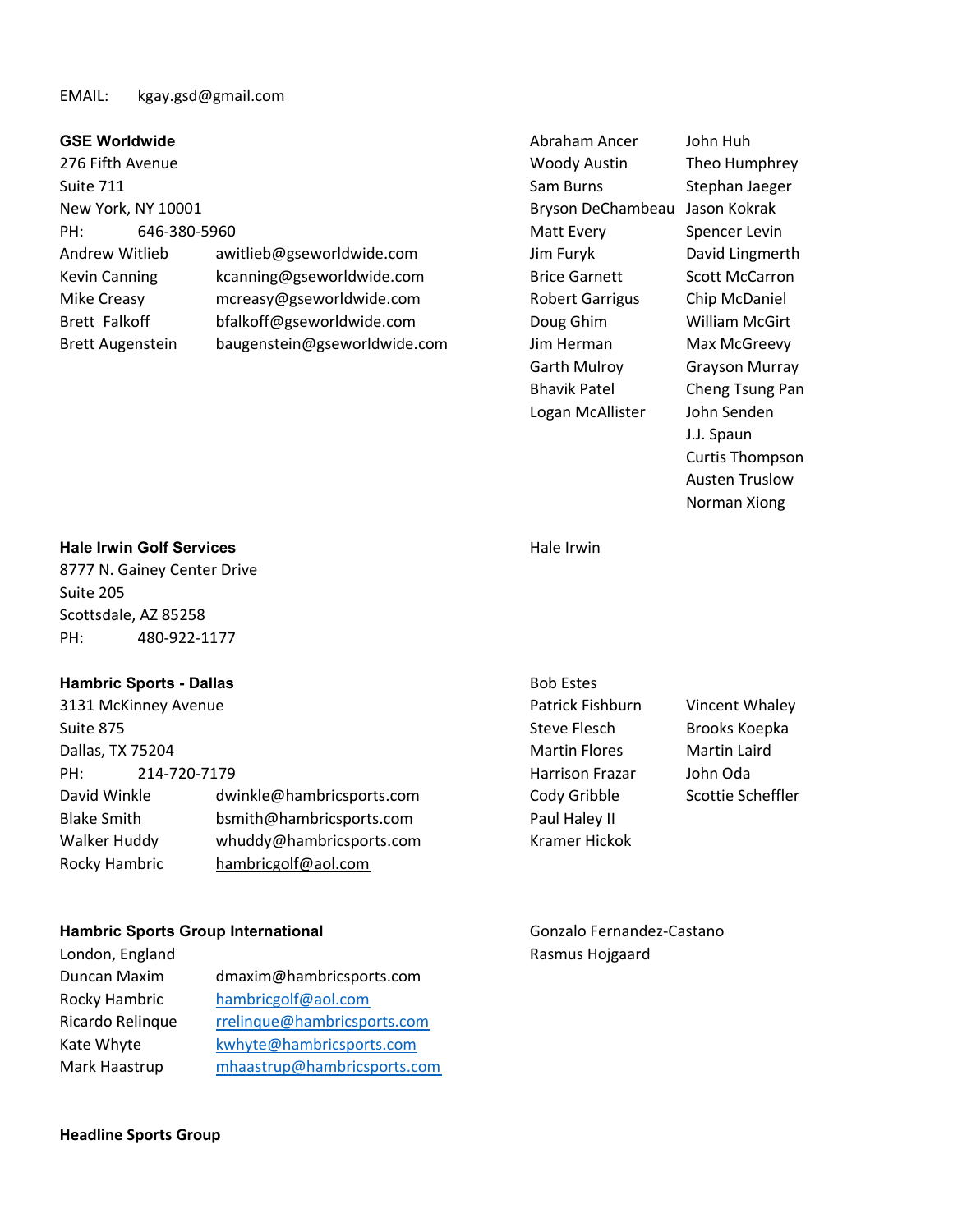Kevin Lustig kevin@headlinesportsgroup.com Charlie Beljan

313-570-0048

**Henrik Stenson Golf Henrich Stenson Golf Henrich Stenson** 

Lovohallansvag 19 Holmsund, 91335 Country: Sweden PH: 46-70341-6800 Sarah Skonby golf@henrikstenson.com

# Higher Ground Sports **Adam Hadwin** Adam Hadwin

1375 Crescent Road **David Hearn** David Hearn New York 1575 Crescent Road David Hearn Mississauga, Ontario L5H 1P5 Stuart MacDonald Country: Canada Mike Weir PH: 416-580-3431 George Sourlis gsourlis@highergroundsport.com

### Horizon Sports Management Shane Lowry

39/40 Castlewood House Castlewood Avenue Rathmines Dublin, D06W8C4 Country: Ireland PH: 011-353-867-925-5366 Brian Moran brian@horizonsports.ie

Ground Floor, 61-63 Brook Street Joseph Bramlett London, United Kingdom W1K 4HS PH: 44.752.6850177 Matt Wylie matt.wylie@icmstellar.com

# **Impact Point** Carlos Ortiz **Carlos Ortiz Carlos Ortiz Carlos Ortiz Carlos Ortiz Carlos Ortiz Carlos Ortiz Carlos Ortiz Carlos Ortiz Carlos Ortiz Carlos Ortiz Carlos Ortiz Carlos Ortiz Carlos Ortiz Carlos Ortiz Carlos Orti**

Vorderhausstrasse 4A **Paul Casey** Matthias Schwab Paul Casey Matthias Schwab Teufen, 9053 Vijay Singh Country: Switzerland Sebastian Munoz Jhonattan Vegas Carlos Rodriguez carlos@impactpoint.ch Joaquin Niemann Irek Myskow irek@impactpoint.ch

# International Resource Group, Ltd. The Context of the Context of the Fred Gibson

11346 Montana Avenue Los Angeles, CA 90049-1326 PH: 310-476-3247

**ICM Stellar Contract Contract Contract Contract Contract Contract Contract Contract Contract Contract Contract Contract Contract Contract Contract Contract Contract Contract Contract Contract Contract Contract Contract**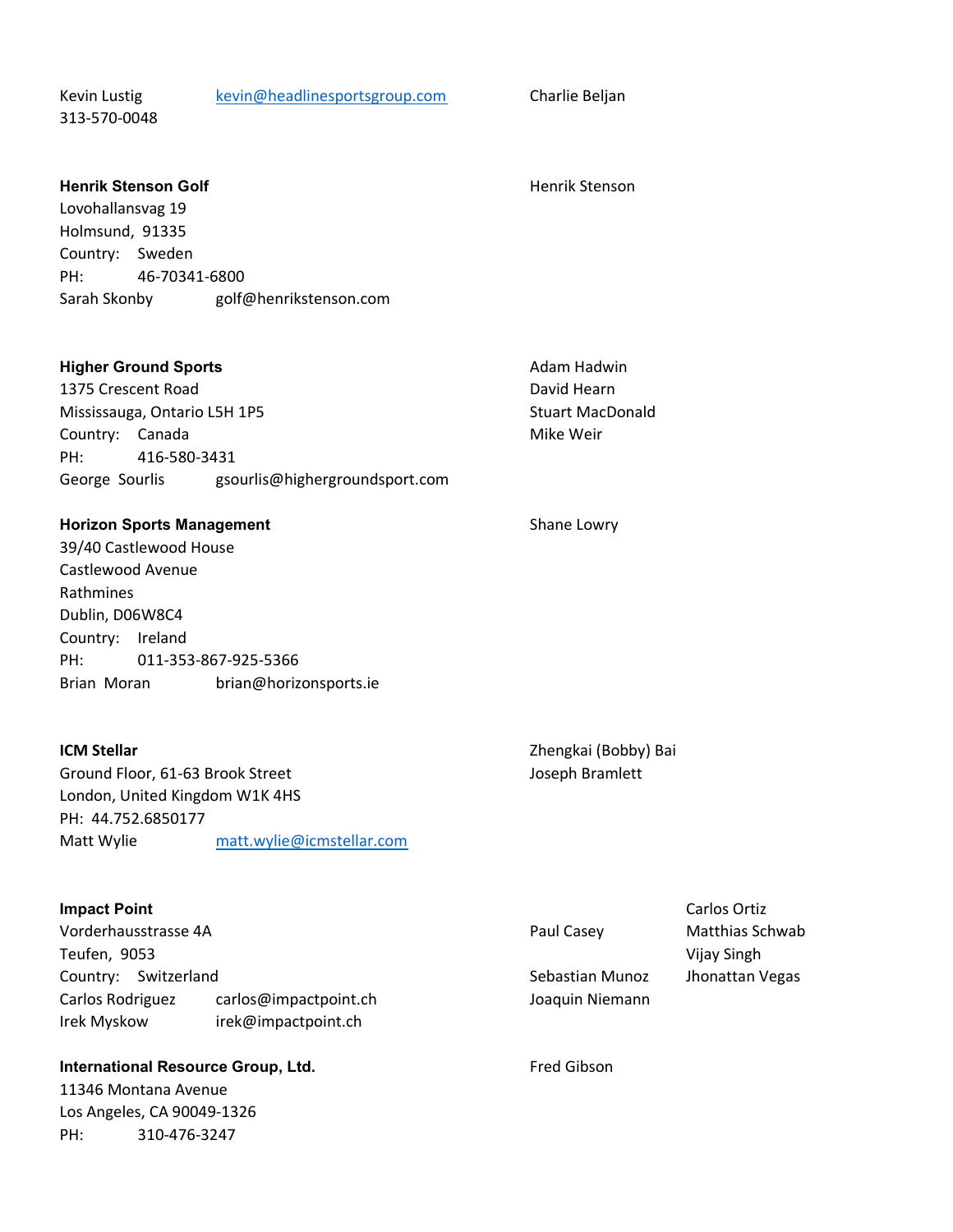### Jerry Pate Golf

P.O. Box 11128 Pensacola, FL 32524 PH: 850-479-4653 Jerry Pate

## **Jim Colbert, Inc.** Jim Colbert, Inc.

222 South Rainbow; #218 Las Vegas, NV 89128 PH: 702-363-3359 Tom Hartley thart99561@aol.com

| 22 Firmount Circle    |                       |  |  |  |
|-----------------------|-----------------------|--|--|--|
| Holywood              |                       |  |  |  |
| County Down, BT18 9QL |                       |  |  |  |
| Country: Ireland      |                       |  |  |  |
| Mitchell Tweedie      | mtweedie@jmcsport.net |  |  |  |

22 Haw Crfot Cononely, North Yorkshire BD20 8FB Country: United Kingdom John Muff john@dannywillett.com

# Kevin Richardson **Key Account Account Account Account Account Account Account Account Account Account Account Account Account Account Account Account Account Account Account Account Account Account Account Account Account**

1401 Forum Way, Suite 720 Tyson Alexander West Palm Beach, FL 33401 PH: 561-471-9600 Kevin Richardson rksharklaw@aol.com conorlrichardson@gmail.com

# KHI Management **Chesson Hadley**

648-D Griffith Road James Hahn Charlotte, NC 28217 Anirban Lahiri PH: 336-399-1987 Vaughn Taylor Josh Jones jjones@khimanagement.com

JMC Sports Frederick van Rooyen

# John Muff **Danny Willett**

Landmark Sport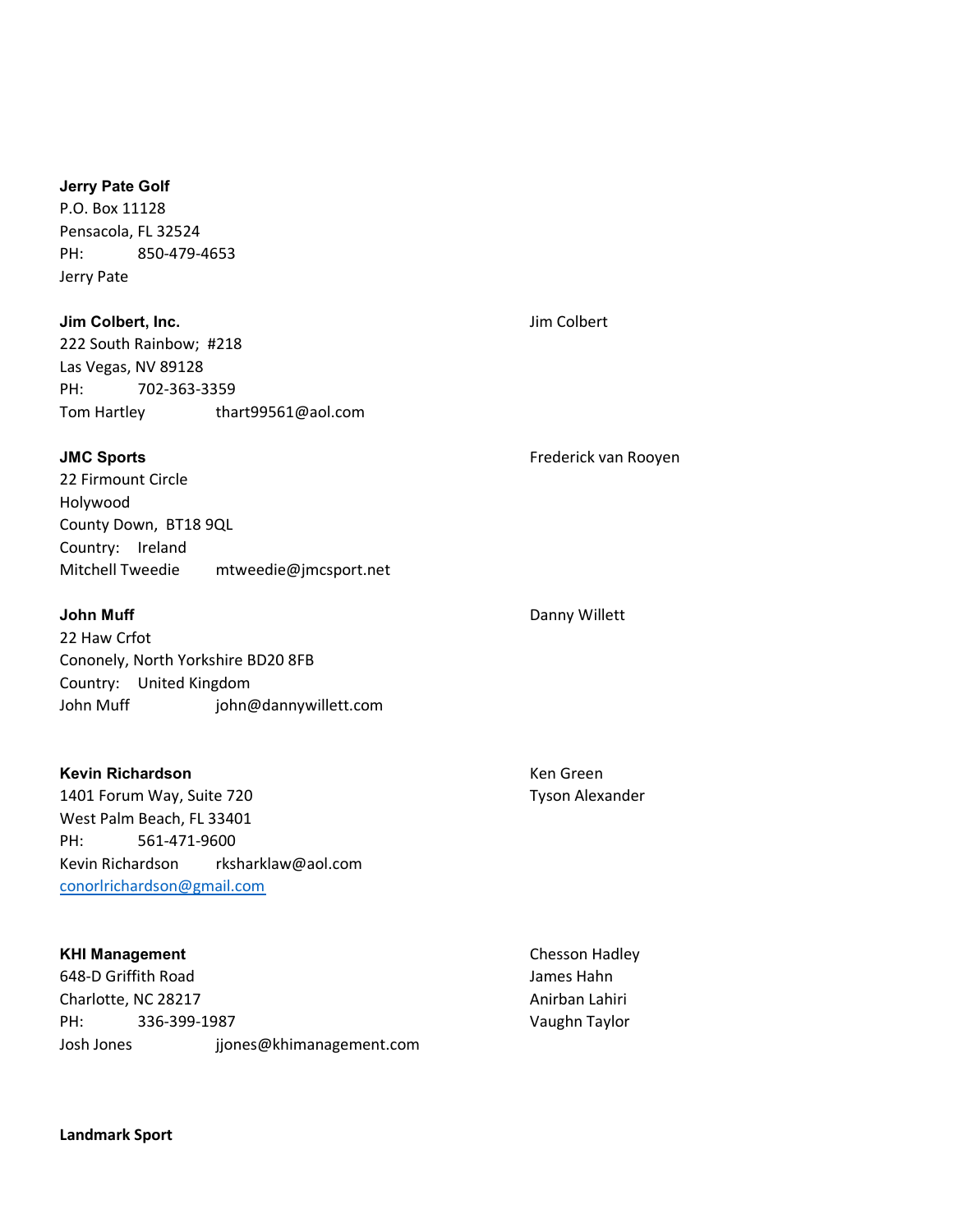5500 Rose Cherry Place Taylor Pendrith Mississauga, Ontario, Canada L4Z 4B6 Elliott Kerr jekerr@landmarksport.com PH: 416-460-7443

Ocean Ridge, FL 33435

**Langer Golf GmbH Bernhard Langer Golf GmbH** Bernhard Langer Hausener Str 20 Diedorf, Germany 86420 Country: Germany PH: 011-49-8238-2806 EMAIL: info@langergolf.de Erwin Langer **Larry Nelson Design Community Community Community Community Community Community Community Community Community** 1635 Old 41 Highway, Suite 112-328 Kennesaw, GA 30152 PH: 770-955-0175 **Legacy, LLC.** Taylor Montgomery **Contract Contract Contract Contract Contract Contract Contract Contract Contract Contract Contract Contract Contract Contract Contract Contract Contract Contract Contract Contract Contract** 501 North Orlando Ave, Unit 313-348 Winter Park, FL 32789 Stephen Kim skim@legacy-management.com Leibowitz Solo **Ted Purdy** Ted Purdy 5330 N. 12th Street Phoenix, AZ 85014 PH: 602-317-1414 David Leibowitz david@leibowitzsolo.com Little One Management J.J. Henry 525 Sheer Bliss Lane Hal Sutton Hal Sutton Hal Sutton Hal Sutton Hal Sutton Hal Sutton Hal Sutton Hal Sutton Hall Sutton Hall Sutton Hall Sutton Hall Sutton Hall Sutton Hall Sutton Hall Sutton Hall Sutton Hall Sutton Hall Fort Worth, TX 76114 Country: USA PH: 318-393-9360 Gilbert Little gilbertlittle@att.net Lyon Sports Group **Harold Varner III Harold Varner III** 227 W 4th St, Suite 324 Willie Mack III Charlotte, NC 28202 PH: 704-616-0368 EMAIL: preston@lyonsportsgroup.com MAIL POUCH, LLC CAMILO Camilo Villegas 6767 N. Ocean Blvd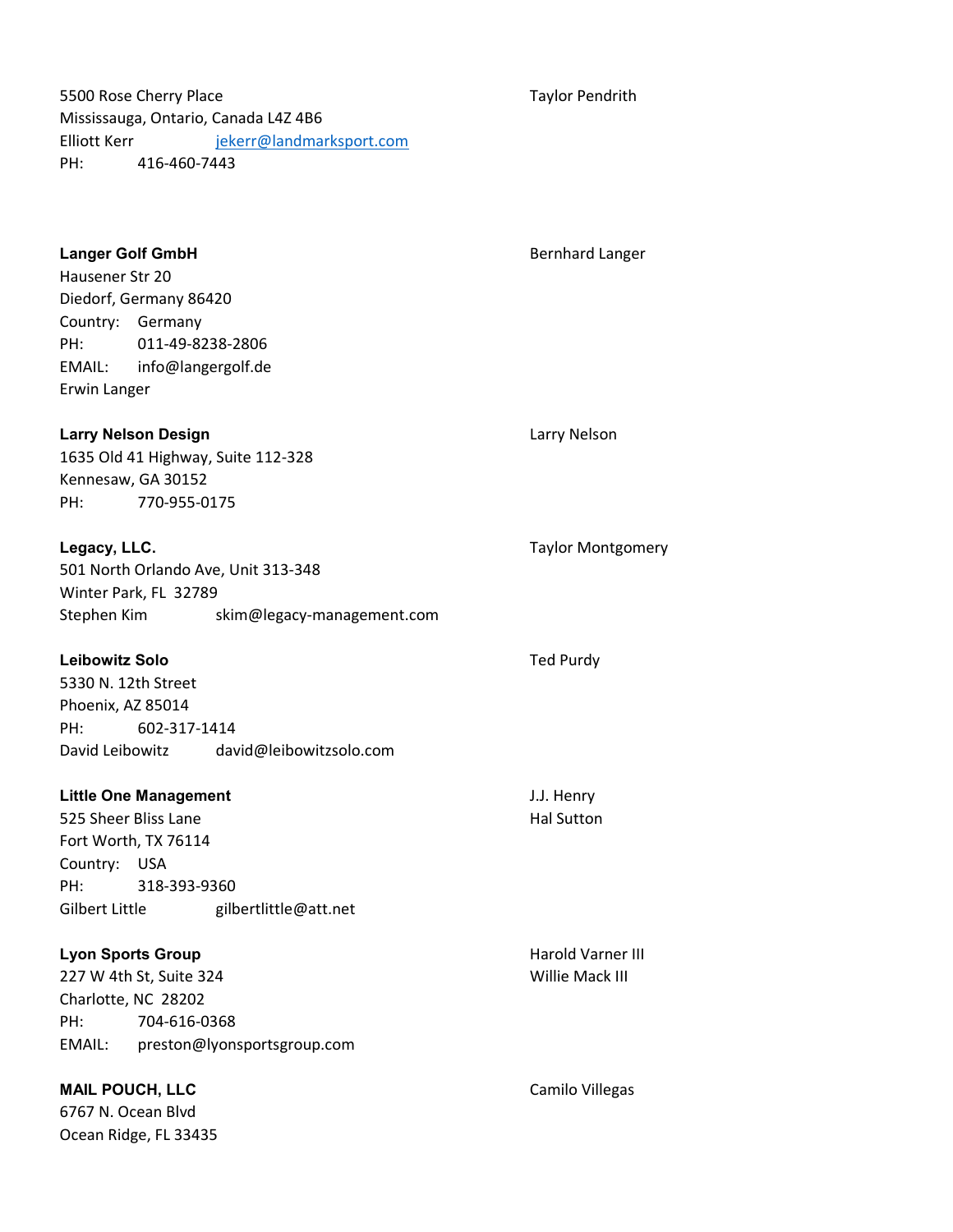PH: 216-496-5774 Clarke Jones clarke@mailpouchllc.com

| <b>Mark Johnston Enterprises</b> |              | <b>Brad Bryant</b>            |                    |
|----------------------------------|--------------|-------------------------------|--------------------|
| 5920 Blakeford Drive             |              |                               | <b>Bart Bryant</b> |
| Windermere, FL 34786             |              |                               | Denis Watson       |
| PH:                              | 407-947-5770 |                               |                    |
| Mark Johnston                    |              | markjohnston10@embargmail.com |                    |

| <b>Makers Sports Management</b>      |             | Ryan Blaum           |
|--------------------------------------|-------------|----------------------|
| 13459 E Wethersfield Road            | Joel Dahmen |                      |
| Scottsdale, AZ 85259                 |             | Ryan Moore           |
| PH:<br>253-232-8500                  |             | <b>Brady Schnell</b> |
| jmo@makerssports.com<br>Jeremy Moore |             | Mark Hubbard         |

# Marketing and Management International Marketing and Management International Jimenez, Miguel A.

Pound Farm **Provides Pound Farm** Rich Beem **Rich Beem Rich Beem Rich Beem** Pound Farm Lane, Ash Green, GU12 6EG Country: United Kingdom PH: 44 1252 327277 Jeremy Ward Sarah Phillips sphillips@mmiworldwide.com

## Matt Wallce Golf Matt Wallace

Graham Chase graham@mattwallacegolf.com PH: 447584172095

# McCumber Golf, Inc. **McCumber Golf, Inc.** Mark McCumber

P. O. Box 7879 Jacksonville, FL 32244-0879 PH: 904-778-8333 Addison Crenshaw abm1976@aol.com Jim McCumber james.mccumber@mccumbergolf.com

|              | <b>Medalist Management, Inc.</b> | Michael Allen        | Tom Lehman    |
|--------------|----------------------------------|----------------------|---------------|
|              | 601 Carlson Parkway, #1290       | David Frost          | Larry Mize    |
|              | Minnetonka, MN 55305             | <b>Gary Hallberg</b> | Ben Polland   |
| PH:          | 612-867-0031                     |                      | Scott Simpson |
| Kathy Hewitt | khewitt@medalistmanagement.com   | Tom Hoge             | Chris Wilson  |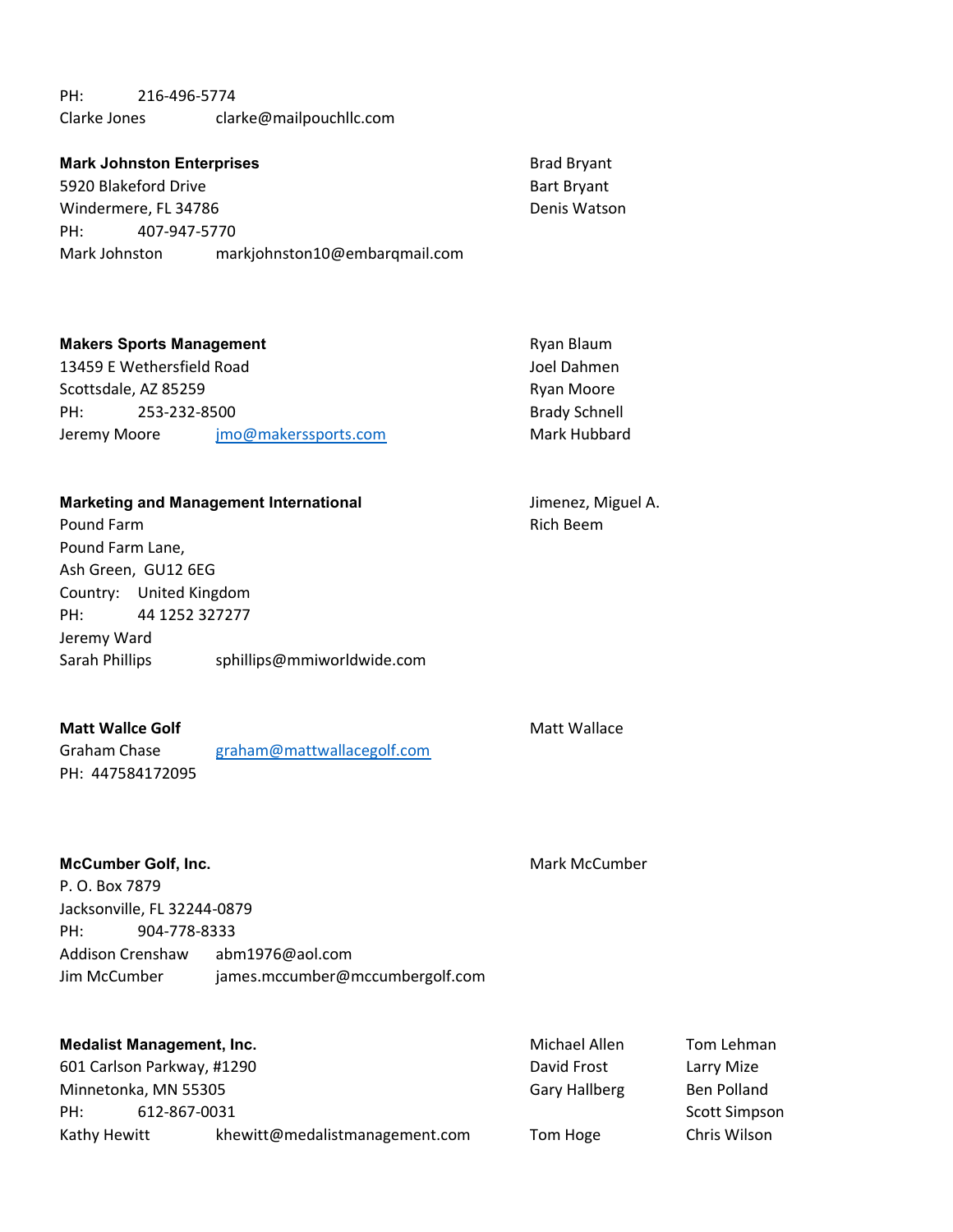James Lehman jlehman@medalistmanagement.com Bernhard Langer

# **Meister Sports Management** Byron Smith Byron Smith

770 Lake Cook Road Brian Davis Steve Wheatcroft Suite 300 Ken Duke Alex Smalley Deerfield, IL 60015 Jerry Kelly Patrick Newcomb PH: 407-625-6228 Barry Meister barry@meistersports.com Chris Kosiba chris@meistersports.com

201 4th Avenue North Brian Campbell Kenny Perry Suite 1400 **Suite 1400 John Chin** Carlos Sainz Jr Nashville, TN 37219 Steve Friesen Robert Streb Country: USA **COUNTY: USA** Luke Guthrie Steve Stricker PH: 615-499-7175 Vogel, Taylor Joseph Josh Teater Mario Tiziani mario@mgc-sports.com and Adam Long Lee Williams Alan Bullington alan@mgc-sports.com Tom Lovelady Matt Cullen matt@mgc-sports.com Shaun Micheel

# Michael Huyghue **Michael Huyghue** Len Mattiace

841 Prudential Drive, Suite 1200 Jacksonville, FL 32207 PH: 904-285-2400 Michael Huyghue MLH@michaelhuyghue.com

# **Milestone Sports Management** Management Derek Ernst Austin Quick

28011 Clemens Road **Brad Hopfinger** Sam Saunders Westlake, OH 44145 **Derek Lamely** Ben Taylor PH: 216-503-2270 2001 - 2002 - 216-503-2270 2012 - 216-503-2270 2012 - 216-503-2270 2012 2013 2014 2014 2014 20 Jon Wagner discussion.wagner@msmgolf.com Sean O'Hair Eric Cole

# Millennium Golf Management Frank Lickliter II

226-5 Solana Road, #165 Ponte Vedra Beach, FL 32082 PH: 904-273-6600

21 Meadow Drive Prestbury Macclesfield, SK10 4EY Country: England Daniel Wardrop danny@modestgolf.com

# **Mullhaupt Management, LLC** Zac Blair

46 Shopping Plaza, #163 Bud Cauley

| Brian Davis     |
|-----------------|
| Ken Duke        |
| Jerry Kelly     |
| Greg Kraft      |
| Greg Owen       |
| Ted Potter, Jr. |

**MGC Sports Contract Adams** Jason Millard **MGC Sports Blake Adams** Jason Millard

Modest Golf Tyrrell Hatton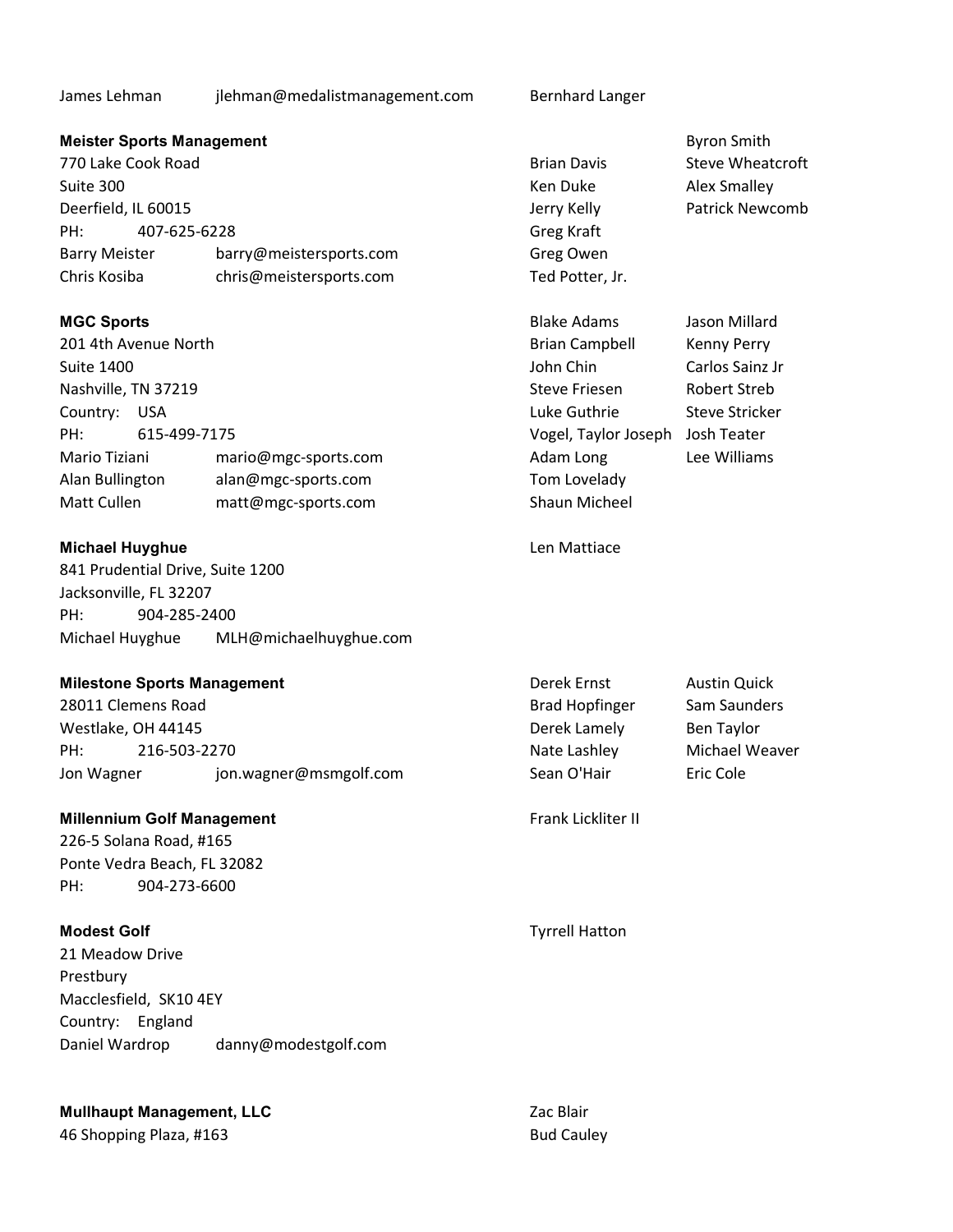| Chagrin Falls, OH 44022<br>PH:         | 813-956-2193          | Curtis Luck<br>Doc Redman      |
|----------------------------------------|-----------------------|--------------------------------|
| chris@mullhaupt.com<br>Chris Mullhaupt |                       | <b>Braden Thornberry</b>       |
| MVP, Inc.<br>6060 Parkland Blvd.       |                       | Robert Allenby<br>Erik Compton |
| Suite 100                              |                       | Mark O'Meara                   |
| Cleveland, OH 44124                    |                       | <b>Curtis Strange</b>          |
| PH:                                    | 216-916-8434          |                                |
| Peter Malik                            | pmalik@malikvpinc.com |                                |

Nick Faldo Nick Faldo 19 Russell Street Country: United Kingdom Jason Jones-Smythe JSmythe@nickfaldo.com

Nick Price Group **Derek Fathauer** Derek Fathauer River Plaza **Nick Price** 900 S. U.S. Highway 1, #204 Jupiter, FL 33477 PH: 561-575-6588 David Abell dabell@npgrp.com

Nicklaus Family Office **Micklaus** Jack Nicklaus 1295 US Highway One Third Floor N. Palm Beach, FL 33408 PH: 561-763-5600 Rose Garrido rose@nicklausfamily.com

No Agent **No Agent** Anders Albertson Tyler Aldridge Stephen Ames Mark Anderson Alex Aragon Ryan Armour Matt Atkins Chris Baker Blayne Barber Kris Blanks Jason Bohn Steven Bowditch Michael Bradley Alex Cejka

Kevin Chappell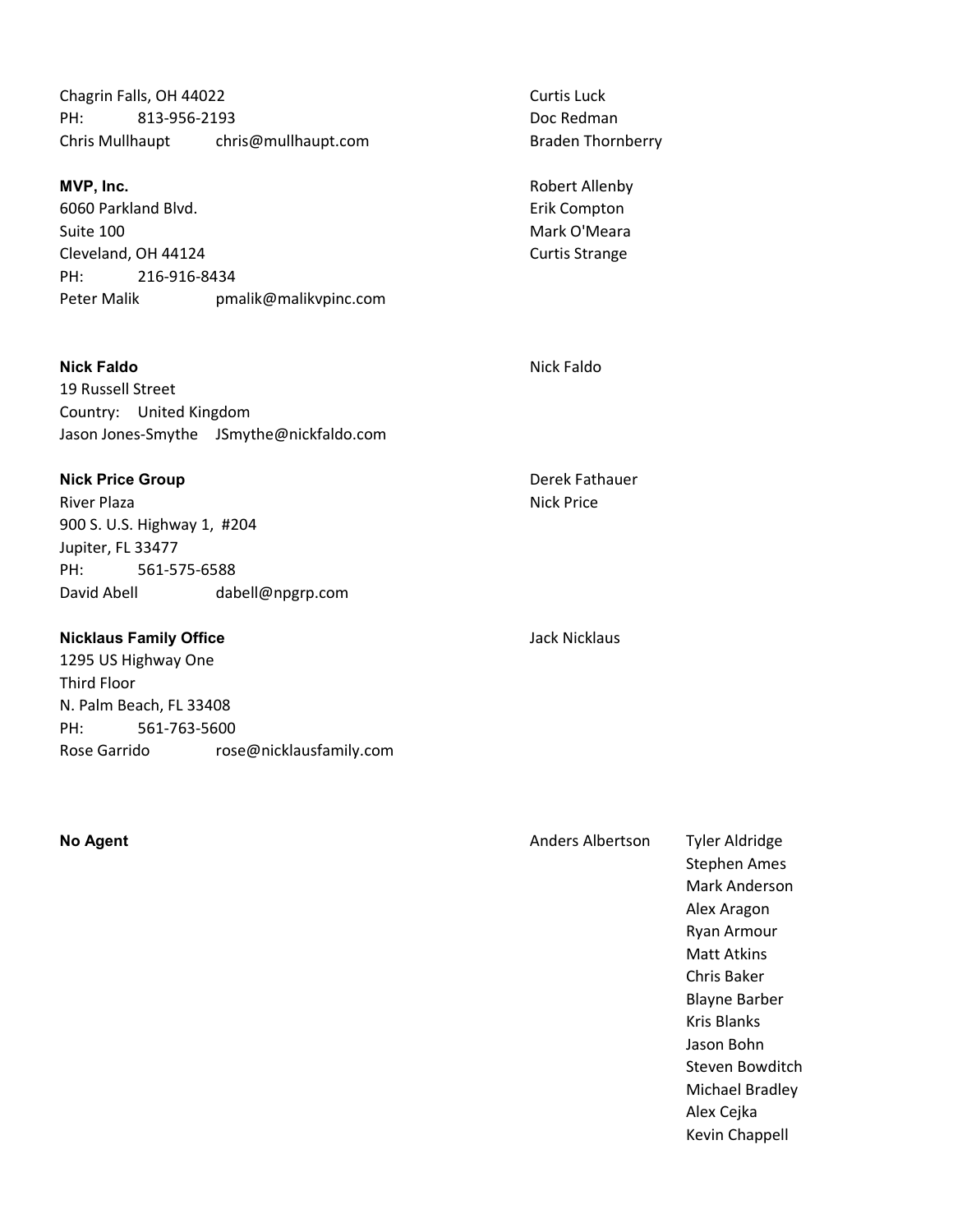Roger Chapman Chad Collins Ben Curtis Glen Day Marco Dawson Luke Donald Julián Etulain Rhein Gibson Mathew Goggin Talor Gooch Todd Hamilton Donnie Hammond Mark Hensby Bo Hoag Morgan Hoffmann Mackenzie Hughes Billy Hurley III Freddie Jacobson Zunic, Jordan Troy Kelly Anthony Kim Jim Knous Rick Lamb D.H. Lee Justin Leonard Edward Loar Peter Malnati George McNeill James Nitties Andy North Rob Oppenheim Alistair Presnell Alex Prugh Chad Ramey Chris Riley Conrad Shindler Roger Sloan Heath Slocum Brett Stegmaier Chris Tidland Ted Tryba Bob Tway Tyrone Van Aswegen Dawie van der Walt Tim Wilkinson Y.E. Yang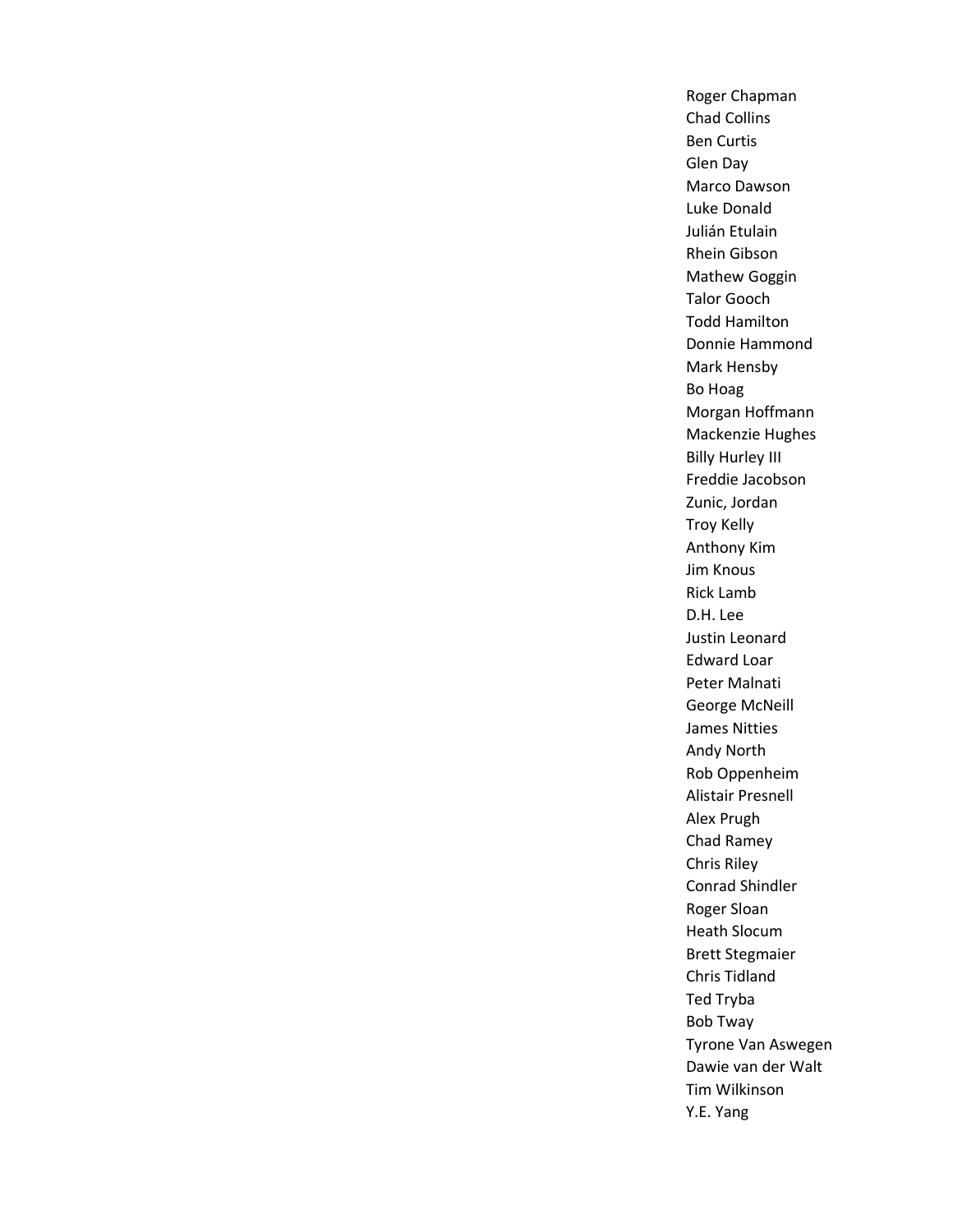| <b>Noble Sports Group-NGMG LLC</b><br>25 Highland Park Village, Suite 100303<br>Dallas, TX 75205<br>PH:<br>214-952-3215<br><b>Richard Zulick</b>                                                        | richard@noblesportsgroup.com | <b>Matt Davidson</b><br>Jonathan Hodge<br><b>Austin Smotherman</b> |
|---------------------------------------------------------------------------------------------------------------------------------------------------------------------------------------------------------|------------------------------|--------------------------------------------------------------------|
| <b>Obelisk Sports</b><br>45 Western Ave.<br><b>Thorpe Village</b><br>Surrey, TW20 8QB<br>Country: England<br>Jason Kelly                                                                                | jason@obelisksports.com      | Callum Tarren                                                      |
| <b>Octagon - Los Angeles</b><br>1840 Century Park East<br>2nd Floor<br>Los Angeles, CA 90067<br>PH:<br>703-388-8881<br>Ross Chouler<br>Ross.Chouler@octagon.com<br>Hank Yates<br>hank.yates@octagon.com |                              | <b>Cameron Davis</b><br>Brandon Wu<br>Xander Schauffele            |

| O'Connor, Haseley & Wilhelm |                          | Josh Creel |
|-----------------------------|--------------------------|------------|
| 464 Northridge Road         |                          |            |
| Columbus, OH 43214          |                          |            |
| 614-572-6762                |                          |            |
| Danny O'Connor              | doconnor@goconnorlaw.com |            |

| On The Tee, Inc. |                              |
|------------------|------------------------------|
|                  | 128 Cypress Point Drive      |
|                  | Palm Beach Gardens, FL 33418 |
| PH:              | 561-625-6601                 |

| <b>P3 Sports Reps</b> |                         |                        |  |  |
|-----------------------|-------------------------|------------------------|--|--|
|                       | 3000 Meridian Boulevard |                        |  |  |
| #140                  |                         |                        |  |  |
| Franklin, TN 37067    |                         |                        |  |  |
| Country: USA          |                         |                        |  |  |
| PH:                   | 949-929-1498            |                        |  |  |
| Peter Webb            |                         | peter@p3sportsreps.com |  |  |
|                       |                         |                        |  |  |

# 4491 SW Branch Terrace West Palm City, FL 34990

PH: 772-486-6414

# Terry Dill

Ben Crane Maverick McNealy Troy Merritt Justin Suh

Par Golf Franco **Carlos Franco** Carlos Franco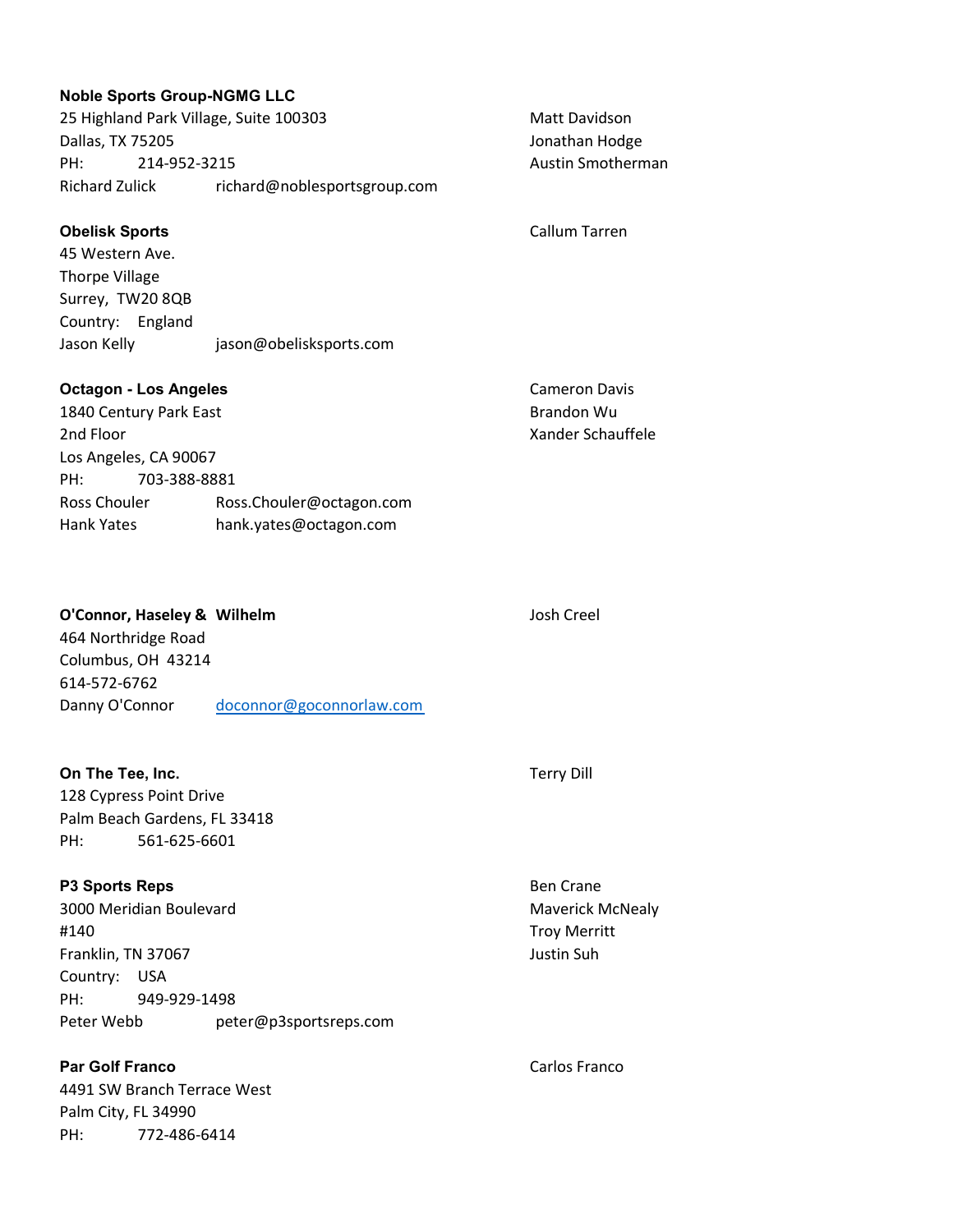EMAIL: pgfgolf1@comcast.net Danny Goodman pgfgol1f@bellsouth.net Don Tendick

| <b>Patagonia Golf Management</b><br>Cordoba, X5009GC<br>Country: Argentina<br>PH:                                      | 54 351 4844721  | Jose Roque Funes 2.085 - 1 Piso. Of. 4<br>EMAIL: manueltagle@avantpeugeot.com.ar                  | Angel Cabrera                   |
|------------------------------------------------------------------------------------------------------------------------|-----------------|---------------------------------------------------------------------------------------------------|---------------------------------|
| <b>Peter Jacobsen Sports</b><br>Portland, OR 97225<br>PH:<br>Mike O'Connell                                            | 503-526-9331    | 9400 SW Barnes Road, Suite #550<br>mike.oconnell@peterjacobsensports.com                          | Peter Jacobsen<br>Matt Weibring |
| <b>Philip Kaymer</b><br>Weimarer Str. 65<br>Mettmann, 40822<br>Country: Germany<br>Philip Kaymer                       |                 | pkaymer@martinkaymer.com                                                                          | Martin Kaymer                   |
| <b>Pieters Productions</b><br>Van de Wervestraat 8, bus 19<br>Antwerpen, 2060<br>Country: Belgium<br>PH:               | 32-03-434-02-55 | Lieselotte Pieters lieselotte@pietersproductions.com<br>Thomas De Vleeschou tdv@thomaspieters.com | <b>Thomas Pieters</b>           |
| Pinnacle Enterprises, Inc.<br>8300 Boone Boulevard<br>Suite #350<br>Vienna, VA 22182<br>PH:<br>Peter Hill<br>Rich Katz | 703-761-1444    | rkatz@billycaspergolf.com                                                                         | <b>Briny Baird</b>              |
| <b>Pinnacle Sports</b><br>20 Market Street<br>Altrincham                                                               |                 | Cheshire, United Kingdom WA14 1PF                                                                 | Dawie van der Walt              |

Dan Haughian dan.haughian@pinnaclesel.com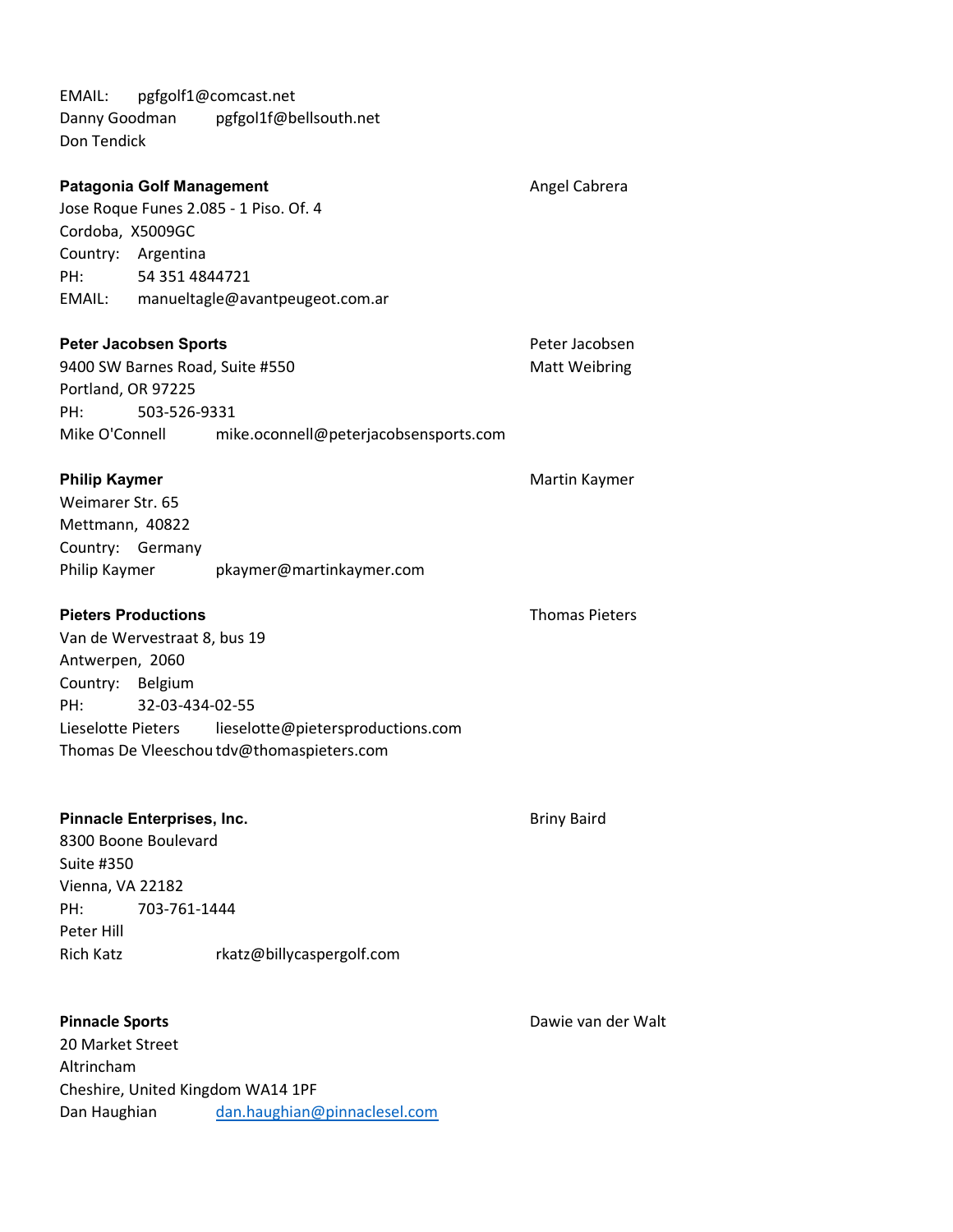|                         | <b>Players Group Management - TX</b> | <b>Bronson Burgoon</b> | Ryan Palmer                            |
|-------------------------|--------------------------------------|------------------------|----------------------------------------|
| 5700 West Plano Parkway |                                      | Roberto Castro         | Andrew Putnam                          |
| <b>Suite 3800</b>       |                                      | Kevin Dougherty        | Jonathan Randolph                      |
| Plano, TX 75093         |                                      | <b>Tyler Duncan</b>    | Davis Riley                            |
| PH:                     | 469-475-0247                         | Matt Jones             | Adam Schenk                            |
| Mike Chisum             | mchisum@playersgroupmanagement.com   | Kyle Jones             | <b>Daniel Summerhays</b><br>David Toms |

| <b>Players Group Management - VA</b> |                                   | Paul Barjon         | John Merrick         |
|--------------------------------------|-----------------------------------|---------------------|----------------------|
| 1800 Alexander Bell Drive            |                                   | Scott Brown         | Byron Meth           |
| Suite 200                            |                                   | <b>Fred Couples</b> | <b>Matthew Osh</b>   |
| Reston, VA 20191-4345                |                                   | <b>Brad Elder</b>   | Seamus Powe          |
| 703-476-1717<br>PH:                  |                                   | Jay Haas            | <b>Tom Purtzer</b>   |
| Lynn Roach, Jr.                      | Iroach@playersgroupmanagement.com | <b>Bill Haas</b>    | Matt Ryan            |
| Allen Hobbs                          | ahobbs@playersgroupmanagement.com | <b>Brandon Hagy</b> | Jeff Sluman          |
| Jill Kendrick                        | jckendrick@playersgroupinc.com    | Carter Jenkins      | <b>Craig Stadler</b> |
| Ann Nimmer                           | animmer@playersgroupinc.com       | <b>Ben Kohles</b>   | Kevin Stadler        |

n Byron Meth es Matthew Oshrine Seamus Power Tom Purtzer Matt Ryan agy Jeff Sluman dins Craig Stadler Kevin Stadler Sahith Theegala Shawn Stefani John VanDerLaan Danny Walker Thomas Walsh Will Zalatoris

# PLAYNWORKS Si Woo Kim

5517 Eagle River Drive The Colony, TX 75056 PH: 608-334-1889 Jason AN jan7798@gmail.com

| <b>Pro-Sport Management</b> | Aaron Baddeley             |                     |
|-----------------------------|----------------------------|---------------------|
|                             | 6157 E. Indian School Road |                     |
| Scottsdale, AZ 85251        |                            | Geoff Ogilvy        |
| PH:                         | 480-368-8434               | <b>Bubba Watson</b> |
| Jens Beck                   | imb@prosportmanagement.com |                     |

## Pros Inc Management Group Gary Koch

7100 Forest Avenue, Suite 201 and Solid Bobby Wadkins Richmond, VA 23226 Lanny Wadkins PH: 804-285-4200 FAX: 804-285-4224

# ProSports Management Wayne Levi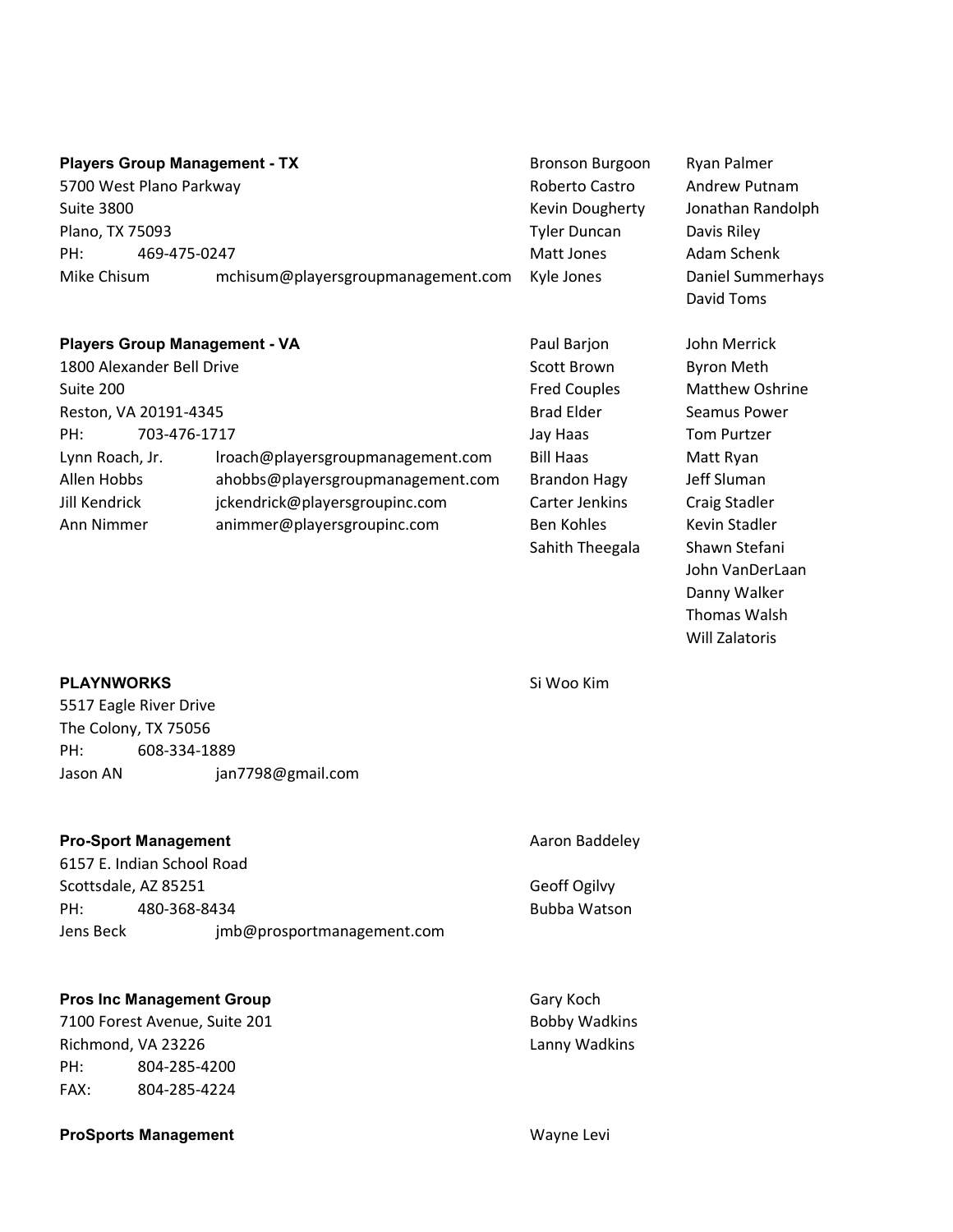18 Wood Creek Drive Pittsford, NY 14534-4409 PH: 585-383-8169 Andrew Conway prosportmgt@gmail.com

### Radegen **Brian Stuard** Brian Stuard **Brian Stuard**

1 Astor Place Unit 6K NY, NY 10003 Ryan Henderson rhenderson@radegen.com

### Ralph Todd Consulting Steve Pate Steve Pate Steve Pate

P.O. Box 781236 Omar Uresti Orlando, FL 32878 Willie Wood PH: 407-963-0328 EMAIL: ahitodd@yahoo.com

## Rambert Sim Whee Kim

EMAIL: sungjaegolf@gmail.com Seung-Yul Noh

# Resolute Sports Advisors and Stuart Appleby Mark Hubbard Mark Hubbard

644 Greenville Ave, #131 Christian Brand David Mathis Staunton, VA 24401 **Research Cole Research Cole Ryan Cole Henrik Norlander Ryan Cole Henrik Norlander** PH: 770-634-5297 Paul Goydos Cameron Percy EMAIL: nb@resolute-sports.com **Toni Hakula** John Peterson Nick Biesecker and only a mode resolute-sports.com and Harry Higgs Harry Higgs Billy Tom Sargent Greg Eason execute-sports.com Arjun Atwal Heath Slocum Matt Kocolowski mk@resolute-sports.com Patrick Cover Alex Weiss

Rob Oppenheim Golf **Rob Oppenheim** Golf **Rob Oppenheim** 

5942 Golden Eagle Circle Palm Beach Gardens, FL 33418 PH: 978-828-8825 Mike Menery mmenery@oldmarshgolf.com

# **Rock Sports Group Lucas Glover Contract Contract Contract Contract Contract Contract Contract Contract Contract Contract Contract Contract Contract Contract Contract Contract Contract Contract Contract Contract Contract C**

4546 E Maya Way **Robby Shelton** Robby Shelton Cave Creek, AZ 85331 PH: 602-418-1906 Steve Zika steve@rocksports.group

# Rory McIlroy Inc. **Rory McIlroy** Inc.

51 Dawson Street

Mark Lawrence, Jr David Skinns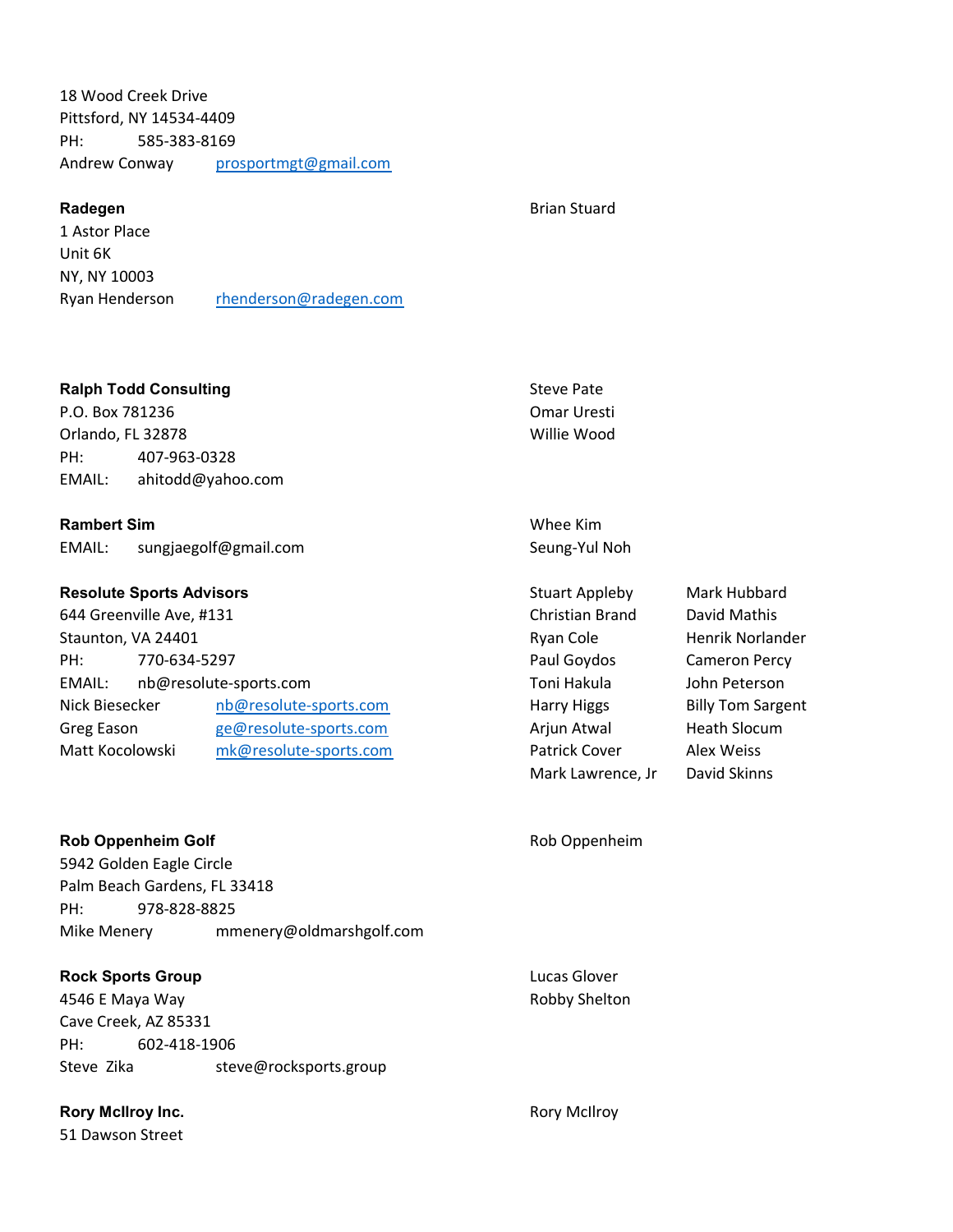Dublin 2, DO2 AN25 Country: Ireland PH: 011- 531- 775-9515 EMAIL: info@rorymcilroyinc.com Sean O'Flaherty sean@rmms.com

# **Run Wild Sports, Inc. Example 20 and Sports, Inc. J.C. Snead**

146 Spring Grove Road Pittsburgh, PA 15235 PH: 412-798-9099

**Sandoval Ventures And According to According Contract Contract According Contract Patrick Reed** 

2030 Mar Azul Way Carlsbad, CA 92009 PH: 310-717-6546 Sandy Sandoval sandovalventures@aol.com

1301 S. Howard Ave. B-2 Graham DeLaet Adam Svensson Tampa, FL 33606 **Michael Gligic** Emiliano Grillo PH: 647-468-3500 **Brent Grant** Brent Grant Kurt Kitayama Danny Fritz Fritzy@wearesbx.com Russell Knox

Benny Uly benny@wearesbx.com Kyoung-Hoon Lee Andy Dawson dawson@wearesbx.com KK Limbhasut Jin Park ipark@wearesbx.com

# Scott Sayers Management Ben Crenshaw

1800 Nueces Street Austin, TX 78701 PH: 512-478-3483 Scott Sayers sayers@bencrenshaw.com

# Secret Golf, Inc Steve Elkington Steve Elkington

237 8th South Jacksonville Beach, FL 32250 PH: 904-534-6158

# **SK Planning Co Ltd** Satoshi Kodaira

7-30-27 Kitakarasuyama Stagaya-ku Tokyo, Country: Japan PH: 81-80-1072-3104 Ryo Mikami sk.kikaku.mk@gmail.com

SBX Group **Albin Choi** David Lipsky David Kocher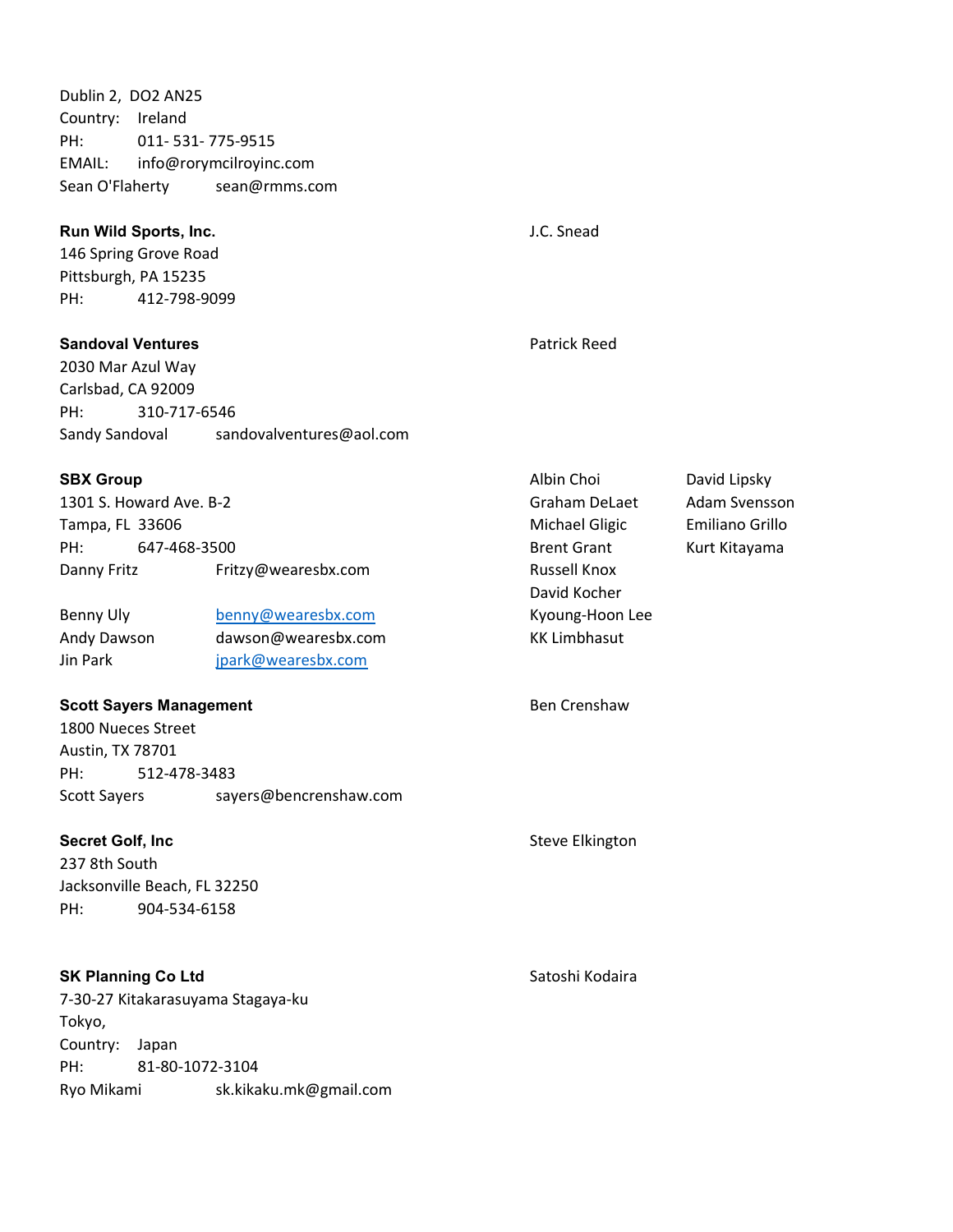# **Smith Rynbrandt, LLC** Corey Pavin

361 Magnolia Drive Jupiter, FL 33458 PH: 561-972-0222 Kevin Rynbrandt kevin@smithrynbrandt.com Tim Smith tim@smithrynbrandt.com

7077 E Marilyn Road Jonas Blixt Jamie Lovemark Suite 140 **Keegan Bradley Phil Mickelson Keegan Bradley** Phil Mickelson Scottsdale, AZ 85254 George Cunningham Miller, Mike PH: 480-483-9500 **Democratization and Architects** Jon Curran Bryce Molder Steve Loy Steve.Loy@sportfive.com David Gossett Arron Oberholser Ben Harrison Ben.Harrison@sportfive.com Will Grimmer Anthony Paolucci Jeff Koski Jeff.Koski@sportfive.com Sung Kang Scott Piercy Tommy Riehle Tommy.Riehle@sportfive.com Billy Kratzert Scott Pinckney

5500 Military Trail, Suite 22-292 **Rocco Mediate** Rocco Mediate Jupiter, FL 33458 Eddie Smith Eddie.Smith@sportfive.com

1612 Frederica Road, Suite 201 Brendon de Jonge Patton Kizzire St. Simons Island, GA 31522 St. Simons Island, GA 31522 PH: 912-638-5211 Harris English Will MacKenzie Jimmy Johnston Jimmy.Johnston@sportfive.com Brandon Harkins Steve Marino Jeremy Elliott Jeremy.Elliott@sportfive.com Brian Harman Ben Martin Lee Knox Lee.Knox@sportfive.com Smylie Kaufman Keith Mitchell

Sportfive **Subsettle Andrew Loupe Andrew Loupe Controller Andrew Loupe Andrew Loupe Andrew Loupe Andrew Loupe** Danny Lee Jon Rahm Chun-an Yu Brendan Steele Brett Drewitt Kevin Streelman Corey Shaun Nick Watney Akshay Bhatia

Sportfive - FL Tyler McCumber and Tyler McCumber

Sportfive - GA **Sportfive - GA** Jonathan Byrd Chris Kirk Dalton Ward JT Poston Davis Thompson Wes Roach Andrew Novak Greyson Sigg Jacob Bridgeman Brandt Snedeker

Johnson Wagner Drew Weaver

Boo Weekley

# Sports Group Inc. **Sports Group Inc.** And The Campos Rafael Campos

262 Calle Matadero Puerto Nuevo, 00920 Country: Puerto Rico PH: 787-467-8399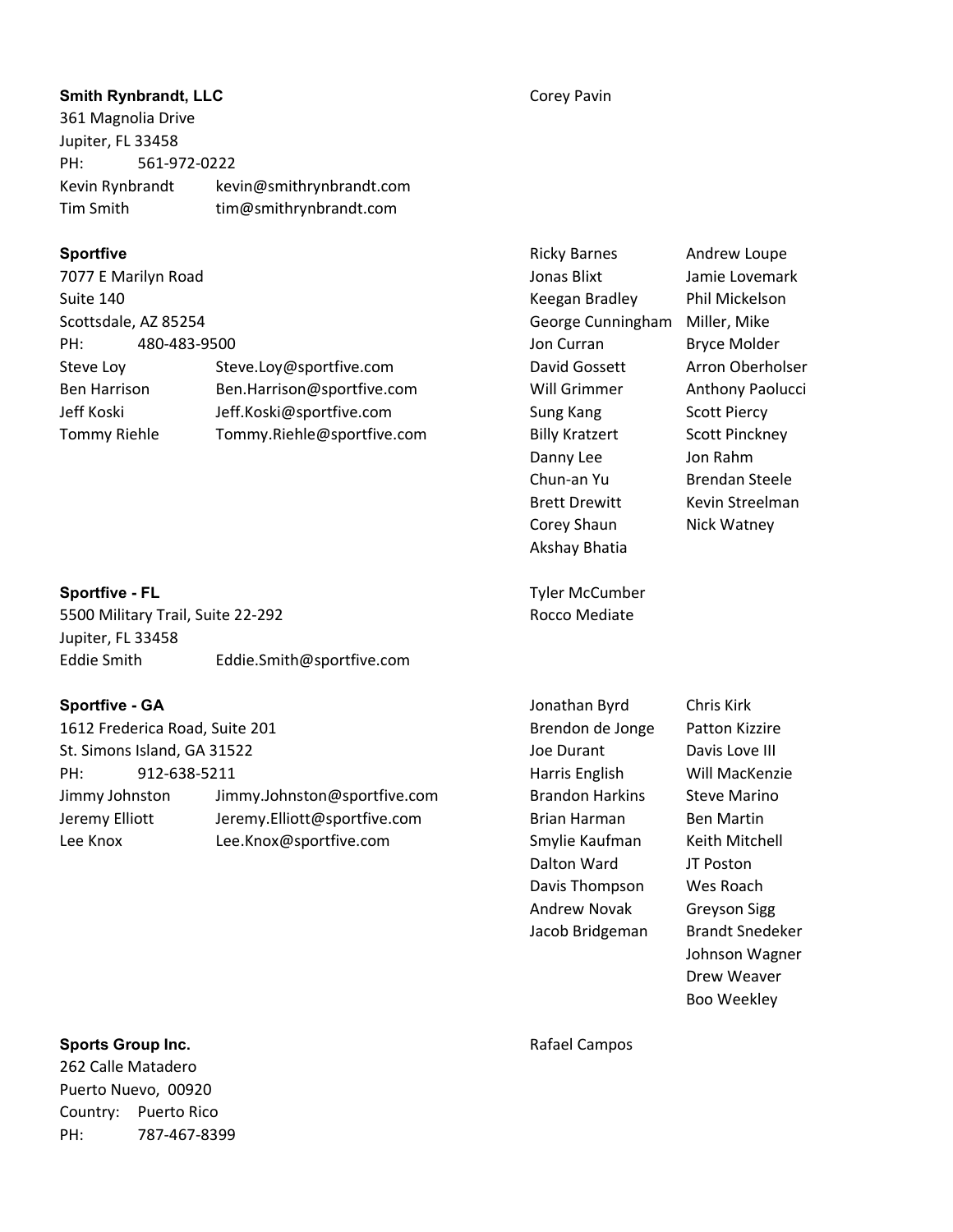# Sidney Wolf swolf00@gmail.com

| <b>Sports Management International</b><br>105 Doverland Road<br>Richmond, VA 23229                                                                                                                     |                                                                                                        | John Rollins                                                         |                                                              |
|--------------------------------------------------------------------------------------------------------------------------------------------------------------------------------------------------------|--------------------------------------------------------------------------------------------------------|----------------------------------------------------------------------|--------------------------------------------------------------|
| Dave Maraghy                                                                                                                                                                                           | dave@smigolf.com                                                                                       |                                                                      |                                                              |
| Sportyard<br>Sankt Goransgatan 84<br>SE-112<br>Stockholm, 38<br>Country: Sweden<br>PH:<br>46-70830-9889<br>Johan Elliot                                                                                | elliot@sportyard.com                                                                                   | Robert Karlsson                                                      |                                                              |
| <b>Spotlight The Agency</b><br>JA Oasis Beach Tower, The Walk<br>Jumeriah Beach Residence<br>Dubai, United Arab Emirates<br>Country: United Arab Emirates<br>CELL:<br>EMAIL:<br><b>Richard Rayment</b> | 011-971-5624-10744<br>richard.rayment@spotlighttheagency.com<br>richard.rayment@spotlighttheagency.com | Rafa Cabrera Bello                                                   |                                                              |
| <b>Spyre Sports Group</b><br>10258 Hardin Valley Road<br>Knoxville, TN 37932<br>PH:<br>423-312-8031                                                                                                    |                                                                                                        | Eric Axley                                                           | Ben Silverman<br><b>Scott Stallings</b><br><b>Greg Yates</b> |
| <b>Stephen Fritsch</b><br>129 Waterbridge Drive<br>Nepean, Ontario K2G 7C2<br>Country: Canada<br>613-884-5342<br>PH:<br>Stephen Fritsch                                                                | ceo@bytownsportsconsulting.com                                                                         | <b>Brad Fritsch</b>                                                  |                                                              |
| <b>Sterling Sports Management</b><br>1333 Woodline Dirve<br>Marysville, OH 43040<br>PH:<br>614-846-2004<br>Jeff Chilcoat                                                                               | jchilcoat@sterlingsm.com                                                                               | Chad Campbell<br>Will Cannon<br>Russ Cochran<br><b>Martin Piller</b> | Loren Roberts                                                |
| <b>Sunrise Sports</b><br>21215 N. 75th Street<br>Scottsdale, AZ 85255<br>PH:<br>775-342-9483<br>Jana Smoley                                                                                            | jsmoley@sunrisesportsconsulting.com                                                                    | <b>Stan Utley</b>                                                    |                                                              |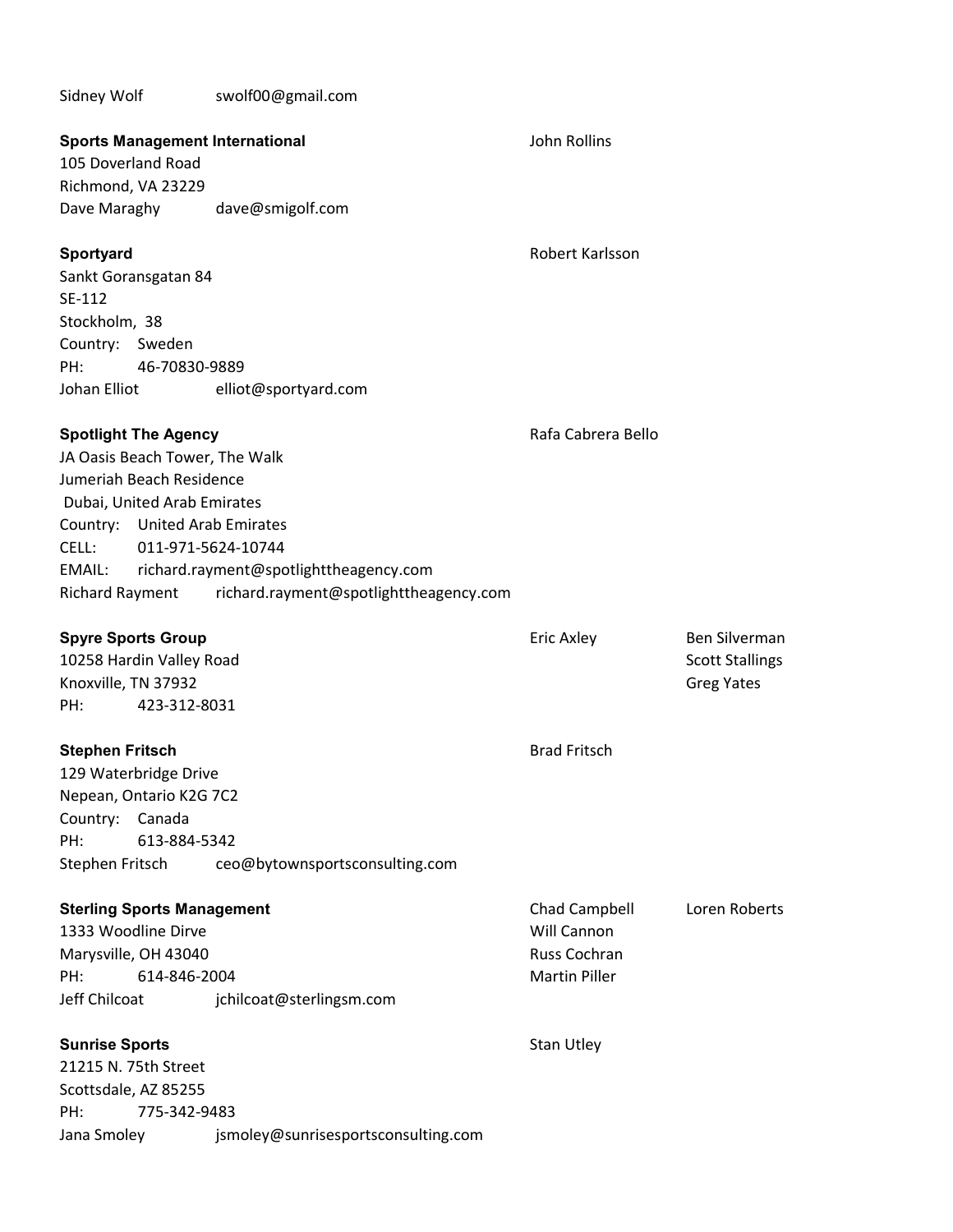| S. Brown                           |                                       | <b>Vince Covello</b> |
|------------------------------------|---------------------------------------|----------------------|
| 416 Margaret Street                |                                       |                      |
| Neptune Beach, FL 32266            |                                       |                      |
| 904-343-1186<br>PH:                |                                       |                      |
| Spencer Brown                      | spencerbrown92182@gmail.com           |                      |
|                                    |                                       |                      |
| <b>TCP Sports Management, LLC</b>  |                                       | Paul Azinger         |
| 2900 Delk Road, Suite 700, PMB 292 |                                       | <b>Erik Barnes</b>   |
| Marietta, GA 30067                 |                                       |                      |
| PH:<br>678-427-9029                |                                       |                      |
|                                    | Rich Braund rich.braund@tcpsports.com |                      |
|                                    |                                       |                      |
|                                    |                                       |                      |
| <b>Team Services LLC</b>           |                                       | Joseph Bramlett      |
| 1700 Rockville Pike                |                                       | Joey Lane            |
| Suite 460                          |                                       |                      |
| Rockville, MD 22209                |                                       |                      |
| 301-770-5899<br>PH:                |                                       |                      |
| Travis Lane                        | tlane@teamservicesllc.com             |                      |
| <b>Fred Fried</b>                  | ffried@teamservicesllc.com            |                      |
|                                    |                                       |                      |
| The Adam Scott Company             |                                       | <b>Adam Scott</b>    |
| P.O. Box 671                       |                                       |                      |
| <b>Sanctuary Cove</b>              |                                       |                      |
| Queensland, 4212, Australia        |                                       |                      |
| PH: 609-778-7867                   |                                       |                      |
| Tiernan Kundla                     | tkundlas@adamscott.com                |                      |
|                                    |                                       |                      |
|                                    |                                       |                      |
|                                    |                                       |                      |
| The Elder Group, Inc.              |                                       | Elder, Lee           |
| Post Office Box 667200             |                                       |                      |
| Pompano Beach, FL 33066            |                                       |                      |
| 954-383-8180<br>PH:                |                                       |                      |
| EMAIL:                             | elderleegroup@aol.com                 |                      |
|                                    |                                       |                      |
| <b>The Familie</b>                 |                                       | Max Rottluff         |
| 2121 New Castle Ave.               |                                       | Wyndham Clark        |
| Suite E                            |                                       | Kevin Chappell       |
| Cardiff, CA 92007                  |                                       | James Nicholas       |
| PH:<br>480-343-3346                |                                       |                      |
| Rob Mougey                         | rob@thefamilie.com                    |                      |
|                                    |                                       |                      |
| <b>The Provisions</b>              |                                       | <b>Austin Cook</b>   |
| 5757 Main Street                   |                                       |                      |

Suite 200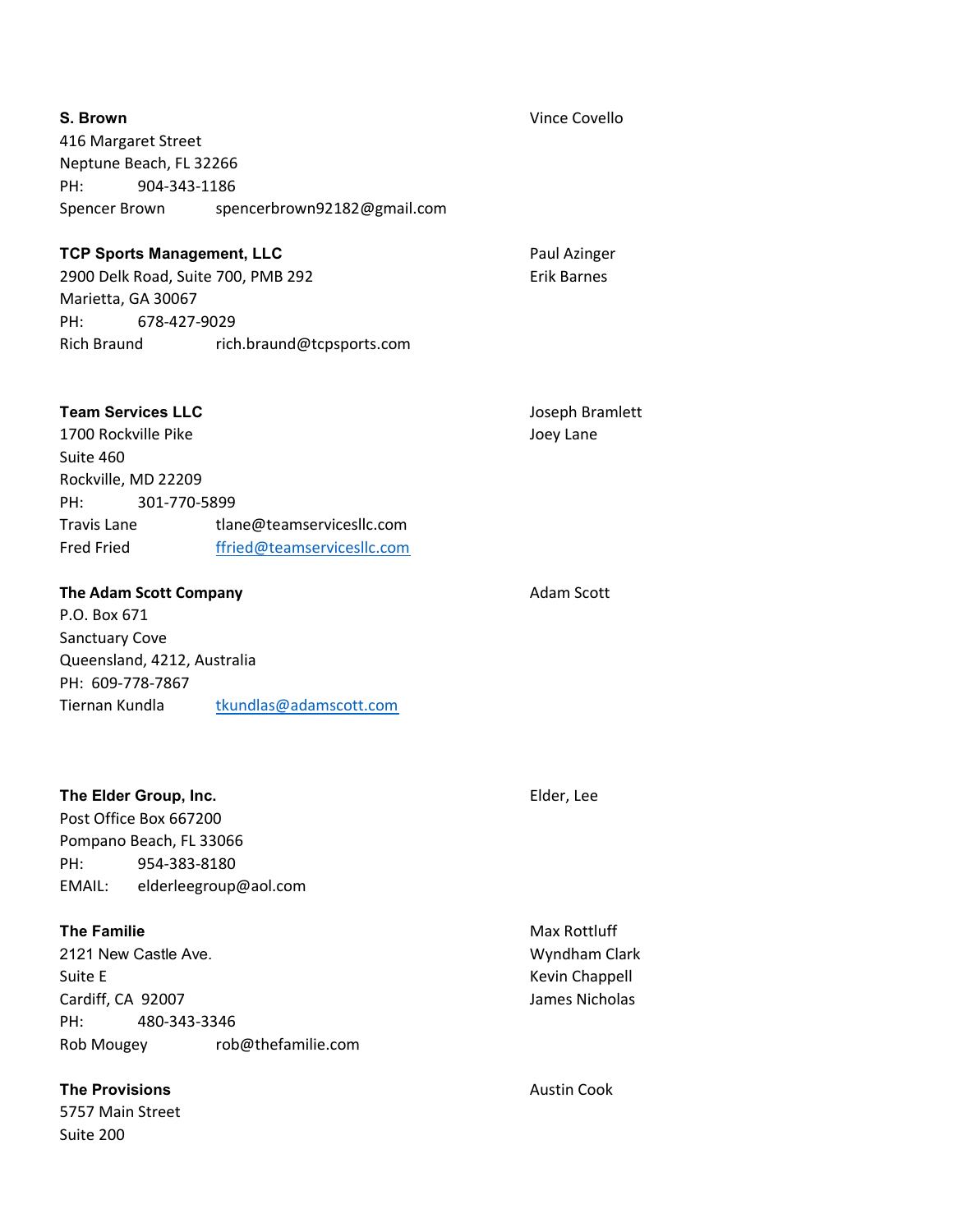Frisco, TX 75034 PH: 254-366-8371 Joe Gilliland Joe@theprovisionsgroup.com

| <b>Tom Relf Golf</b>               |              | Roberto Díaz                           |                         |
|------------------------------------|--------------|----------------------------------------|-------------------------|
| 8609 Delta Dawn Lane               |              |                                        | Nicolas Echavarria      |
| Fair Oaks Ranch, TX 78015          |              |                                        | <b>Martin Trainer</b>   |
| PH:                                | 210-887-5934 |                                        |                         |
| Tom Relf                           |              | tom@usajrgolf.com                      |                         |
| <b>Tom Watson Enterprises</b>      |              |                                        | Tom Watson              |
|                                    |              | 9225 Indian Creek Parkway, Suite 1100A |                         |
| Overland Park, KS 66210            |              |                                        |                         |
| Country: USA                       |              |                                        |                         |
| PH:                                | 913-286-5220 |                                        |                         |
| Tommy Armour, III, Inc.            |              |                                        | <b>Tommy Armour III</b> |
| 4211 Saint Andrews Boulevard       |              |                                        |                         |
| Irving, TX 75038                   |              |                                        |                         |
| PH:                                | 214-215-1190 |                                        |                         |
| <b>Helen Green</b>                 |              |                                        |                         |
| <b>Tour Talent</b>                 |              | Chip Beck                              |                         |
| 843 N. Cleveland-Massillon Road    |              |                                        | Curt Byrum              |
| Suite #6                           |              |                                        | <b>Bobby Clampett</b>   |
| Akron, OH 44333                    |              |                                        | Gary McCord             |
| <b>Tom Menyes</b>                  |              | tmenyes@tourtalent.com                 | <b>Bob Murphy</b>       |
| <b>Barry Terjesen</b>              |              | bterjesen@tourtalent.com               |                         |
| <b>Tulsa Sports Management</b>     |              |                                        | <b>Fabian Gomez</b>     |
| 161 Crandon Boulevard, #113        |              |                                        | Nelson Ledesma          |
| Key Biscayne, FL 33149             |              |                                        |                         |
| PH:                                | 561-427-4463 |                                        |                         |
| Adrian Gonzalez                    |              | adrian.gonzalez@tulsasm.com            |                         |
| <b>Turner Communications Int'l</b> |              |                                        | Hideki Matsuyama        |
| 1116 Waterside Drive               |              |                                        |                         |
| Saratoga Springs, UT 84045         |              |                                        |                         |
| PH:                                | 602-770-4920 |                                        |                         |
| <b>Bob Turner</b>                  |              | tcibobturner@aol.com                   |                         |
| Allen Turner                       |              | tciallenturner@aol.com                 |                         |
| Takumi Zaoya                       |              | takumi@vitvaro.net                     |                         |
| T. Elliott Consulting, Inc.        |              |                                        | Scott Dunlap            |
| 4538 McAshton Street               |              | John Huston                            |                         |
| Sarasota, FL 34233                 |              |                                        |                         |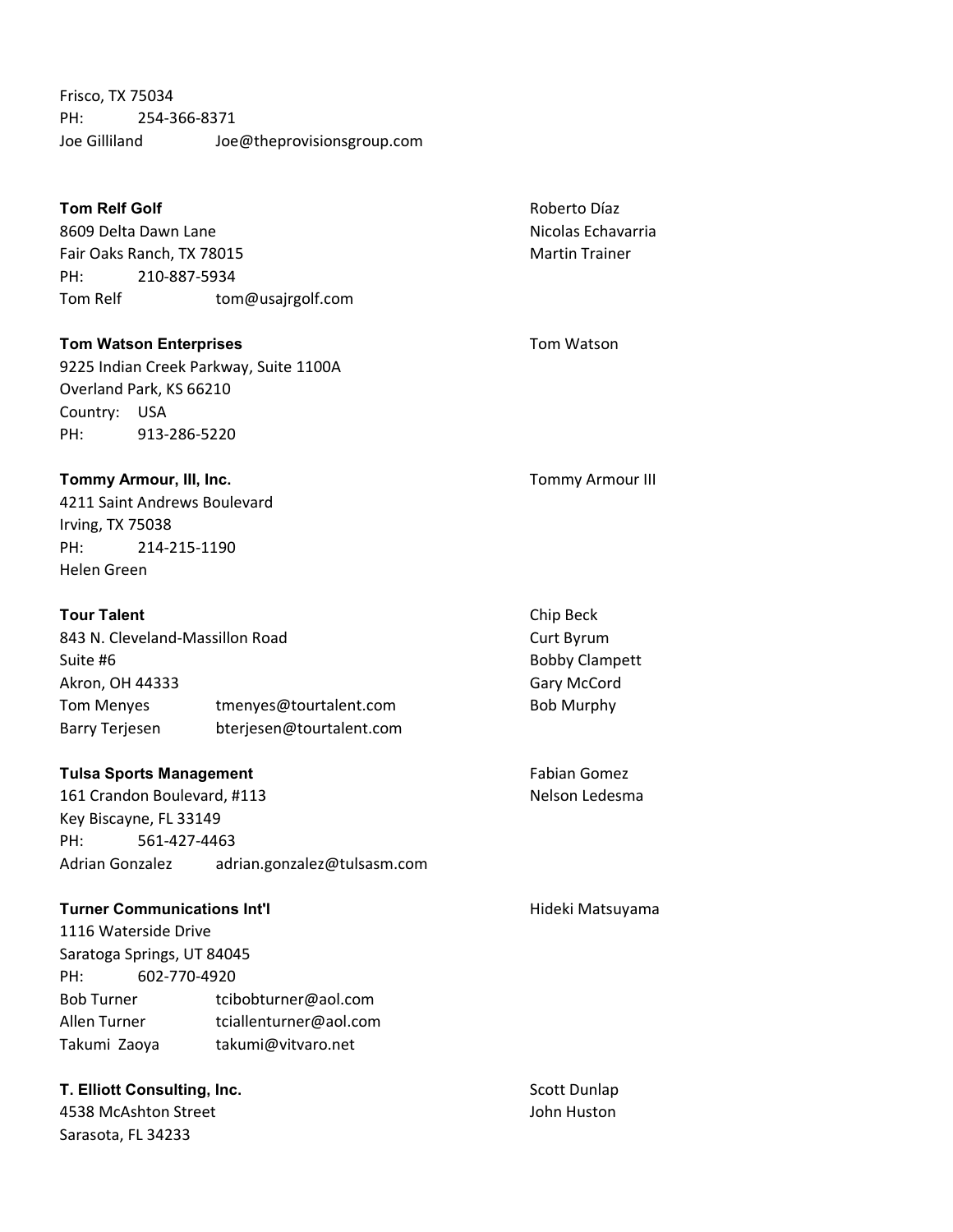PH: 941-921-5890 Tom Elliott tom.elliott1@comcast.net

| <b>Walter Sports Advisory</b><br>425 Greenwich Circle 3204<br>Jupiter, FL 33458<br>Country: USA<br>PH:<br>561-379-8135<br>Ben Walter Theory | ben@Waltersportsadvisory.com            | Dominic Bozzelli<br>Jason Dufner<br>Hayden Buckley |                        |
|---------------------------------------------------------------------------------------------------------------------------------------------|-----------------------------------------|----------------------------------------------------|------------------------|
| Walter T. Morgan Golf Enterprises, LLC<br>P.O. Box 923                                                                                      |                                         | Walter Morgan                                      |                        |
|                                                                                                                                             |                                         |                                                    |                        |
| Cornelius, NC 28031<br>704-896-8133<br>PH:                                                                                                  |                                         |                                                    |                        |
|                                                                                                                                             |                                         |                                                    |                        |
| Wasserman - St Simons Island                                                                                                                |                                         | Joey Garber                                        | <b>Hudson Swafford</b> |
| 50 Aviator Plaza, Suite 105E                                                                                                                |                                         | <b>Kevin Kisner</b>                                | Michael Thompson       |
| St Simons Island, GA 31522                                                                                                                  |                                         | Jack Maguire                                       |                        |
| Butler Melnyk                                                                                                                               | bmelnyk@teamwass.com                    | Sepp Straka                                        |                        |
|                                                                                                                                             |                                         |                                                    |                        |
| Wasserman Media Group - NC                                                                                                                  |                                         | Byeong Hun An                                      |                        |
| 4208 Six Forks Road                                                                                                                         |                                         | Garrick Higgo                                      |                        |
| <b>Suite 1020</b>                                                                                                                           |                                         |                                                    |                        |
| Raleigh, NC 27609                                                                                                                           |                                         |                                                    |                        |
| 919-699-5130                                                                                                                                |                                         |                                                    |                        |
| lan Keenan                                                                                                                                  | ikeenan@teamwass.com                    |                                                    |                        |
| Wasserman Media Group - Minneapolis                                                                                                         |                                         | <b>Tim Herron</b>                                  |                        |
| 4870 Woods Court                                                                                                                            |                                         |                                                    |                        |
| Greenwood, MN 55331                                                                                                                         |                                         |                                                    |                        |
| PH:<br>612-867-4001                                                                                                                         |                                         |                                                    |                        |
|                                                                                                                                             | Alissa Herron-Super asuper@teamwass.com |                                                    |                        |
| Wasserman Media Group - NY                                                                                                                  |                                         | Fred Funk                                          |                        |
| 444 Madison Avenue, 4th Floor                                                                                                               |                                         | Tom Watson                                         |                        |
| New York, NY 10022                                                                                                                          |                                         |                                                    |                        |
| 212-704-0488<br>PH:                                                                                                                         |                                         |                                                    |                        |
| Barry Hyde                                                                                                                                  | bhyde@teamwass.com                      |                                                    |                        |
| Wasserman Media Group - VA                                                                                                                  |                                         | Cameron Beckman                                    | Scott Hoch             |
| P.O. Box 3777                                                                                                                               |                                         |                                                    | Charley Hoffman        |
| Merrifield, VA 22116                                                                                                                        |                                         | <b>Brett Coletta</b>                               | J.B. Holmes            |
| 703-481-5477<br>PH:                                                                                                                         |                                         | <b>Trevor Cone</b>                                 | <b>Viktor Hovland</b>  |
| <b>Terry Reilly</b>                                                                                                                         | treilly@teamwass.com                    | John Daly                                          | Michael Kim            |
| John Mascatello                                                                                                                             | jmascatello@teamwass.com                | Jason Day                                          | Kelly Kraft            |
| <b>Bud Martin</b>                                                                                                                           | bmartin@teamwass.com                    | <b>Rickie Fowler</b>                               | Marc Leishman          |
| Sam MacNaughton                                                                                                                             | smacnaughton@teamwass.com               | <b>Hunter Haas</b>                                 | Luke List              |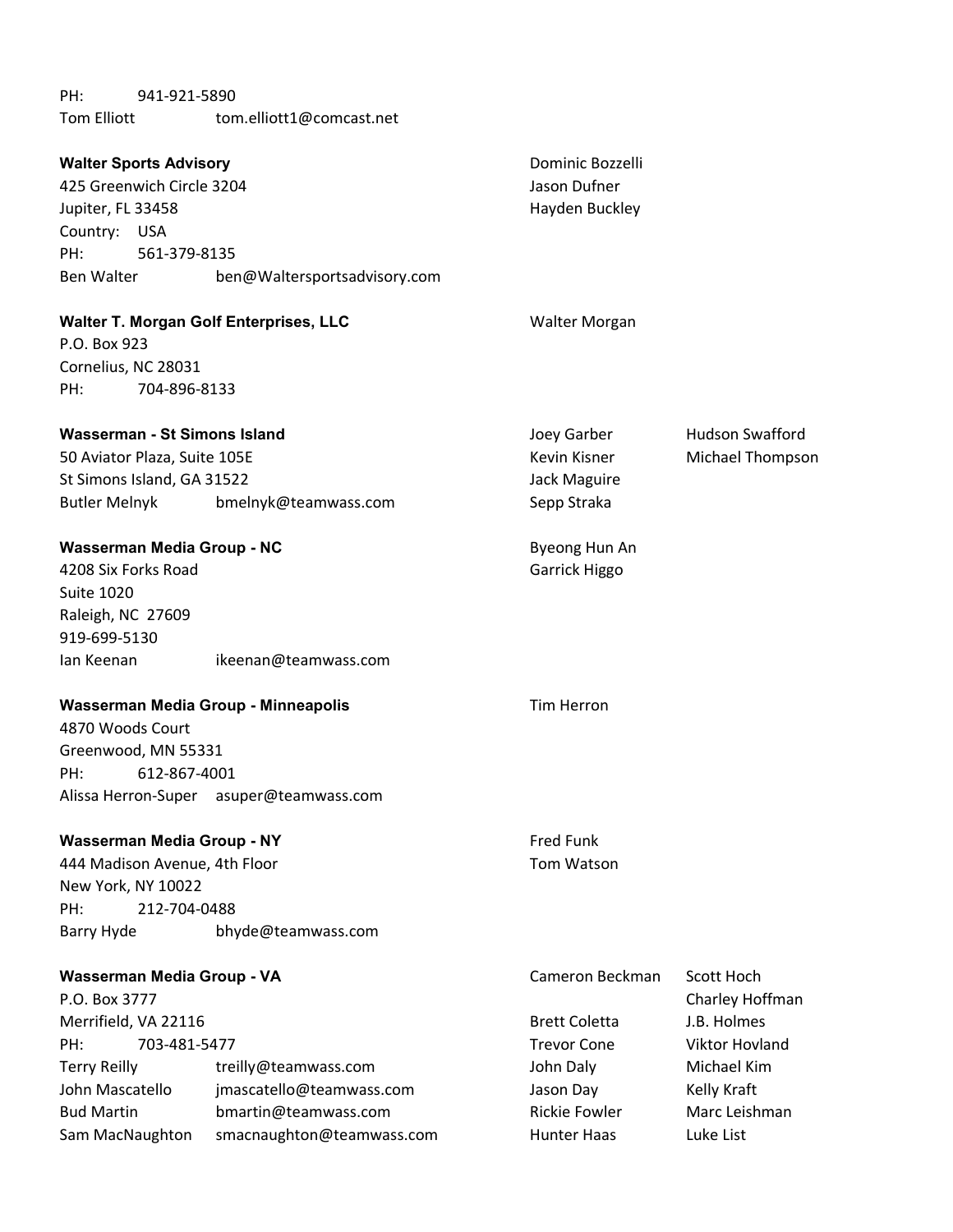Austin Eckroat Roger Maltbie Mito Pereira Troy Matteson

Jason Scrivener Denny McCarthy Rod Pampling Ryan Ruffels Rory Sabbatini Michael Sim Cameron Smith Shane Smith Matthew Wolff Cameron Tringale Kevin Tway Kristoffer Ventura Scott Verplank Brett Wetterich

### Wasserman Media Group - Wisconsin **Redia Brehm Media Group - Wisconsin** Research Ryan Brehm Jordan Niebrugge

4624 West Madero Drive No. 2008 Stewart Cink D.A. Points Mequon, WI 53092 **Nick Hardy Patrick Rodgers** Patrick Rodgers PH: 612-867-2434 612-867-2434 612-867-2434 Brad Buffoni bbuffoni@teamwass.com Scott Langley Mark Wilson

# Wasserman Media Group, LLC **Cameron Champ** Yechun Yuan

10960 Wilshire Blvd, Suite 2200 **Tony Finau** Tony Finau Xinjun Zhang Los Angeles, CA 90401 Jonathan Garrick Andy Zhang PH: 310-407-0200 **Hunter Mahan** Chris Armstrong carmstrong@teamwass.com Nick Taylor

**Will Gattoni** Morgan Hoffmann PH: 201-421-0121 willgattoni@gmail.com

Willye Dent, Esq. **Willye Dent**, Esq. **Jim Dent** P.O. Box 290656 Tampa, FL 33687-0656 PH: 813-220-5986 Willye Dent

WME Sports - London **Padraig Harrington** Padraig Harrington Building 6 Chiswick Park Tom Lewis 566 Chiswick High Road **Francesco Molinari** Francesco Molinari London, W4 5HR Colin Montgomerie Country: London Richard Sterne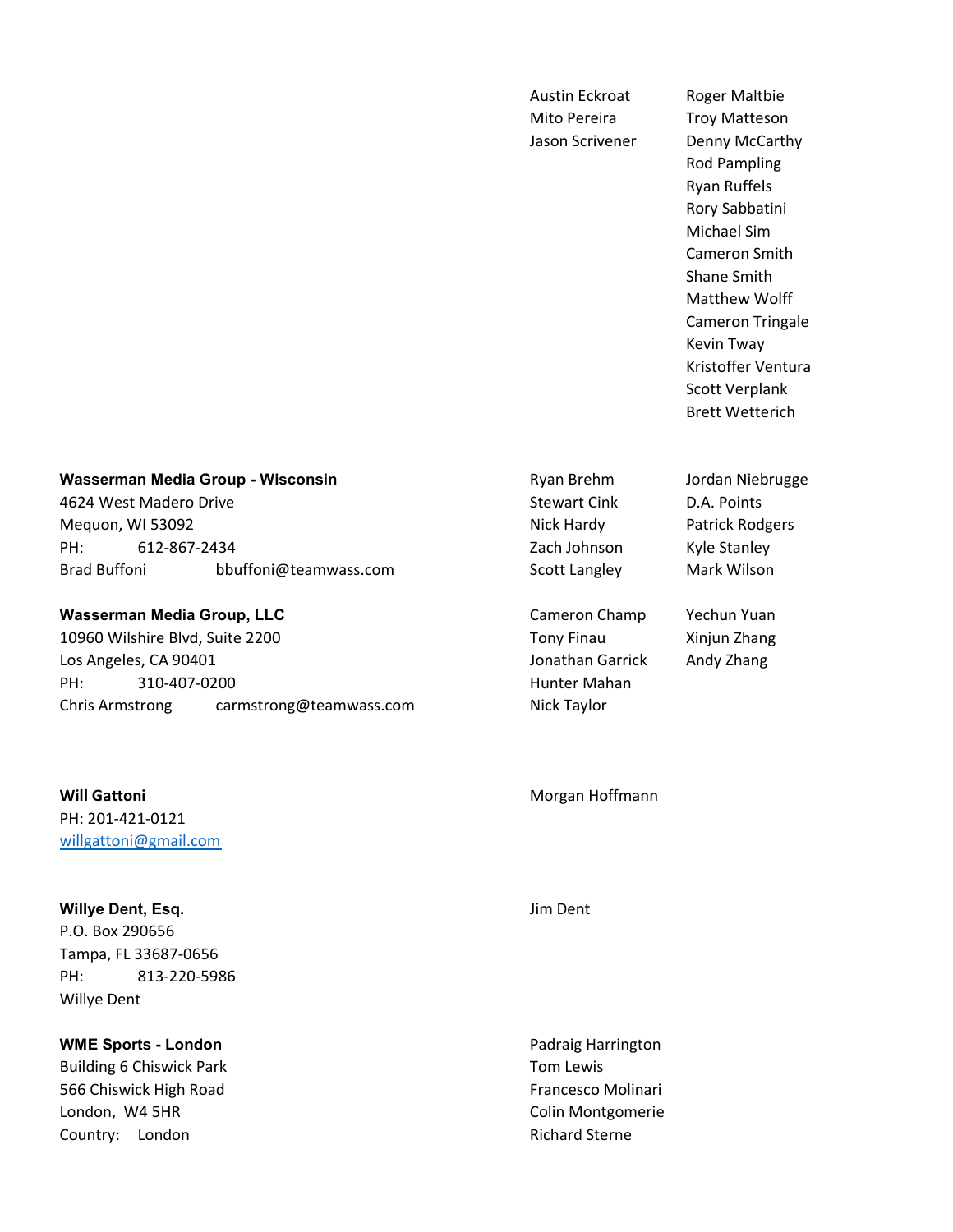| PH:             | 011-44-208233-5300      | Sam Torrance |
|-----------------|-------------------------|--------------|
| Adrian Mitchell | AMitchell@WMEAgency.com | lan Woosnam  |
| David Jebb      | DJebb@WMEAgency.com     | lan Woosnam  |
| Vicky Cuming    | VCuming@WMEAgency.com   |              |

# WME Sports - Miami **WME Sports - Miami** 2echeng Dou

150 Alhambra Plaza **Lucas Herbert** Suite 950 John Pak Coral Gables, FL 33134 Min Woo Lee PH: 216-556-4116 Beau Hossler Brent Hamilton BRHamilton@WMEAgency.com Kiradech Aphibarnrat Davis Holman Dholman@WMEAgency.com

# WME Sports - Shanghai

Unit 1701 Two ICC, Shanghai ICC No. 999 Middle Huaihai Road, Xuhui District Shanghai, 200031 Country: China PH: 86-21-24196000 Ruby Chen RChen@WMEAgency.com

# WME Sports - Spain Francesco Molinari

Via Augusta 200 4th Floor E-08021 Barcelona, Country: Spain PH: 011-34-610-575334 Gorka Guillen GGuillen@WMEAgency.com

# WME Sports - Texas

| 6628 Bryant Irvin Road |                          | Patrick Cantlay |
|------------------------|--------------------------|-----------------|
| Suite 100              |                          | David Duval     |
| Ft. Worth, TX 76132    |                          | Brandt Jobe     |
| 817-263-3290<br>PH:    |                          | Jordan Spieth   |
| Jay Danzi              | JDanzi@WMEAgency.com     |                 |
| Jordan Lewites         | JLewites@WMEAgency.com   |                 |
| Panda Dunagmanee       | Panda.Dunagmanee@img.com |                 |
| Laura Moses            | LMoses@WMEAgency.com     |                 |
| Jason Horrell          | Jhorrell@WMEAgency.com   |                 |

# WME Sports - Tokyo **Ryo Ishikawa** Ryo Ishikawa Roppongi-Dori Bldg. 7F, 7-18-18 Hiroshi Iwata Roppongi Minato-ku Shibuya-ku, Tokyo, 106-0032 Country: Japan PH: 011-81-3-6758-7864 David Rollo DRollo@WMEAgency.com